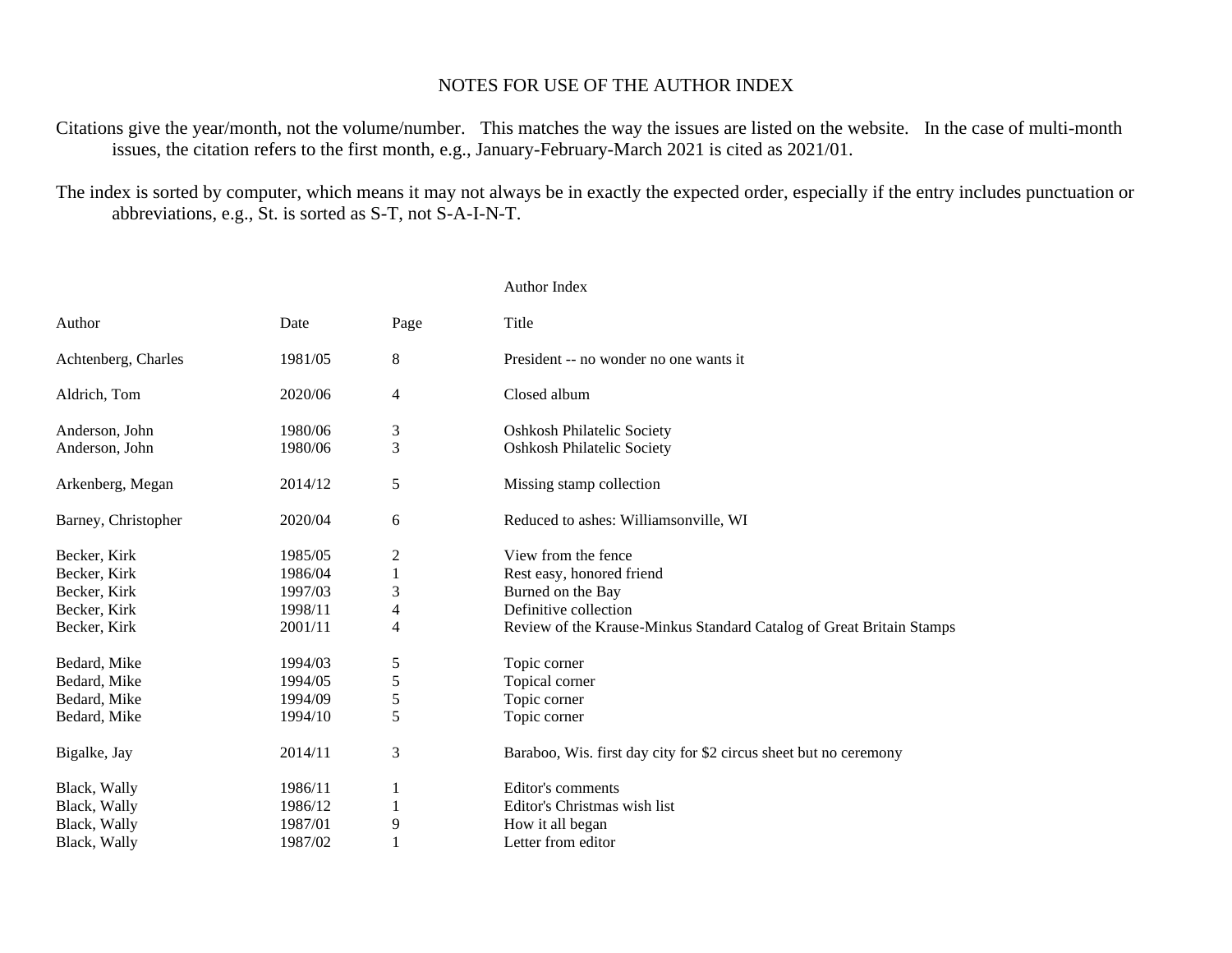| Books, Bryan    | 1993/01 | 5                        | Topi-corner: Scouts on stamps          |
|-----------------|---------|--------------------------|----------------------------------------|
| Books, Louise   | 1993/02 | $\overline{7}$           | Topi-corner: American freedom fighters |
| Bowman, Gene    | 1985/09 | 3                        | Countdown to AMERIPEX                  |
| Bowman, Gene    | 1985/10 | 5                        | Countdown to AMERIPEX                  |
| Bowman, Gene    | 1985/11 | 5                        | <b>Countdown to AMERIPEX</b>           |
| Bowman, Gene    | 1985/12 | 6                        | <b>Countdown to AMERIPEX</b>           |
| Bowman, Gene    | 1986/01 | $\overline{2}$           | <b>Countdown to AMERIPEX</b>           |
| Bowman, Gene    | 1986/02 | 4                        | Countdown to AMERIPEX                  |
| Bowman, Gene    | 1986/03 | 7                        | Countdown to AMERIPEX                  |
| Bowman, Gene    | 1986/04 | 4                        | Countdown to AMERIPEX                  |
| Bowman, MaryAnn | 1984/09 | 3                        | Joining with juniors                   |
| Bowman, MaryAnn | 1984/10 | 3                        | Joining with juniors                   |
| Bowman, MaryAnn | 1984/11 | 3                        | Joining with juniors                   |
| Bowman, MaryAnn | 1984/12 | $\overline{c}$           | Joining with juniors                   |
| Bowman, MaryAnn | 1985/01 | 4                        | Joining with juniors                   |
| Bowman, MaryAnn | 1985/02 | 6                        | Joining with juniors                   |
| Bowman, MaryAnn | 1985/03 | $\overline{4}$           | Joining with juniors                   |
| Bowman, MaryAnn | 1985/04 | 3                        | Joining with juniors                   |
| Bowman, MaryAnn | 1985/05 | 3                        | Joining with juniors                   |
| Bowman, MaryAnn | 1985/06 | 4                        | Joining with juniors                   |
| Bowman, MaryAnn | 1985/09 | 4                        | Youths exhibiting stamps: part one     |
| Bowman, MaryAnn | 1985/10 | $\overline{4}$           | Youths exhibiting stamps -- part II    |
| Bowman, MaryAnn | 1985/11 | $\overline{4}$           | Joining with juniors                   |
| Bowman, MaryAnn | 1985/12 | 5                        | Joining with juniors                   |
| Bowman, MaryAnn | 1986/01 | $\overline{\mathcal{L}}$ | Joining with juniors                   |
| Bowman, MaryAnn | 1986/02 | $\overline{c}$           | Joining with juniors                   |
| Bowman, MaryAnn | 1986/03 | $\overline{4}$           | Joining with juniors                   |
| Bowman, MaryAnn | 1986/05 | 5                        | Joining with juniors                   |
| Bowman, MaryAnn | 1986/06 | 3                        | Joining with juniors                   |
| Bowman, MaryAnn | 1986/09 | 6                        | Joining with juniors                   |
| Bowman, MaryAnn | 1986/11 | $\overline{c}$           | Joining with juniors                   |
| Bowman, MaryAnn | 1986/12 | 5                        | Joining with juniors                   |
| Bowman, MaryAnn | 1987/01 | $\overline{4}$           | Joining with juniors                   |
| Bowman, MaryAnn | 1987/05 | 3                        | Joining with juniors                   |
| Bowman, MaryAnn | 1987/06 | 10                       | Joining with juniors                   |
| Bowman, MaryAnn | 1987/09 | 3                        | Joining with juniors                   |
| Bowman, MaryAnn | 1987/10 | 9                        | Joining with juniors                   |
| Bowman, MaryAnn | 1987/11 | 5                        | Joining with juniors                   |
| Bowman, MaryAnn | 1987/12 | 5                        | Joining with juniors                   |
| Bowman, MaryAnn | 1988/01 | 8                        | Joining with juniors                   |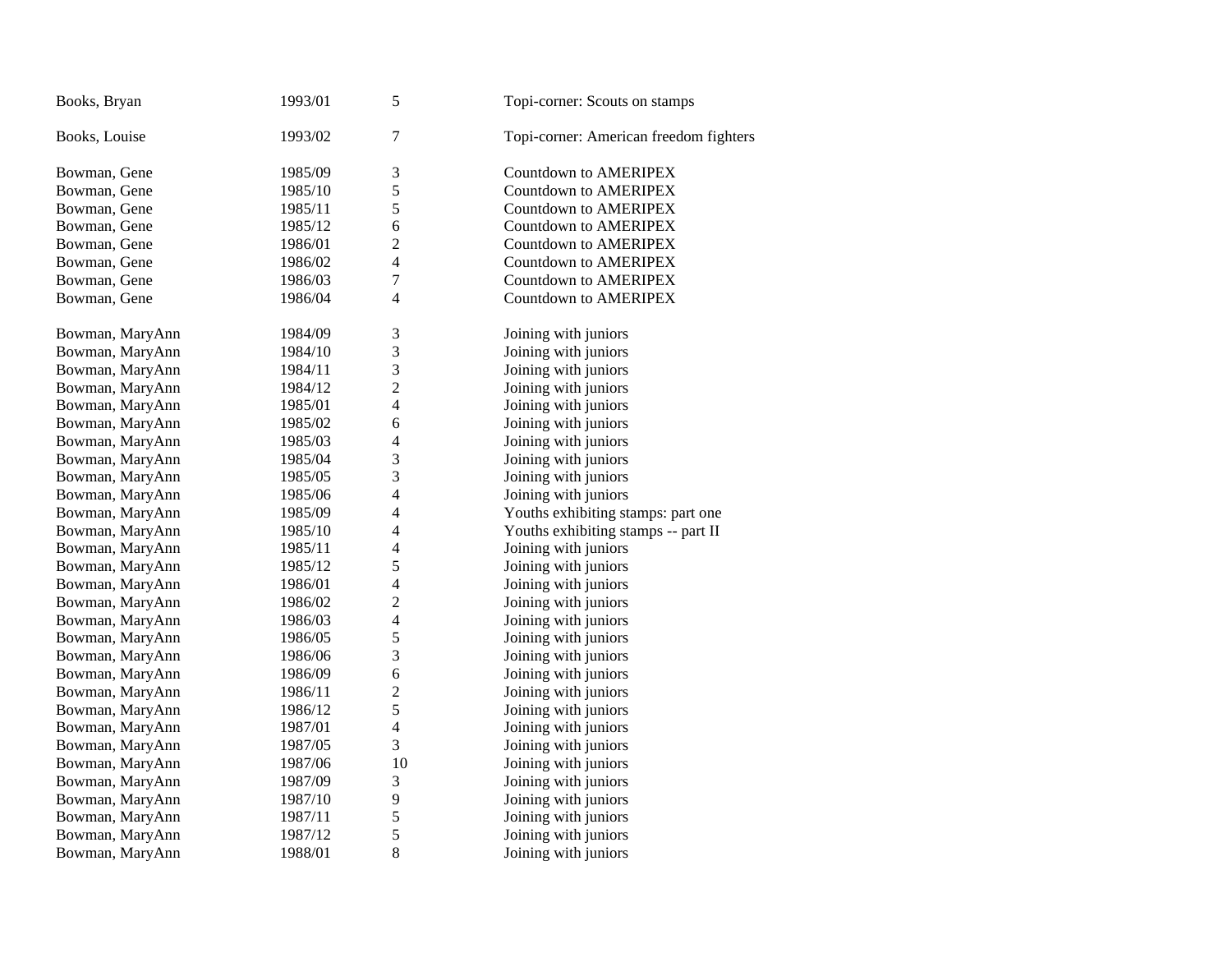| Bowman, MaryAnn | 1988/02 | $\tau$                   | Joining with juniors                   |
|-----------------|---------|--------------------------|----------------------------------------|
| Bowman, MaryAnn | 1988/03 | $\overline{c}$           | Joining with juniors                   |
| Bowman, MaryAnn | 1988/04 | $\overline{c}$           | Joining with juniors                   |
| Bowman, MaryAnn | 1988/05 | $\overline{c}$           | Joining with juniors                   |
| Bowman, MaryAnn | 1988/06 | 3                        | Joining with juniors                   |
| Bowman, MaryAnn | 1988/09 | 3                        | Joining with juniors                   |
| Bowman, MaryAnn | 1988/10 | $\overline{c}$           | Joining with juniors                   |
| Bowman, MaryAnn | 1988/11 | $\,1$                    | Joining with juniors                   |
| Bowman, MaryAnn | 1988/12 | $\overline{c}$           | Joining with juniors                   |
| Bowman, MaryAnn | 1989/01 | $\mathbf{1}$             | Joining with juniors                   |
| Bowman, MaryAnn | 1989/01 | 5                        | Annual New Year's letter               |
| Bowman, MaryAnn | 1989/02 | $\mathbf{1}$             | Joining with juniors                   |
| Bowman, MaryAnn | 1989/03 | $\overline{c}$           | Contests encourage youth participation |
| Bowman, MaryAnn | 1989/04 | $\,1$                    | Stamp contests for youth collectors    |
| Bowman, MaryAnn | 1989/05 | $\overline{c}$           | Joining with juniors                   |
| Bowman, MaryAnn | 1989/08 | 3                        | Joining with juniors                   |
| Bowman, MaryAnn | 1989/10 | 6                        | Joining with juniors                   |
| Bowman, MaryAnn | 1989/11 | 3                        | Joining with juniors                   |
| Bowman, MaryAnn | 1989/12 | $\mathbf{1}$             | Joining with juniors                   |
| Bowman, MaryAnn | 1991/01 | 6                        | Joining with juniors                   |
| Bowman, MaryAnn | 1991/02 | 6                        | Joining with juniors                   |
| Bowman, MaryAnn | 1991/03 | $\overline{7}$           | Joining with juniors                   |
| Bowman, MaryAnn | 1991/04 | 5                        | Joining with juniors                   |
| Bowman, MaryAnn | 1991/05 | 3                        | Joining with juniors                   |
| Bowman, MaryAnn | 1991/09 | $\overline{c}$           | Joining with juniors                   |
| Bowman, MaryAnn | 1991/10 | $\overline{c}$           | Joining with juniors                   |
| Bowman, MaryAnn | 1991/11 | $\overline{c}$           | Joining with juniors                   |
| Bowman, MaryAnn | 1991/12 | 3                        | Joining with juniors                   |
| Bowman, MaryAnn | 1992/01 | 3                        | Joining with juniors                   |
| Bowman, MaryAnn | 1992/02 | $\overline{c}$           | Joining with juniors                   |
| Bowman, MaryAnn | 1992/03 | $\overline{c}$           | Joining with juniors                   |
| Bowman, MaryAnn | 1992/04 | $\overline{c}$           | Joining with juniors                   |
| Bowman, MaryAnn | 1992/05 | $\overline{c}$           | Joining with juniors                   |
| Bowman, MaryAnn | 1992/07 | $\overline{c}$           | Joining with juniors                   |
| Bowman, MaryAnn | 1992/09 | 3                        | Joining with juniors                   |
| Bowman, MaryAnn | 1992/10 | 3                        | Joining with juniors                   |
| Bowman, MaryAnn | 1992/11 | $\overline{c}$           | Joining with juniors                   |
| Bowman, MaryAnn | 1992/12 | 5                        | Joining with juniors                   |
| Bowman, MaryAnn | 1993/01 | 3                        | Joining with juniors                   |
| Bowman, MaryAnn | 1993/02 | $\overline{c}$           | Joining with juniors                   |
| Bowman, MaryAnn | 1993/03 | $\overline{\mathbf{4}}$  | Joining with juniors                   |
| Bowman, MaryAnn | 1993/04 | $\overline{\mathcal{L}}$ | Joining with juniors                   |
| Bowman, MaryAnn | 1993/05 | 4                        | Joining with juniors                   |
| Bowman, MaryAnn | 1993/07 | $\overline{2}$           | Joining with juniors                   |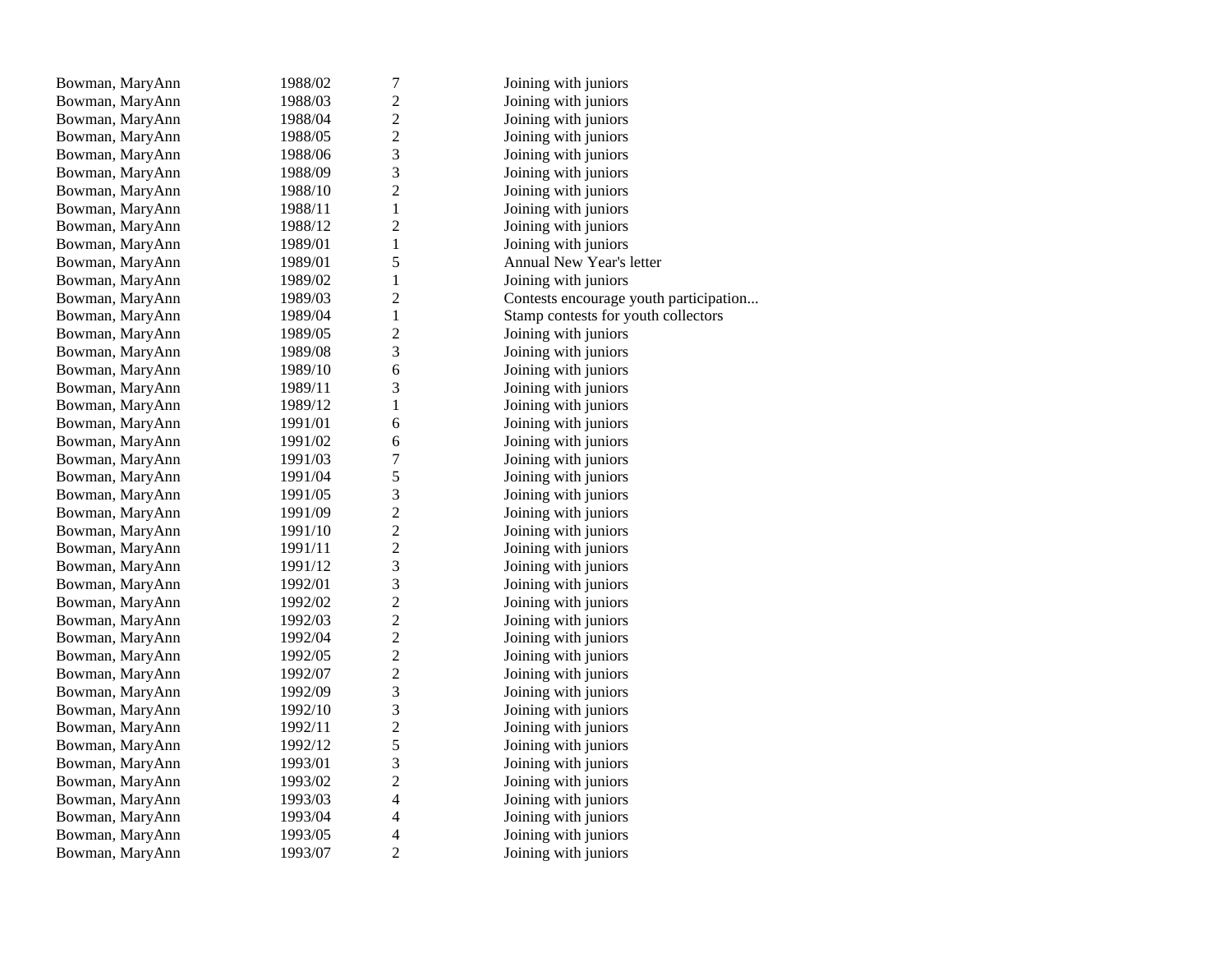| $\,8$<br>Bowman, MaryAnn<br>1993/10<br>Joining with juniors<br>3<br>Joining with juniors<br>Bowman, MaryAnn<br>1993/12<br>$\,8\,$<br>Bowman, MaryAnn<br>Joining with juniors<br>1994/01<br>5<br>1994/02<br>Seventh annual WFSC club trivia contest<br>Bowman, MaryAnn<br>$8\,$<br>Who's who in the WFSC; member: Robert Mather<br>Bowman, MaryAnn<br>1994/03<br>$\mathbf{9}$<br>Bowman, MaryAnn<br>1994/03<br>Joining with juniors<br>$\mathfrak s$<br>Bowman, MaryAnn<br>1994/04<br>Joining with juniors |  |
|-----------------------------------------------------------------------------------------------------------------------------------------------------------------------------------------------------------------------------------------------------------------------------------------------------------------------------------------------------------------------------------------------------------------------------------------------------------------------------------------------------------|--|
|                                                                                                                                                                                                                                                                                                                                                                                                                                                                                                           |  |
|                                                                                                                                                                                                                                                                                                                                                                                                                                                                                                           |  |
|                                                                                                                                                                                                                                                                                                                                                                                                                                                                                                           |  |
|                                                                                                                                                                                                                                                                                                                                                                                                                                                                                                           |  |
|                                                                                                                                                                                                                                                                                                                                                                                                                                                                                                           |  |
|                                                                                                                                                                                                                                                                                                                                                                                                                                                                                                           |  |
|                                                                                                                                                                                                                                                                                                                                                                                                                                                                                                           |  |
| 9<br>Joining with juniors<br>Bowman, MaryAnn<br>1994/05                                                                                                                                                                                                                                                                                                                                                                                                                                                   |  |
| 9<br>Joining with juniors<br>Bowman, MaryAnn<br>1994/07                                                                                                                                                                                                                                                                                                                                                                                                                                                   |  |
| 8<br>Joining with juniors<br>Bowman, MaryAnn<br>1994/09                                                                                                                                                                                                                                                                                                                                                                                                                                                   |  |
| 9<br>Bowman, MaryAnn<br>1994/10<br>Joining with juniors                                                                                                                                                                                                                                                                                                                                                                                                                                                   |  |
| 9<br>Joining with juniors<br>Bowman, MaryAnn<br>1994/11                                                                                                                                                                                                                                                                                                                                                                                                                                                   |  |
| 8<br>Bowman, MaryAnn<br>1994/12<br>Joining with juniors                                                                                                                                                                                                                                                                                                                                                                                                                                                   |  |
| 9<br>Joining with juniors<br>Bowman, MaryAnn<br>1995/01                                                                                                                                                                                                                                                                                                                                                                                                                                                   |  |
| 5<br>Topic corner<br>Bowman, MaryAnn<br>1995/02                                                                                                                                                                                                                                                                                                                                                                                                                                                           |  |
| $\,$ 8 $\,$<br>1995/02<br>Eighth annual WFSC club trivia contest<br>Bowman, MaryAnn                                                                                                                                                                                                                                                                                                                                                                                                                       |  |
| 9<br>Bowman, MaryAnn<br>1995/02<br>Joining with juniors                                                                                                                                                                                                                                                                                                                                                                                                                                                   |  |
| 9<br>Bowman, MaryAnn<br>1995/03<br>Joining with juniors                                                                                                                                                                                                                                                                                                                                                                                                                                                   |  |
| 9<br>Bowman, MaryAnn<br>1995/04<br>Joining with juniors                                                                                                                                                                                                                                                                                                                                                                                                                                                   |  |
| 9<br>Joining with juniors<br>Bowman, MaryAnn<br>1995/05                                                                                                                                                                                                                                                                                                                                                                                                                                                   |  |
| 9<br>Bowman, MaryAnn<br>1995/07<br>Joining with juniors                                                                                                                                                                                                                                                                                                                                                                                                                                                   |  |
| 11<br>Bowman, MaryAnn<br>1995/07<br>Waukesha County Philatelic Society wins '95 WFSC club trivia contest                                                                                                                                                                                                                                                                                                                                                                                                  |  |
| 5<br>Bowman, MaryAnn<br>1995/09<br>Topic corner                                                                                                                                                                                                                                                                                                                                                                                                                                                           |  |
| 9<br>Joining with juniors<br>Bowman, MaryAnn<br>1995/09                                                                                                                                                                                                                                                                                                                                                                                                                                                   |  |
| 9<br>Bowman, MaryAnn<br>1995/10<br>Joining with juniors                                                                                                                                                                                                                                                                                                                                                                                                                                                   |  |
| 5<br>Topic corner<br>Bowman, MaryAnn<br>1995/11                                                                                                                                                                                                                                                                                                                                                                                                                                                           |  |
| 9<br>Joining with juniors<br>Bowman, MaryAnn<br>1995/11                                                                                                                                                                                                                                                                                                                                                                                                                                                   |  |
| 9<br>1995/12<br>Joining with juniors<br>Bowman, MaryAnn                                                                                                                                                                                                                                                                                                                                                                                                                                                   |  |
| 9<br>Joining with juniors<br>Bowman, MaryAnn<br>1996/01                                                                                                                                                                                                                                                                                                                                                                                                                                                   |  |
|                                                                                                                                                                                                                                                                                                                                                                                                                                                                                                           |  |
| $\,$ 8 $\,$<br>Bowman, MaryAnn<br>Ninth annual WFSC club trivia contest<br>1996/02                                                                                                                                                                                                                                                                                                                                                                                                                        |  |
| 9<br>Bowman, MaryAnn<br>1996/02<br>Joining with juniors                                                                                                                                                                                                                                                                                                                                                                                                                                                   |  |
| 5<br>Topic corner<br>Bowman, MaryAnn<br>1996/03                                                                                                                                                                                                                                                                                                                                                                                                                                                           |  |
| 9<br>Bowman, MaryAnn<br>1996/03<br>Joining with juniors                                                                                                                                                                                                                                                                                                                                                                                                                                                   |  |
| 9<br>Bowman, MaryAnn<br>1996/04<br>Joining with juniors                                                                                                                                                                                                                                                                                                                                                                                                                                                   |  |
| $\boldsymbol{6}$<br>Joining with juniors<br>Bowman, MaryAnn<br>1996/09                                                                                                                                                                                                                                                                                                                                                                                                                                    |  |
| $\,$ 8 $\,$<br>Bowman, MaryAnn<br>1996/10<br>Joining with juniors                                                                                                                                                                                                                                                                                                                                                                                                                                         |  |
| 6<br>Joining with juniors<br>Bowman, MaryAnn<br>1996/11                                                                                                                                                                                                                                                                                                                                                                                                                                                   |  |
| 7<br>Bowman, MaryAnn<br>1996/11<br>Topic corner                                                                                                                                                                                                                                                                                                                                                                                                                                                           |  |
| 3<br>1996/12<br>Joining with juniors<br>Bowman, MaryAnn                                                                                                                                                                                                                                                                                                                                                                                                                                                   |  |
| 3<br>1997/02<br>Joining with juniors<br>Bowman, MaryAnn                                                                                                                                                                                                                                                                                                                                                                                                                                                   |  |
| 6<br>Tenth annual WFSC club trivia contest<br>Bowman, MaryAnn<br>1997/02                                                                                                                                                                                                                                                                                                                                                                                                                                  |  |
| 3<br>1997/03<br>Bowman, MaryAnn<br>Topic corner<br>$\boldsymbol{7}$<br>Joining with juniors                                                                                                                                                                                                                                                                                                                                                                                                               |  |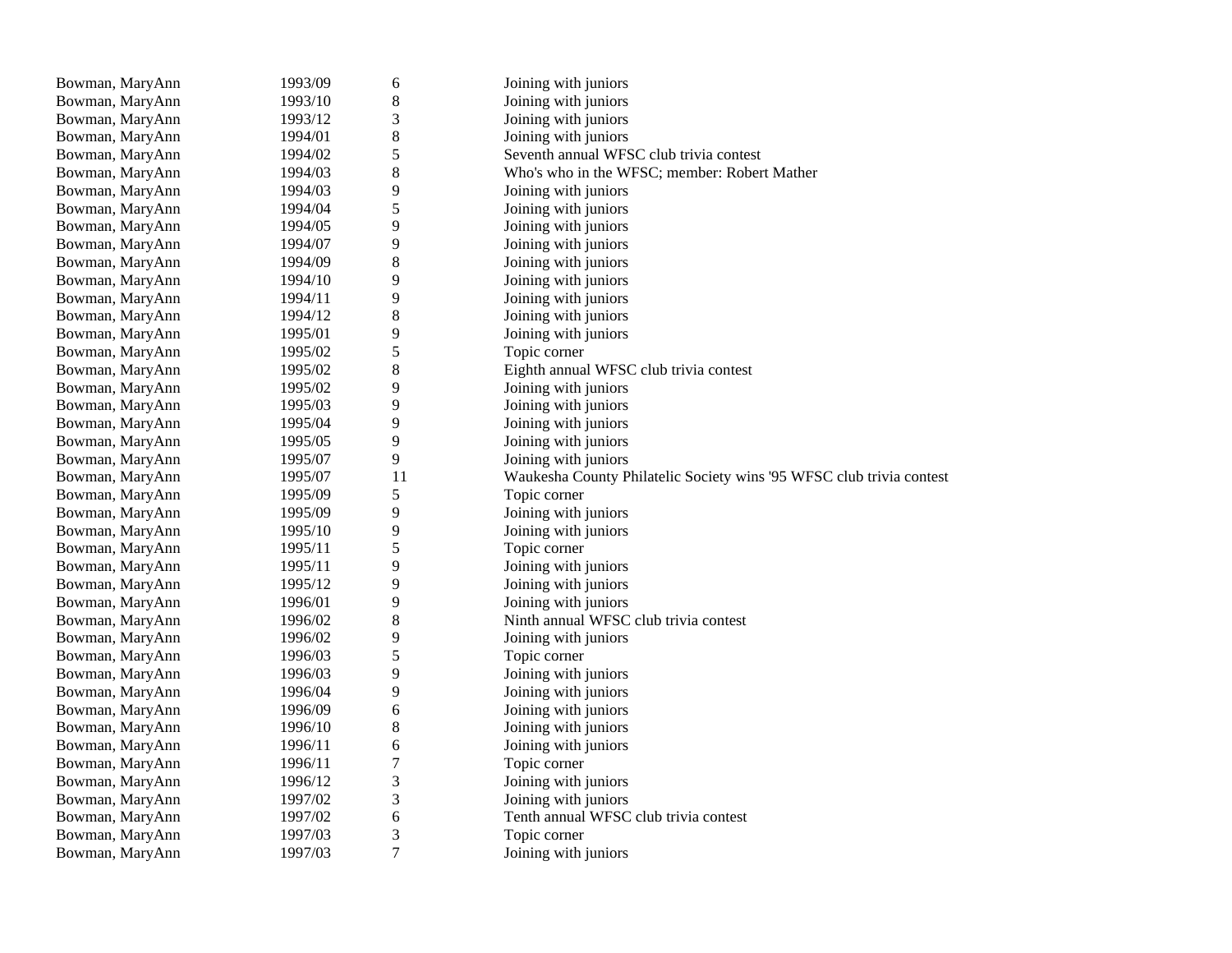| Bowman, MaryAnn | 1997/04 | 4                        | Joining with juniors                                                    |
|-----------------|---------|--------------------------|-------------------------------------------------------------------------|
| Bowman, MaryAnn | 1997/05 | $\boldsymbol{7}$         | Joining with juniors                                                    |
| Bowman, MaryAnn | 1997/07 | $\boldsymbol{7}$         | Central Wisconsin wins again!                                           |
| Bowman, MaryAnn | 1997/09 | $\overline{4}$           | Joining with juniors                                                    |
| Bowman, MaryAnn | 1997/10 | 8                        | Joining with juniors                                                    |
| Bowman, MaryAnn | 1997/11 | 6                        | Joining with juniors                                                    |
| Bowman, MaryAnn | 1997/12 | $\sqrt{ }$               | Philatelic sourcebook                                                   |
| Bowman, MaryAnn | 1998/01 | 4                        | Joining with juniors                                                    |
| Bowman, MaryAnn | 1998/01 | 6                        | 1998 Brookman Stamp Price Guide: a must-have                            |
| Bowman, MaryAnn | 1998/02 | 3                        | Joining with juniors                                                    |
| Bowman, MaryAnn | 1998/02 | 6                        | Eleventh annual WFSC club trivia contest                                |
| Bowman, MaryAnn | 1998/05 | 5                        | Joining with juniors                                                    |
| Bowman, MaryAnn | 1998/05 | 8                        | Review of the Krause-Minkus Standard Catalog of U.S. Stamps             |
| Bowman, MaryAnn | 1998/07 | 9                        | Central Wisconsin Stamp Club wins 1998 WFSC club trivia contest, again! |
| Bowman, MaryAnn | 1998/09 | $\overline{4}$           | Joining with juniors                                                    |
| Bowman, MaryAnn | 1998/09 | 5                        | Topic corner: be more Wisconscious!                                     |
| Bowman, MaryAnn | 1998/10 | 6                        | Joining with juniors                                                    |
| Bowman, MaryAnn | 1998/11 | 6                        | Joining with juniors                                                    |
| Bowman, MaryAnn | 1998/12 | 6                        | Joining with juniors                                                    |
| Bowman, MaryAnn | 1999/01 | 5                        | Joining with juniors                                                    |
| Bowman, MaryAnn | 1999/01 | 8                        | Topic corner                                                            |
| Bowman, MaryAnn | 1999/02 | $\boldsymbol{7}$         | Twelfth annual WFSC club trivia contest -- topicals with a twist        |
| Bowman, MaryAnn | 1999/03 | 6                        | Topic corner                                                            |
| Bowman, MaryAnn | 1999/03 | 6                        | Joining with juniors                                                    |
| Bowman, MaryAnn | 1999/04 | 4                        | Joining with juniors                                                    |
| Bowman, MaryAnn | 1999/05 | $\sqrt{5}$               | Joining with juniors                                                    |
| Bowman, MaryAnn | 1999/09 | 8                        | Joining with juniors                                                    |
| Bowman, MaryAnn | 1999/09 | 9                        | Review of the 1999 Krause-Minkus standard catalog of U.S. stamps        |
| Bowman, MaryAnn | 1999/10 | 6                        | Computers and youth exhibiting -- part 2                                |
| Bowman, MaryAnn | 1999/11 | 6                        | Joining with juniors                                                    |
| Bowman, MaryAnn | 1999/11 | $\boldsymbol{7}$         | Computers and youth exhibiting -- part 3                                |
| Bowman, MaryAnn | 1999/12 | $\overline{\mathcal{L}}$ | Computers and youth exhibiting -- part 4                                |
| Bowman, MaryAnn | 2000/01 | 5                        | Joining with juniors                                                    |
| Bowman, MaryAnn | 2000/02 | $\overline{4}$           | Joining with juniors                                                    |
| Bowman, MaryAnn | 2000/02 | 9                        | Thirteenth annual WFSC club trivia contests                             |
| Bowman, MaryAnn | 2000/03 | 5                        | Joining with juniors                                                    |
| Bowman, MaryAnn | 2000/04 | $\overline{\mathcal{L}}$ | Joining with juniors                                                    |
| Bowman, MaryAnn | 2000/05 | 6                        | Joining with juniors                                                    |
| Bowman, MaryAnn | 2000/09 | 5                        | Joining with juniors                                                    |
| Bowman, MaryAnn | 2000/10 | 6                        | Joining with juniors                                                    |
| Bowman, MaryAnn | 2000/11 | 6                        | Joining with juniors                                                    |
| Bowman, MaryAnn | 2000/11 | $\tau$                   | Topic corner                                                            |
| Bowman, MaryAnn | 2000/12 | 6                        | Joining with juniors                                                    |
| Bowman, MaryAnn | 2001/02 | 7                        | Joining with juniors                                                    |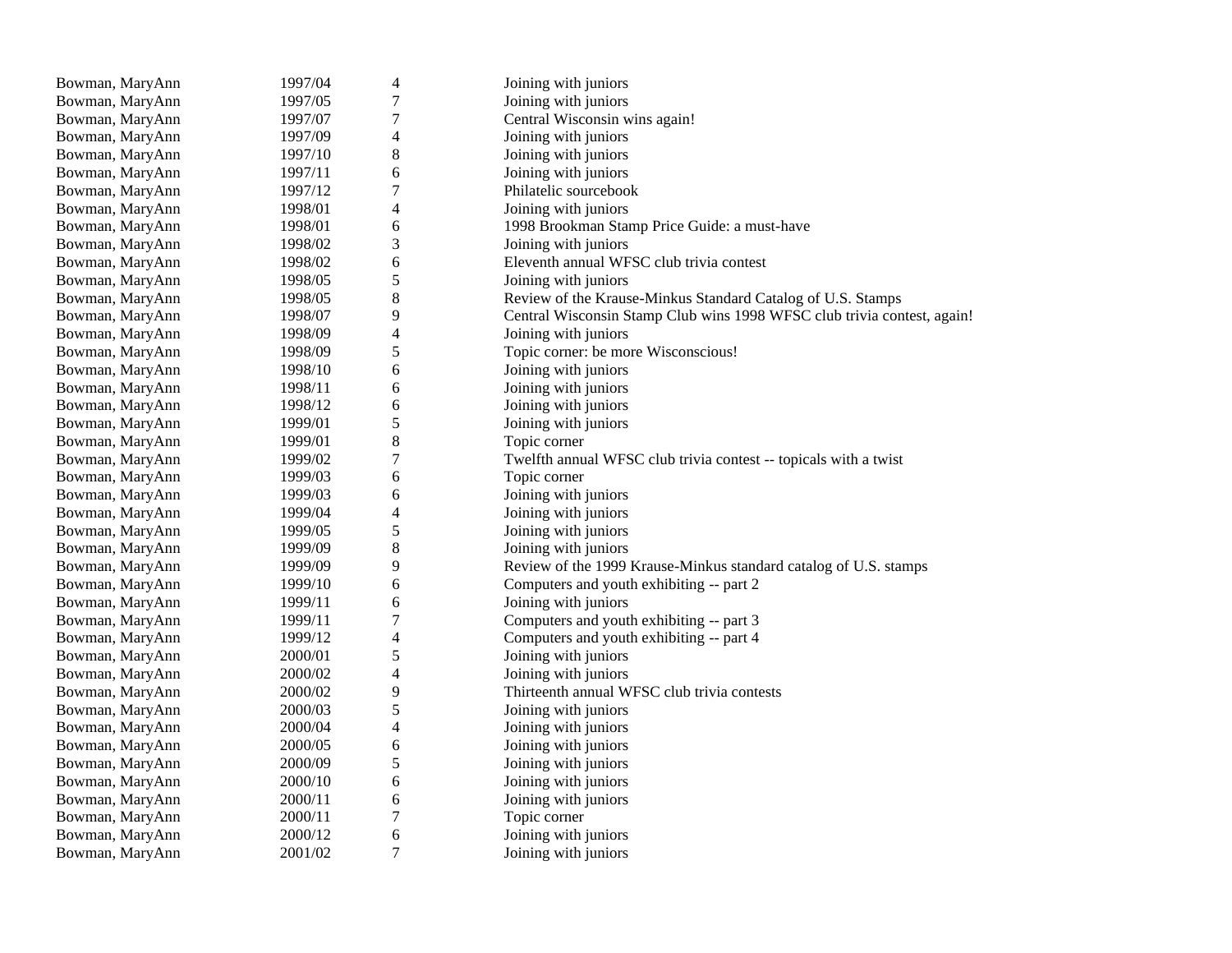| Bowman, MaryAnn | 2001/02 | $\,8$                    | Fourteenth annual WFSC club trivia contest                       |
|-----------------|---------|--------------------------|------------------------------------------------------------------|
| Bowman, MaryAnn | 2001/03 | $\overline{7}$           | Joining with juniors                                             |
| Bowman, MaryAnn | 2001/04 | 5                        | Topic corner                                                     |
| Bowman, MaryAnn | 2001/04 | 6                        | Review of the 2001 Krause-Minkus Standard Catalog of U.S. Stamps |
| Bowman, MaryAnn | 2001/05 | 4                        | Joining with juniors                                             |
| Bowman, MaryAnn | 2001/07 | 9                        | Central Wisconsin Stamp Club wins 2001 WFSC club trivia contest  |
| Bowman, MaryAnn | 2001/09 | 5                        | Joining with juniors                                             |
| Bowman, MaryAnn | 2001/10 | 5                        | Joining with juniors                                             |
| Bowman, MaryAnn | 2001/11 | 4                        | Joining with juniors                                             |
| Bowman, MaryAnn | 2001/11 | $8\,$                    | Topic corner                                                     |
| Bowman, MaryAnn | 2001/12 | $\overline{4}$           | Joining with juniors                                             |
| Bowman, MaryAnn | 2002/01 | 4                        | Joining with juniors                                             |
| Bowman, MaryAnn | 2002/01 | 5                        | Fifteenth annual WFSC club trivia contest                        |
| Bowman, MaryAnn | 2002/03 | $\overline{7}$           | Joining with juniors                                             |
| Bowman, MaryAnn | 2002/04 | 7                        | Joining with juniors                                             |
| Bowman, MaryAnn | 2002/07 | 4                        | Joining with juniors                                             |
| Bowman, MaryAnn | 2002/09 | 6                        | Joining with juniors                                             |
| Bowman, MaryAnn | 2002/10 | 5                        | Joining with juniors                                             |
| Bowman, MaryAnn | 2002/11 | 5                        | Joining with juniors                                             |
| Bowman, MaryAnn | 2002/12 | 5                        | Joining with juniors                                             |
| Bowman, MaryAnn | 2003/01 | 4                        | Joining with juniors                                             |
| Bowman, MaryAnn | 2003/02 | 4                        | Joining with juniors                                             |
| Bowman, MaryAnn | 2003/03 | 6                        | Joining with juniors                                             |
| Bowman, MaryAnn | 2003/03 | 8                        | Topic corner; triangular stamps                                  |
| Bowman, MaryAnn | 2003/04 | 6                        | Joining with juniors                                             |
| Bowman, MaryAnn | 2003/05 | 6                        | Joining with juniors                                             |
| Bowman, MaryAnn | 2003/07 | 9                        | Central Wisconsin Stamp Club wins 2003 WFSC club trivia contest  |
| Bowman, MaryAnn | 2003/09 | 6                        | Joining with juniors                                             |
| Bowman, MaryAnn | 2003/10 | 6                        | Joining with juniors                                             |
| Bowman, MaryAnn | 2003/10 | 7                        | Topic corner: American film making                               |
| Bowman, MaryAnn | 2003/11 | 6                        | Joining with juniors                                             |
| Bowman, MaryAnn | 2003/12 | 6                        | Joining with juniors                                             |
| Bowman, MaryAnn | 2003/12 | $\overline{7}$           | Topic corner: Cape Triangles immortalized                        |
| Bowman, MaryAnn | 2004/01 | $\overline{\mathcal{L}}$ | MILCOPEX: new and revitalized                                    |
| Bowman, MaryAnn | 2005/02 | 4                        | Topical turvey trivia time                                       |
| Bowman, MaryAnn | 2005/02 | 5                        | Cachet/cancel contest                                            |
| Bowman, MaryAnn | 2006/07 | 3                        | Joining with juniors                                             |
| Bowman, MaryAnn | 2006/09 | $\overline{c}$           | Stamp camp in Milwaukee Aug. 23                                  |
| Bowman, MaryAnn | 2006/09 | 3                        | Joining with juniors                                             |
| Bowman, MaryAnn | 2006/11 | 3                        | Joining with juniors                                             |
| Bowman, MaryAnn | 2007/01 | 3                        | Coming attractions--Wiscopex 2007: change is in the air          |
| Bowman, MaryAnn | 2007/01 | $\overline{\mathcal{L}}$ | New exhibiting category offered for juniors at Wiscopex 2007     |
| Bowman, MaryAnn | 2007/03 | 4                        | Wanted: Wiscopex 2007 exhibitors                                 |
| Bowman, MaryAnn | 2007/04 | 3                        | One day only -- Wiscopex 2007: the party continues               |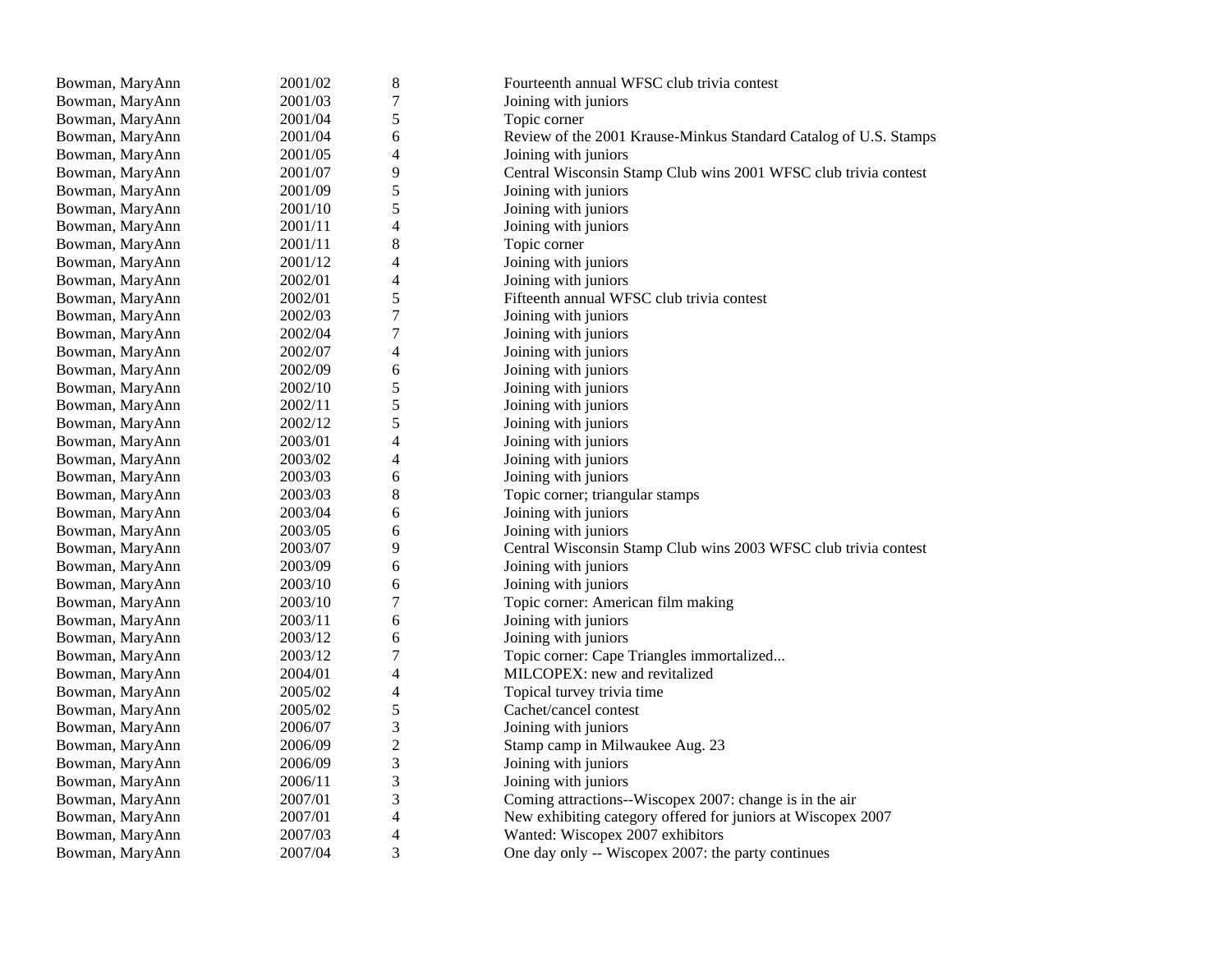| Bowman, MaryAnn | 2007/04 | $\overline{4}$                   | Mary Ann Owens memorial fund established                            |
|-----------------|---------|----------------------------------|---------------------------------------------------------------------|
| Bowman, MaryAnn | 2008/04 | 3                                | WFSC road trip is great opportunity for you                         |
| Bowman, MaryAnn | 2008/05 | 3                                | Last call: WFSC road trip is great opportunity                      |
| Bowman, MaryAnn | 2008/09 | $\sqrt{5}$                       | Have tongs, will travel: 2008 WFSC road trip                        |
| Bowman, MaryAnn | 2008/11 | 3                                | WFSC receives grant monies for youth projects                       |
| Bowman, MaryAnn | 2008/11 | 3                                | WFSC receives grant monies for youth projects                       |
| Bowman, MaryAnn | 2009/11 | 3                                | Celebrating National Stamp Collecting Month                         |
| Bowman, MaryAnn | 2011/02 | $\overline{\mathbf{4}}$          | Wisconsin youth winners in TPA contest                              |
| Bowman, MaryAnn | 2012/10 | $\overline{\mathcal{L}}$         | Fire philately "sparks" a collecting interest                       |
| Bowman, MaryAnn | 2012/11 | 6                                | Wisconsin's wild turkey                                             |
| Bowman, MaryAnn | 2012/11 | $\overline{7}$                   | State turkey hunting stamps                                         |
| Bowman, MaryAnn | 2013/03 | 3                                | Collecting by color with children                                   |
| Bowman, MaryAnn | 2013/03 | 5                                | The UPU and the use of the color green in stamps                    |
| Bowman, MaryAnn | 2013/04 | 3                                | There's something funny about these stamps                          |
| Bowman, MaryAnn | 2013/09 | 3                                | StampShow speakers with a Wisconsin connection                      |
| Bowman, MaryAnn | 2013/10 | 6                                | Captain Tim and the Ivory Stamp Club                                |
| Bowman, MaryAnn | 2013/11 | 6                                | A September to remember -- grand opening of the Gross Stamp Gallery |
| Bowman, MaryAnn | 2014/01 | $\overline{4}$                   | Meet the mascots -- Winter Olympic Games 1968-2014                  |
| Bowman, MaryAnn | 2014/02 | 6                                | Collecting by color with children -- red                            |
| Bowman, MaryAnn | 2014/03 | $\overline{4}$                   | Keyboards on stamps                                                 |
| Bowman, MaryAnn | 2014/03 | $\sqrt{5}$                       | Mini-study: 8.4c Steinway grand piano stamp                         |
| Bowman, MaryAnn | 2014/12 | 6                                | Santa Claus                                                         |
| Bowman, MaryAnn | 2015/01 | 5                                | Walking in a winter wonderland                                      |
| Bowman, MaryAnn | 2015/03 | 3                                | Behind the Badge at the National Postal Museum                      |
| Bowman, MaryAnn | 2016/09 | 3                                | Connecting with clubs                                               |
| Bowman, MaryAnn | 2016/10 | 3                                | NY 2016 youth activity booklets online                              |
| Bowman, MaryAnn | 2016/11 | 3                                | What's old is new again                                             |
| Bowman, MaryAnn | 2016/12 | 3                                | Connecting with clubs                                               |
| Bowman, MaryAnn | 2017/01 | 3                                | Connecting with clubs                                               |
| Bowman, MaryAnn | 2017/02 | $\overline{4}$                   | Connecting with clubs                                               |
| Bowman, MaryAnn | 2017/03 | $\overline{4}$                   | Connecting with clubs                                               |
| Bowman, MaryAnn | 2017/04 | $\overline{4}$                   | Connecting with clubs                                               |
| Bowman, MaryAnn | 2017/05 | $\overline{c}$                   | Connecting with clubs                                               |
| Bowman, MaryAnn | 2017/07 | $\overline{4}$                   | Connecting with clubs                                               |
| Bowman, MaryAnn | 2017/09 | $\boldsymbol{2}$                 | Connecting with clubs                                               |
| Bowman, MaryAnn | 2017/09 | $\overline{9}$                   | Federal Duck Stamp art contest at UW-Stevens Point                  |
| Bowman, MaryAnn | 2017/09 | 11                               | Celebrating 50 years -- MILCOPEX 2017                               |
| Bowman, MaryAnn | 2017/10 | $\overline{4}$                   | Connecting with clubs                                               |
| Bowman, MaryAnn | 2017/11 | $\overline{c}$                   | Connecting with clubs                                               |
|                 | 2017/11 | 9                                |                                                                     |
| Bowman, MaryAnn | 2017/12 | $\overline{c}$                   | Federal Duck Stamp trivia: answers<br>Connecting with clubs         |
| Bowman, MaryAnn |         | $\boldsymbol{2}$                 |                                                                     |
| Bowman, MaryAnn | 2018/01 |                                  | Connecting with clubs                                               |
| Bowman, MaryAnn | 2018/02 | $\overline{c}$<br>$\overline{2}$ | Connecting with clubs                                               |
| Bowman, MaryAnn | 2018/03 |                                  | Connecting with clubs                                               |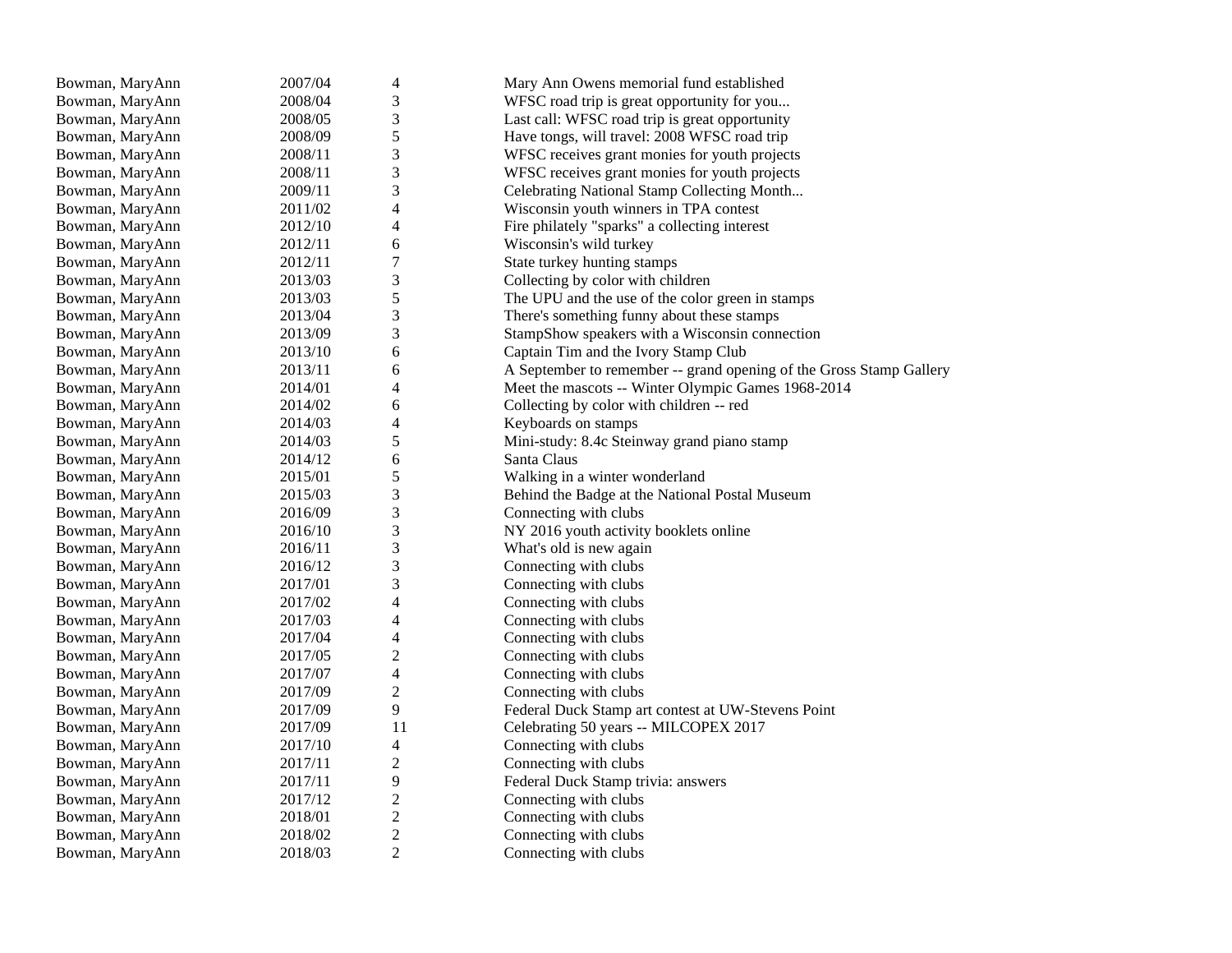| Bowman, MaryAnn  | 2018/04 | 4                       | Connecting with clubs                             |
|------------------|---------|-------------------------|---------------------------------------------------|
| Bowman, MaryAnn  | 2018/05 | 3                       | Club connections                                  |
| Bowman, MaryAnn  | 2018/07 | 3                       | Club connections                                  |
| Bowman, MaryAnn  | 2018/08 | 3                       | Special events at Milcopex 2018                   |
| Bowman, MaryAnn  | 2018/10 | 3                       | Club connections                                  |
| Bowman, MaryAnn  | 2018/11 | 3                       | Club connections                                  |
| Bowman, MaryAnn  | 2018/11 | 6                       | Myrtle Beach postal card                          |
| Bowman, MaryAnn  | 2018/12 | 3                       | Club connections                                  |
| Bowman, MaryAnn  | 2019/01 | 3                       | Club connections                                  |
| Bowman, MaryAnn  | 2019/02 | $\mathfrak{Z}$          | Club connections                                  |
| Bowman, MaryAnn  | 2019/04 | 3                       | Club connections                                  |
| Bowman, MaryAnn  | 2019/05 | 3                       | Club connections                                  |
| Bowman, MaryAnn  | 2019/05 | 3                       | Club connections                                  |
| Bowman, MaryAnn  | 2019/05 | 3                       | Club connections                                  |
| Bowman, MaryAnn  | 2019/07 | 3                       | Club connections                                  |
| Bowman, MaryAnn  | 2019/08 | 3                       | Club connections                                  |
| Bowman, MaryAnn  | 2019/10 | 3                       | Club connections                                  |
| Bowman, Maryann  | 2019/11 | 3                       | Club connections                                  |
| Bowman, MaryAnn  | 2019/12 | 3                       | Club connections                                  |
| Bowman, MaryAnn  | 2020/01 | 3                       | Club connections                                  |
| Bowman, MaryAnn  | 2020/02 | 3                       | Club connections                                  |
| Bowman, MaryAnn  | 2020/03 | 3                       | Club connections                                  |
| Bowman, MaryAnn  | 2020/04 | 3                       | Club connections                                  |
| Bowman, MaryAnn  | 2020/06 | 3                       | Club connections                                  |
| Bowman, MaryAnn  | 2020/08 | 3                       | Club connections                                  |
| Bowman, MaryAnn  | 2020/10 | 3                       | Club connections                                  |
| Bowman, MaryAnn  | 2021/01 | $\overline{\mathbf{4}}$ | Club connections                                  |
| Bowman, MaryAnn  | 2021/04 | $\overline{4}$          | Club connections                                  |
| Bowman, MaryAnn  | 2021/07 | 5                       | Club connections                                  |
| Bowman, MaryAnn  | 2021/10 | 5                       | Club connections                                  |
| Bowman, MaryAnn  | 2021/10 | 6                       | Clubs at a glance                                 |
| Breu, George     | 2020/01 | $\mathbf{1}$            | WFSC clubs at a glance: German Philatelic Society |
| Brooks, David    | 1992/12 | 3                       | Topi-corner: Santa Claus on stamps                |
| Brooks, Melissa  | 1993/03 | 5                       | Topi-corner: keyboards                            |
| Bruns, James     | 1993/09 | $8\,$                   | 1918 race to Chicago -- part 1                    |
| Bruns, James     | 1993/10 | 4                       | 1918 race to Chicago -- part II                   |
| Bruns, James     | 1993/11 | $\overline{4}$          | 1918 race to Chicago -- part III                  |
| Buckland, Andrew | 1979/09 | 6                       | Check list of Wisconsin flag cancellations        |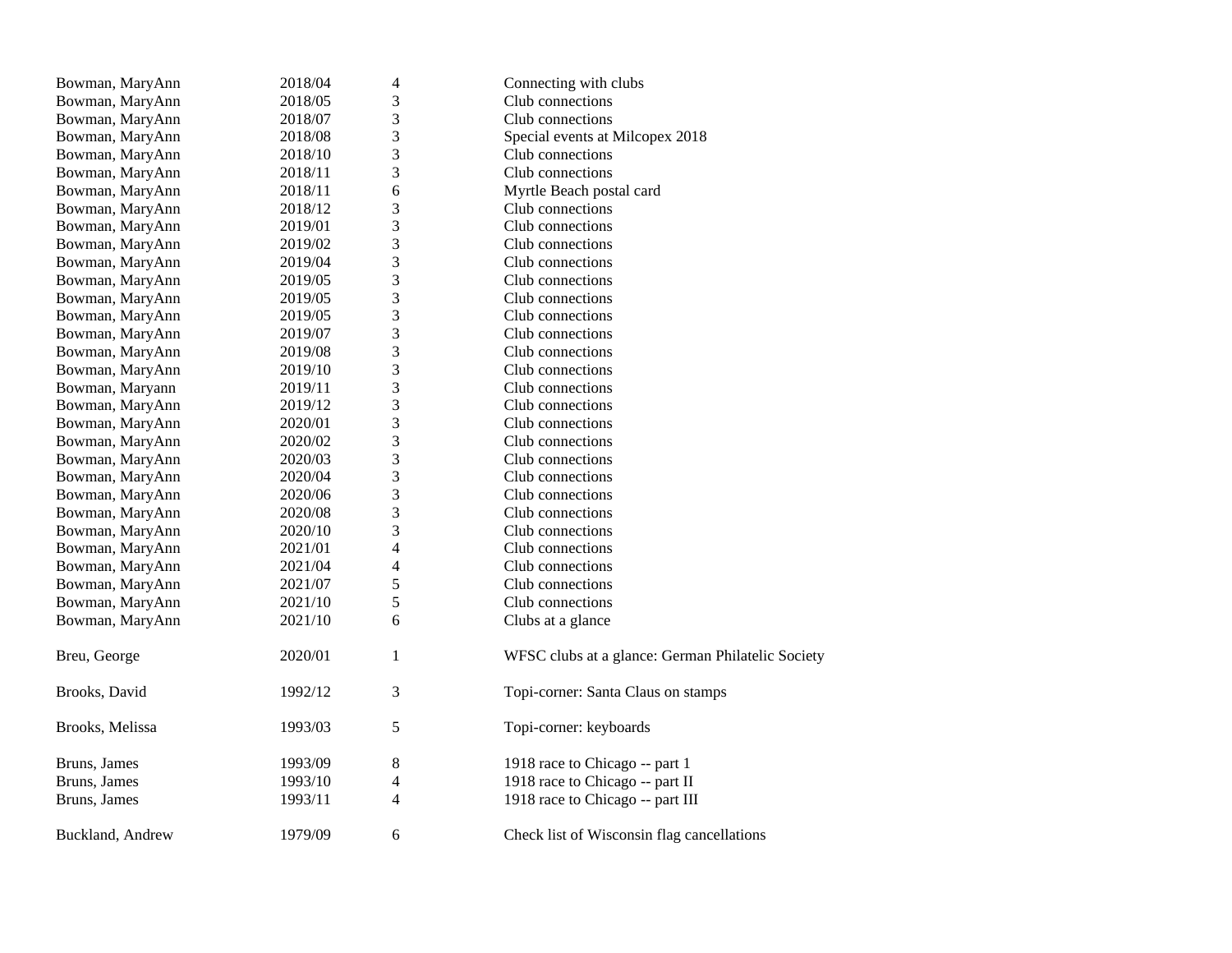| Burgett, Herbert | 1982/04 | 6                | Postage stamp's plea                                                 |
|------------------|---------|------------------|----------------------------------------------------------------------|
| Burgett, Herbert | 1989/11 | 3                | Attention seal collectors                                            |
|                  |         |                  |                                                                      |
| Byrne, James     | 2007/11 | 3                | Wisconsin connection found for recent Polar Lights stamp             |
| Byrne, James     | 2007/11 | 3                | Wisconsin connection found for recent Polar Lights stamp             |
| Byrne, James     | 2007/11 | 3                | Wisconsin connection found for recent Polar Lights stamp             |
| Byrne, James     | 2008/03 | 3                | In praise of flowers: a wonderful tangent collection                 |
| Byrne, James     | 2012/10 | 6                | Reader response                                                      |
| Byrne, James     | 2017/01 | 8                | Topical and thematic collecting: mounting topicals                   |
| Byrne, James     | 2017/02 | 5                | Topical and thematic collecting: getting started                     |
| Byrne, James     | 2017/03 | 9                | <b>Collecting Easter postcards</b>                                   |
| Byrne, James     | 2017/04 | 5                | Topical and thematic collecting: societies                           |
| Byrne, James     | 2017/05 | 5                | Topical and thematic collecting: catalogues                          |
| Byrne, James     | 2017/09 | 7                | Topical collecting -- events                                         |
| Byrne, James     | 2017/10 | 6                | Reading perfins                                                      |
| Byrne, James     | 2017/10 | 8                | An ironic message about freedom                                      |
| Byrne, James     | 2018/03 | 6                | Collecting the Prexies: an 80th anniversary salute                   |
| Byrne, James     | 2018/05 | 5                | National Airmail Week                                                |
| Byrne, James     | 2018/12 | 4                | Merry Christmas from your letter carrier                             |
| Byrne, James     | 2020/01 | 6                | In praise of short exhibits                                          |
| Byrne, James     | 2020/10 | 6                | Collecting Wisconsin Doane cancels                                   |
| Byrne, James     | 2021/01 | 6                | Happy New Year!                                                      |
| Byrne, James     | 2021/04 | 5                | Clubs at a glance: Northwoods Philatelic Society                     |
| Byrne, James     | 2021/04 | 8                | Creating your own fantasy stamps                                     |
| Byrne, James     | 2021/07 | 6                | Nisei soldiers with a Wisconsin connection                           |
|                  |         |                  |                                                                      |
| Carney, Dave     | 2003/05 | 7                | Review of the Krause 2003 Catalogue of Errors on U.S. Postage Stamps |
|                  |         |                  |                                                                      |
| Carter, Connie   | 1999/05 | 8                | Topic corner                                                         |
|                  |         |                  |                                                                      |
| Carter, Donald   | 1999/10 | 4                | Sierra Leone: land of diamonds and death: pt. 1                      |
| Carter, Donald   | 1999/11 | 4                | Sierra Leone: land of diamonds and death: pt. 2                      |
| Carter, Donald   | 2000/10 | 4                | Philatelic scouting                                                  |
| Carter, Donald   | 2000/11 | 4                | Philatelic scouting: part 2                                          |
| Clayton, Norman  | 1999/05 | 8                | Topic corner                                                         |
|                  |         |                  |                                                                      |
| Coakley, Ken     | 2000/01 | 8                | Here's Johnny!                                                       |
| Coakley, Ken     | 2000/03 | 5                | Food                                                                 |
| Coakley, Ken     | 2000/12 | 6                | Yes, Anthony, there is a Santa Claus                                 |
| Coakley, Ken     | 2001/10 | 7                | Potpourri of pot stamps                                              |
| Coakley, Ken     | 2002/03 | 5                | Stars and stamps forever                                             |
| Coakley, Ken     | 2003/03 | $\boldsymbol{7}$ | My nine-one-one stamps                                               |
| Coakley, Ken     | 2003/11 | 8                | Scary stamps                                                         |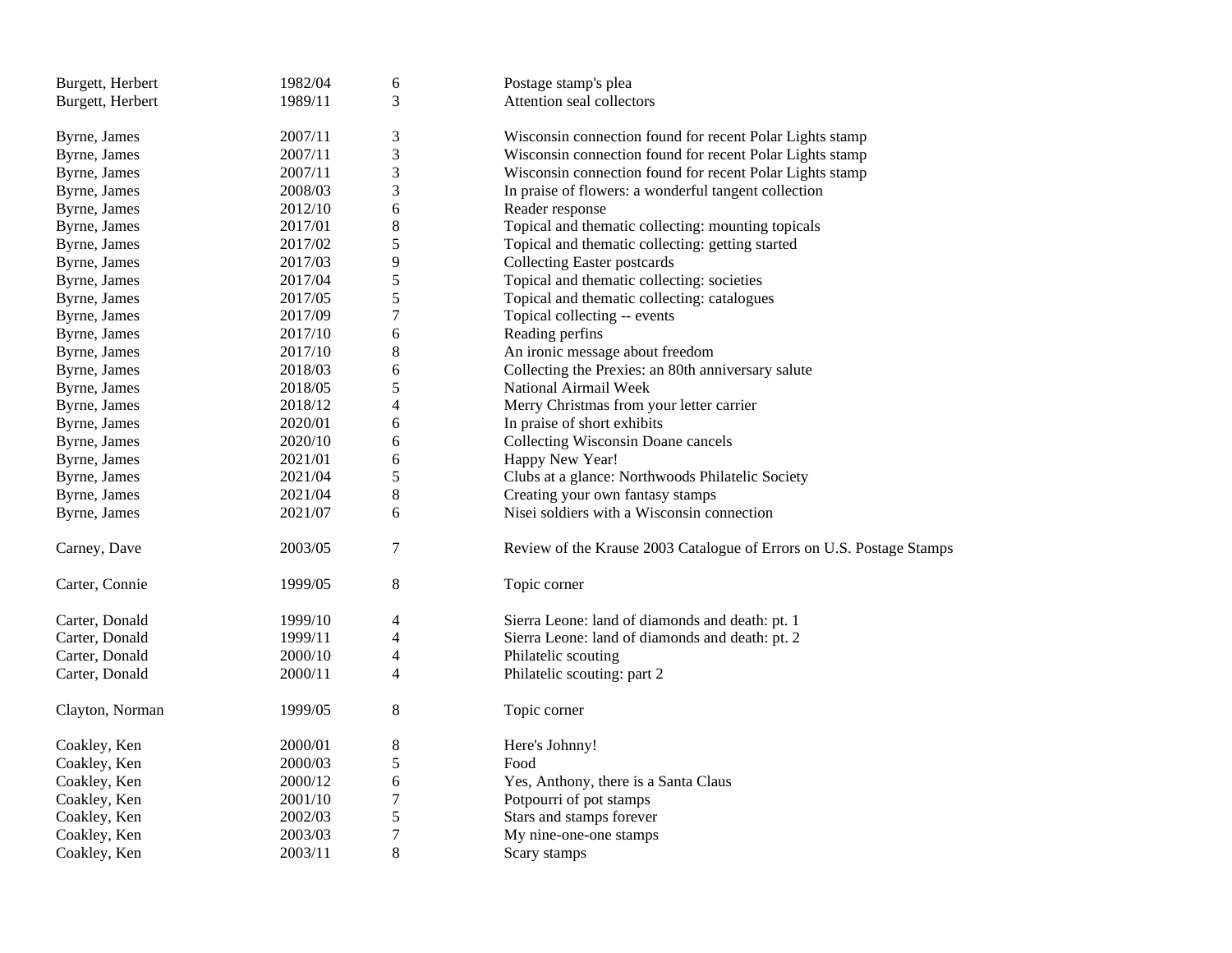| Coakley, Ken       | 2005/03 | 8              | Helmets on stamps                                                |
|--------------------|---------|----------------|------------------------------------------------------------------|
| Cook, George       | 1995/07 | 3              | WISCOPEX '95 auction results                                     |
| Cook, George       | 1999/09 | 6              | <b>Blind luck</b>                                                |
| Cook, George       | 2000/03 | 8              | Review of the 2000 Krause-Minkus Standard Catalog of U.S. Stamps |
| Cook, George       | 2000/04 | 3              | Letters                                                          |
| Cook, George       | 2002/10 | 6              | Stamping around New England                                      |
| Cook, Valerie      | 2007/11 | 3              | Letters to the editor                                            |
| Corgan, Christ     | 2019/12 | $\mathfrak s$  | Wisconsin's contributions to the U.S. Christmas stamps program   |
| Crowell, G. H.     | 1985/12 | 8              | Lind, Wisconsin makes postal history                             |
| Daniel, Mary Ellen | 1985/12 | 3              | Duck stamps on tour                                              |
| Daniel, Mary Ellen | 1997/01 | 4              | Collecting memorable postmarks -- USS Stark                      |
| Daniel, Mary Ellen | 2000/03 | 9              | Tri-canceled millennium cover, Frankling post office             |
| Daniel, Mary Ellen | 2002/07 | 5              | Palindromic cover                                                |
| Darling, S. F.     | 1985/11 | 6              | Kaukauna, Wisconsin post office                                  |
| Davis, Clarence    | 2019/11 | $\mathbf{1}$   | Fond du Lac Stamp Club                                           |
| Davison, Merle     | 1984/12 | $\overline{4}$ | New perfin used by the University of Wisconsin                   |
| Delvaux, Clete     | 1985/02 | 3              | Communications from the membership                               |
| Delvaux, Clete     | 1986/01 | $\overline{2}$ | Newsletter exchange                                              |
| Delvaux, Clete     | 1989/12 | $\sqrt{2}$     | New editor's forward                                             |
| Delvaux, Clete     | 1990/02 | 6              | Editor's notes                                                   |
| Delvaux, Clete     | 1990/03 | $\mathfrak{2}$ | Editor's notes                                                   |
| Delvaux, Clete     | 1990/11 | 5              | Will you share your topical or specialty collection?             |
| Delvaux, Clete     | 1991/03 | 6              | Your editor speaks out                                           |
| Delvaux, Clete     | 1991/05 | $\mathfrak{2}$ | Topi-corner: literary authors and their works                    |
| Delvaux, Clete     | 1991/10 | 6              | Canadians anti-Columbus ???                                      |
| Delvaux, Clete     | 1991/10 | $\tau$         | From your editor's desk                                          |
| Delvaux, Clete     | 1991/12 | 5              | I would like to thank                                            |
| Delvaux, Clete     | 1992/01 | $\overline{2}$ | Stamping around Wisconsin 50 years ago                           |
| Delvaux, Clete     | 1992/05 | 5              | Stamping around Wisconsin 50 years ago                           |
| Delvaux, Clete     | 1992/09 | 6              | Chess? Anyone?                                                   |
| Delvaux, Clete     | 1992/09 | 11             | WFSC standing rules on ATF show calendar                         |
| Delvaux, Clete     | 1992/10 | $\mathbf{2}$   | Stamping around Wisconsin 50 years ago                           |
| Delvaux, Clete     | 1992/11 | 4              | Topi-corner: exploring topics                                    |
| Delvaux, Clete     | 1992/12 | 9              | Announcements from your editor                                   |
| Delvaux, Clete     | 1993/01 | 9              | Stamping around Wisconsin 50 years ago                           |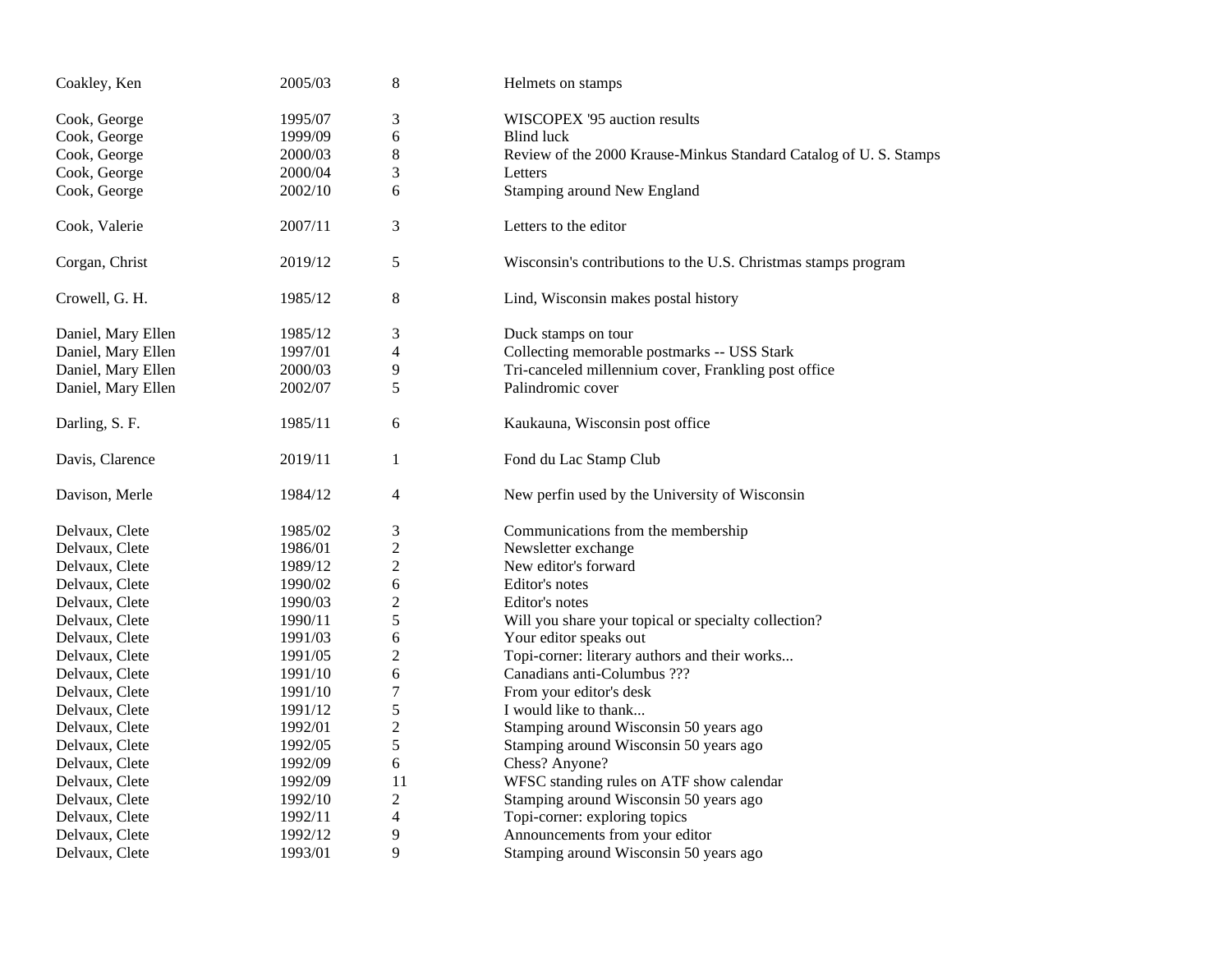| Delvaux, Clete | 1993/04 | $8\,$            | Stamping around Wisconsin 50 years ago                         |
|----------------|---------|------------------|----------------------------------------------------------------|
| Delvaux, Clete | 1993/05 | $\overline{2}$   | ATF summer publication schedule                                |
| Delvaux, Clete | 1993/09 | 13               | Your editor's muses                                            |
| Delvaux, Clete | 1993/10 | 6                | Topi-corner: fictional detectives on stamps                    |
| Delvaux, Clete | 1993/11 | 6                | Topi-corner: fairy tales on stamps                             |
| Delvaux, Clete | 1993/11 | 7                | Here are the answers to last month's quiz                      |
| Delvaux, Clete | 1994/01 | 5                | Topic corner                                                   |
| Delvaux, Clete | 1994/04 | 8                | Topic corner                                                   |
| Delvaux, Clete | 1995/05 | 6                | Dead countries                                                 |
| Delvaux, Clete | 1995/12 | $\overline{c}$   | Letters                                                        |
| Delvaux, Clete | 1997/09 | 5                | Wisconsin roots for Wilder?                                    |
| Delvaux, Clete | 1999/05 | 8                | Topic corner                                                   |
| Delvaux, Clete | 2001/02 | 8                | Rogaine -- before and after                                    |
| Delvaux, Clete | 2009/02 | 3                | Wisconsin's Lincoln connection present, but not strong         |
| Delvaux, Clete | 2009/02 | 3                | Wisconsin's Lincoln connection present, but not strong         |
| Delvaux, Clete | 2009/11 | 6                | The Poe shadow: questions for a postal historian               |
| Delvaux, Clete | 2011/10 | $\boldsymbol{2}$ | A Dickens of a mystery: book review                            |
| Delvaux, Clete | 2016/09 | 8                | l, Steven Spielberg, and Disney bring the BFG                  |
| Delvaux, Clete | 2016/10 | 9                | Monsters, Inc.                                                 |
| Delvaux, Clete | 2017/01 | $\overline{4}$   | Searching for the real Sherlock                                |
| Delvaux, Clete | 2017/07 | 10               | Curious George: the story behind the story                     |
| Delvaux, Clete | 2017/11 | 6                | Paddington Bear                                                |
| Delvaux, Clete | 2017/12 | 5                | A Dickens of a Christmas carol                                 |
| Delvaux, Clete | 2018/01 | 6                | The Snowy Day                                                  |
| Delvaux, Clete | 2018/03 | 4                | Antoine Saint-Exupery: French pioneer airmail pilot and writer |
| Delvaux, Clete | 2020/01 | 8                | Notre Dame de Paris                                            |
| Delvaux, Clete | 2021/04 | 11               | Masque of the red death                                        |
| Devine, Aimee  | 2014/01 | 1                | Editor's desk                                                  |
| Devine, Aimee  | 2015/07 | 6                | Editor's farewell                                              |
| Devine, Aimee  | 2016/04 | 6                | Editor's farewell                                              |
| Devine, Aimee  | 2016/10 | 6                | U. S. commemorative stamps of 1932                             |
| Devine, David  | 2012/09 | 3                | Turning the Jenny upside down                                  |
| Devine, Thomas | 2012/11 | 7                | The Armed Forces Reserve stamp                                 |
| Devine, Thomas | 2013/01 | 3                | The first Super Bowl                                           |
| deVries, Lloyd | 1999/11 | 3                | From the Internet                                              |
| Devroy, Dave   | 2018/02 | 5                | Up, up and away -- U. S. zeppelin stamps                       |
| Duckett, Jan   | 1980/03 | $\mathbf{1}$     | WISCOPEX '80                                                   |
| Duckett, Jan   | 1980/05 | $\mathbf{1}$     | 1980 W.F.S.C. convention & exhibition                          |
|                |         |                  |                                                                |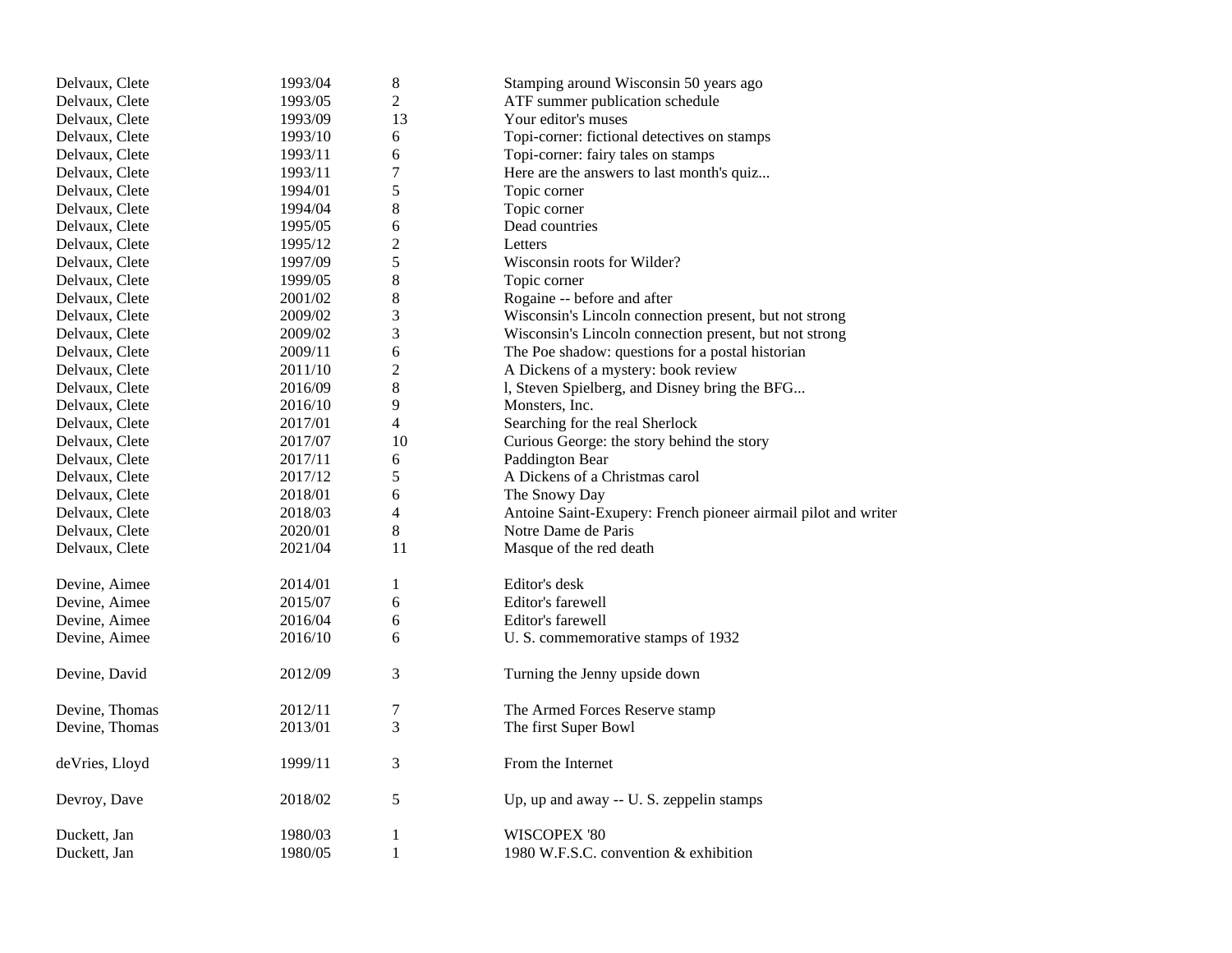| Duckett, Jan         | 1983/11 | $\overline{4}$           | Communications from the membership                |
|----------------------|---------|--------------------------|---------------------------------------------------|
| Durbin, Ingrid       | 2007/04 | 5                        | Letters to the editor                             |
| Durtka, Alexander    | 2014/09 | 6                        | Iditarod Triail mail                              |
| Durtka, Alexander    | 2014/09 | 6                        | Iditarod Triail mail                              |
| Durtka, Alexander    | 2014/09 | 6                        | Iditarod Triail mail                              |
| Durtka, Alexander    | 2014/09 | 6                        | Iditarod Triail mail                              |
| Eis, Alex            | 2013/05 | 6                        | Time with Babe Ruth                               |
| Ericksen, Fred       | 1988/09 | $\overline{2}$           | Watch that trash                                  |
| Erskine, Gordon      | 2002/12 | 3                        | Milwaukee first flight commemoration (letter)     |
| Essig, Judy          | 2014/02 | $\overline{4}$           | Red hats -- through my eyes                       |
| Essig, Roland        | 1998/12 | 4                        | World's most popular post office -- 47579         |
| Essig, Roland        | 2010/03 | 4                        | A stamp club is born -- a celebration             |
| Essig, Roland        | 2010/12 | 4                        | It just so happened                               |
| Essig, Roland        | 2011/11 | 4                        | To save or not to save: that's the question       |
| Essig, Roland        | 2012/04 | 3                        | The passing of a friend                           |
| Essig, Roland        | 2012/12 | 3                        | Let's play dominoes                               |
| Essig, Roland        | 2013/03 | $\overline{\mathcal{L}}$ | Going green                                       |
| Fairchild, Stan      | 2005/05 | 5                        | Stamp pricing                                     |
| Fohn, Jane King      | 2012/11 | $\overline{4}$           | Turkey as our national bird                       |
| Foote, Philo         | 1981/05 | 3                        | How Kaub and a small group founded the WFSC       |
| Fortunato, Tom       | 2006/02 | 4                        | Hong Kong's philatelic days of thunder            |
| Fulwiler, Mert       | 2004/05 | 7                        | 1st day of statehood cover                        |
| Galaszewski, Douglas | 1994/10 | $\mathbf{1}$             | October National Stamp Collecting Month           |
| Galaszewski, Douglas | 1996/10 | 1                        | Footloose Filatelists seeks new members, renewals |
| Ganz, Cheryl         | 2012/09 | 4                        | Zeppelin fever                                    |
| Garniss, Frank       | 1996/10 | 5                        | Allover calendar-picture covers                   |
| Gifford, Ted         | 2004/01 | $\mathbf{1}$             | By incoming ATFP editor Ted Gifford               |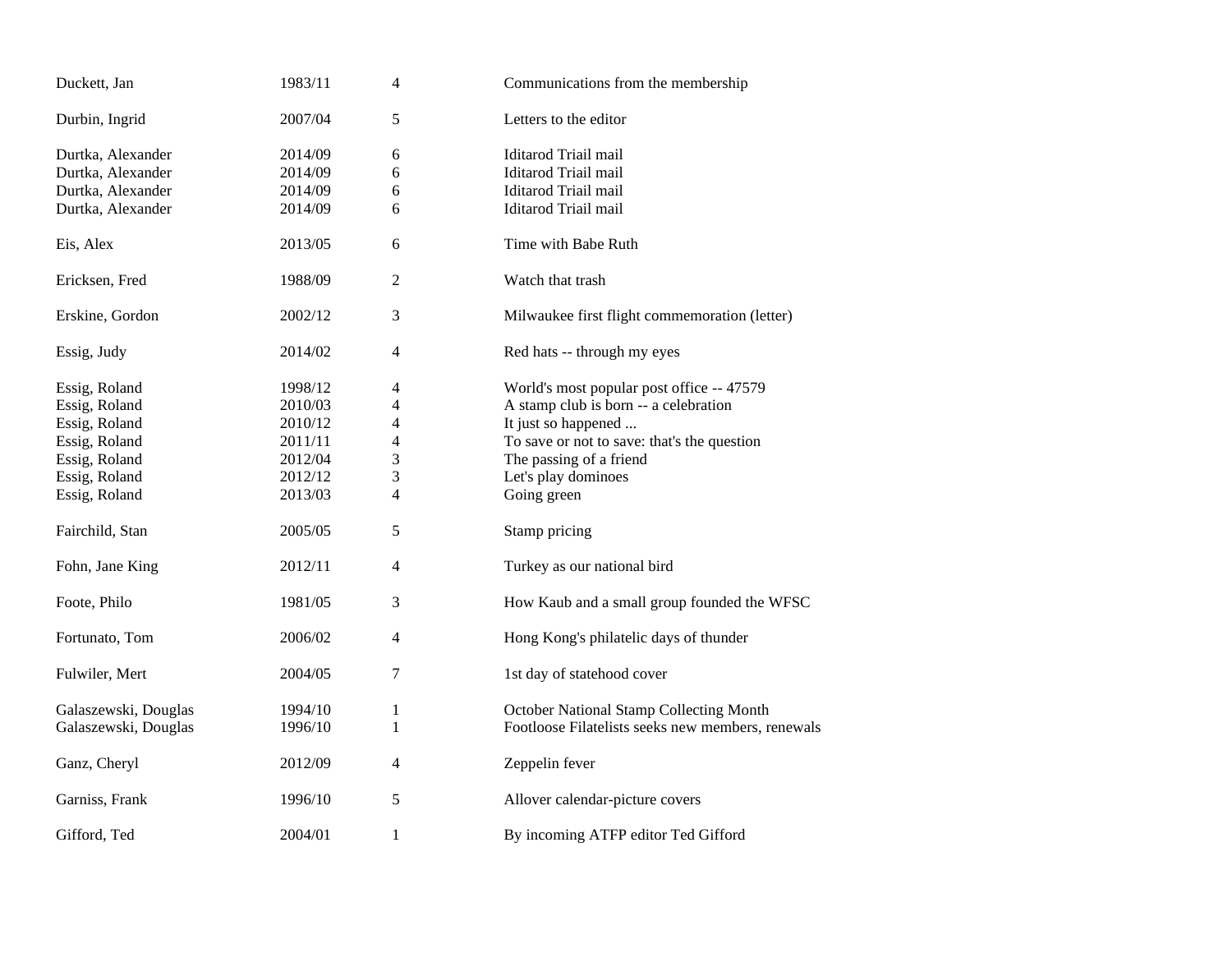| Gill, Alex       | 2011/07 | 5                | Post office murals (letter)                          |
|------------------|---------|------------------|------------------------------------------------------|
| Gill, Alex       | 2011/09 | 4                | West Bend post office mural (letter)                 |
| Gill, Alex       | 2013/02 | 4                | President Harding and philately                      |
| Gill, Alex       | 2013/10 | 4                | Happy 50th, Mr. Zip!                                 |
| Gill, Alex       | 2014/10 | 6                | History of Milwaukee's city hall                     |
| Gill, Alex       | 2016/11 | 6                | The James Hoban issues of 1981                       |
| Gill, Alex       | 2017/03 | 5                | 1932 Winter Olympics                                 |
| Gill, Alex       | 2017/03 | 5                | 1932 Winter Olympics                                 |
| Gill, Alex       | 2018/01 | 8                | Wisconsin ties: Frank Lloyd Wright                   |
| Gill, Alex       | 2018/05 | $\overline{c}$   | Editor's letter                                      |
| Gill, Alex       | 2018/07 | $\overline{c}$   | Editor's letter                                      |
| Gill, Alex       | 2018/08 | $\overline{c}$   | Editor's letter                                      |
| Gill, Alex       | 2018/10 | $\overline{c}$   | Editor's letter                                      |
| Gill, Alex       | 2018/11 | $\overline{c}$   | Editor's letter                                      |
| Gill, Alex       | 2018/12 | $\overline{2}$   | Editor's letter                                      |
| Gill, Alex       | 2019/04 | $\overline{c}$   | Editor's letter                                      |
| Gill, Alex       | 2019/05 | $\overline{c}$   | Editor's letter                                      |
| Gill, Alex       | 2019/05 | 6                | Wisconsin post offices                               |
| Gill, Alex       | 2019/08 | $\overline{c}$   | Editor's letter                                      |
| Gill, Alex       | 2019/10 | $\overline{c}$   | Editor's letter                                      |
| Gill, Alex       | 2019/10 | $\boldsymbol{7}$ | Richland Center post office                          |
| Gill, Alex       | 2019/11 | $\overline{c}$   | Editor's letter                                      |
| Gill, Alex       | 2020/01 | $\overline{2}$   | Editor's letter                                      |
| Gill, Alex       | 2020/02 | $\overline{2}$   | Editor's letter                                      |
| Gill, Alex       | 2020/03 | $\overline{2}$   | Editor's letter                                      |
| Gill, Alex       | 2020/04 | $\overline{c}$   | Editor's letter                                      |
| Gill, Alex       | 2020/06 | $\overline{c}$   | Editor's letter                                      |
| Gill, Alex       | 2020/08 | $\overline{2}$   | Editor's letter                                      |
| Glottlieb, Larry | 2001/01 | 6                | Review of All About Stamps                           |
| Goldwater, Barry | 1981/02 | 6                | Letter from Senator Barry Goldwater                  |
| Gould, Robert    | 1999/02 | 5                | Review of the Brookman Price Guide for Disney Stamps |
| Goyette, Nina    | 2013/02 | 6                | Abigail Adams                                        |
| Granger, Richard | 2003/10 | 8                | Gulf War mail sent to Wisconsin                      |
| Grant, Kenneth   | 1994/01 | 6                | Collecting cinderellas                               |
| Grant, Kenneth   | 1994/04 | 6                | Antarctic cover collecting                           |
| Grant, Kenneth   | 1994/11 | 6                | Collecting local postal history                      |
| Grant, Kenneth   | 1995/03 | 6                | Collecting the British colonies                      |
| Grant, Kenneth   | 1995/09 | 6                | Collecting Guernsey, Jersey, and Isle of Man         |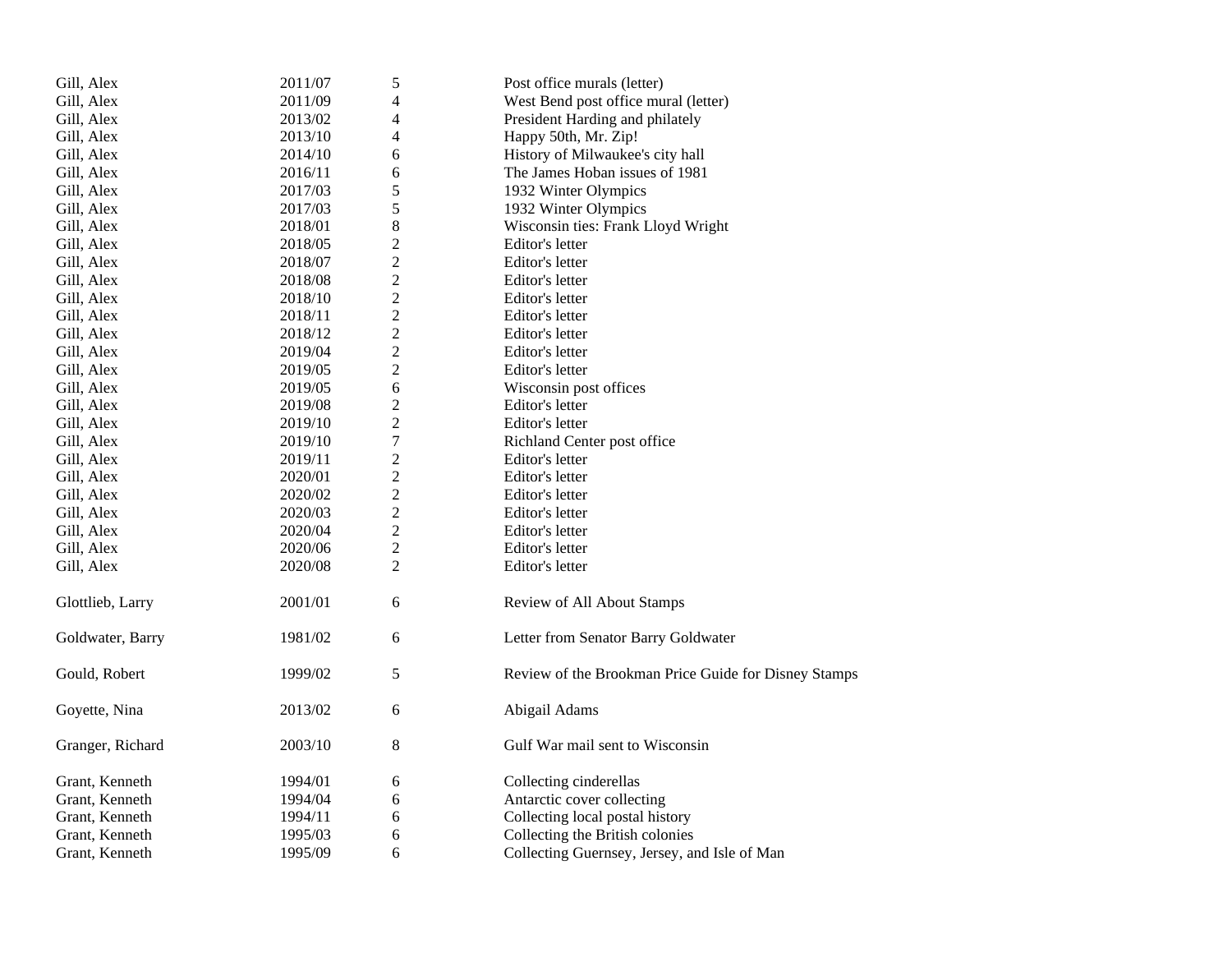| Grant, Kenneth   | 1998/11 | $\sqrt{ }$     | Review of Political Campaign Stamps                                |
|------------------|---------|----------------|--------------------------------------------------------------------|
| Grant, Kenneth   | 1999/11 | 8              | Review of Affordable foreign errors on postage stamps of the world |
| Grant, Kenneth   | 2001/03 | 8              | Review of the Krause-Minkus Standard Catalog of Australia Stamps   |
| Grant, Kenneth   | 2003/01 | $\mathbf{1}$   | Thank you!                                                         |
| Grant, Kenneth   | 2003/05 | 4              | Editor's notes                                                     |
| Grant, Kenneth   | 2003/09 | 5              | Some notes on Wisconsin                                            |
| Grant, Kenneth   | 2003/10 | 8              | Gulf War mail sent to Wisconsin                                    |
| Grant, Kenneth   | 2003/12 | $\overline{7}$ | Editor's goodbye                                                   |
| Grant, Kenneth   | 2015/01 | 4              | Circus first day in Baraboo                                        |
| Grant, Kenneth   | 2015/05 | $\overline{4}$ | Baraboo's circus heritage                                          |
| Grant, Kenneth   | 2017/07 | $\overline{7}$ | WFSC annual meeting minutes                                        |
| Grant, Kenneth   | 2018/07 | 7              | WFSC annual business meeting minutes                               |
| Greenwald, Gregg | 1994/09 | 9              | U.S. varieties clearinghouse                                       |
| Greenwald, Gregg | 1994/10 | $8\,$          | U.S. varieties clearinghouse                                       |
| Greenwald, Gregg | 1994/11 | 12             | U.S. varieties clearinghouse                                       |
| Greenwald, Gregg | 1994/12 | 9              | U.S. varieties clearinghouse                                       |
| Greenwald, Gregg | 1995/01 | $8\,$          | U.S. varieties clearinghouse                                       |
| Greenwald, Gregg | 1995/03 | $\overline{7}$ | U.S. varieties clearinghouse                                       |
| Greenwald, Gregg | 1995/04 | 7              | U.S. varieties clearinghouse                                       |
| Greenwald, Gregg | 1995/05 | $\sqrt{6}$     | U.S. varieties clearinghouse                                       |
| Greenwald, Gregg | 1995/09 | 8              | U.S. varieties clearinghouse                                       |
| Greenwald, Gregg | 1995/10 | 7              | U.S. varieties clearinghouse                                       |
| Greenwald, Gregg | 1995/11 | $8\,$          | U.S. varieties clearinghouse                                       |
| Greenwald, Gregg | 1996/01 | 8              | U.S. varieties clearinghouse                                       |
| Greenwald, Gregg | 1996/02 | $8\,$          | U.S. varieties clearinghouse                                       |
| Greenwald, Gregg | 1996/03 | 9              | U.S. varieties clearinghouse                                       |
| Greenwald, Gregg | 1996/04 | $\,$ $\,$      | U.S. varieties clearinghouse                                       |
| Greenwald, Gregg | 1996/09 | 8              | U.S. varieties clearinghouse                                       |
| Greenwald, Gregg | 1996/10 | $\overline{4}$ | U.S. varieties clearinghouse                                       |
| Greenwald, Gregg | 1996/11 | $8\,$          | U.S. varieties clearinghouse                                       |
| Greenwald, Gregg | 1996/12 | 4              | Stamps the U.S. Postal Service doesn't want you to collect         |
| Greenwald, Gregg | 1997/01 | 6              | U.S. varieties clearinghouse                                       |
| Greenwald, Gregg | 1997/03 | 6              | Reading flag over porch die-cut types                              |
| Greenwald, Gregg | 1997/03 | 6              | U.S. varieties clearinghouse                                       |
| Greenwald, Gregg | 1997/05 | 6              | U.S. varieties clearinghouse                                       |
| Greenwald, Gregg | 1997/09 | 9              | U.S. varieties clearinghouse                                       |
| Greenwald, Gregg | 1997/11 | $\sqrt{ }$     | U.S. varieties clearinghouse                                       |
| Greenwald, Gregg | 1997/12 | $\,8\,$        | U.S. varieties clearinghouse                                       |
| Greenwald, Gregg | 1998/01 | 5              | U.S. varieties clearinghouse                                       |
| Greenwald, Gregg | 1998/09 | 9              | U.S. varieties clearinghouse                                       |
| Greenwald, Gregg | 1998/10 | 6              | U.S. varieties clearinghouse                                       |
| Greenwald, Gregg | 1998/11 | 5              | U.S. varieties clearinghouse                                       |
| Greenwald, Gregg | 1998/12 | $\overline{7}$ | U.S. varieties clearinghouse                                       |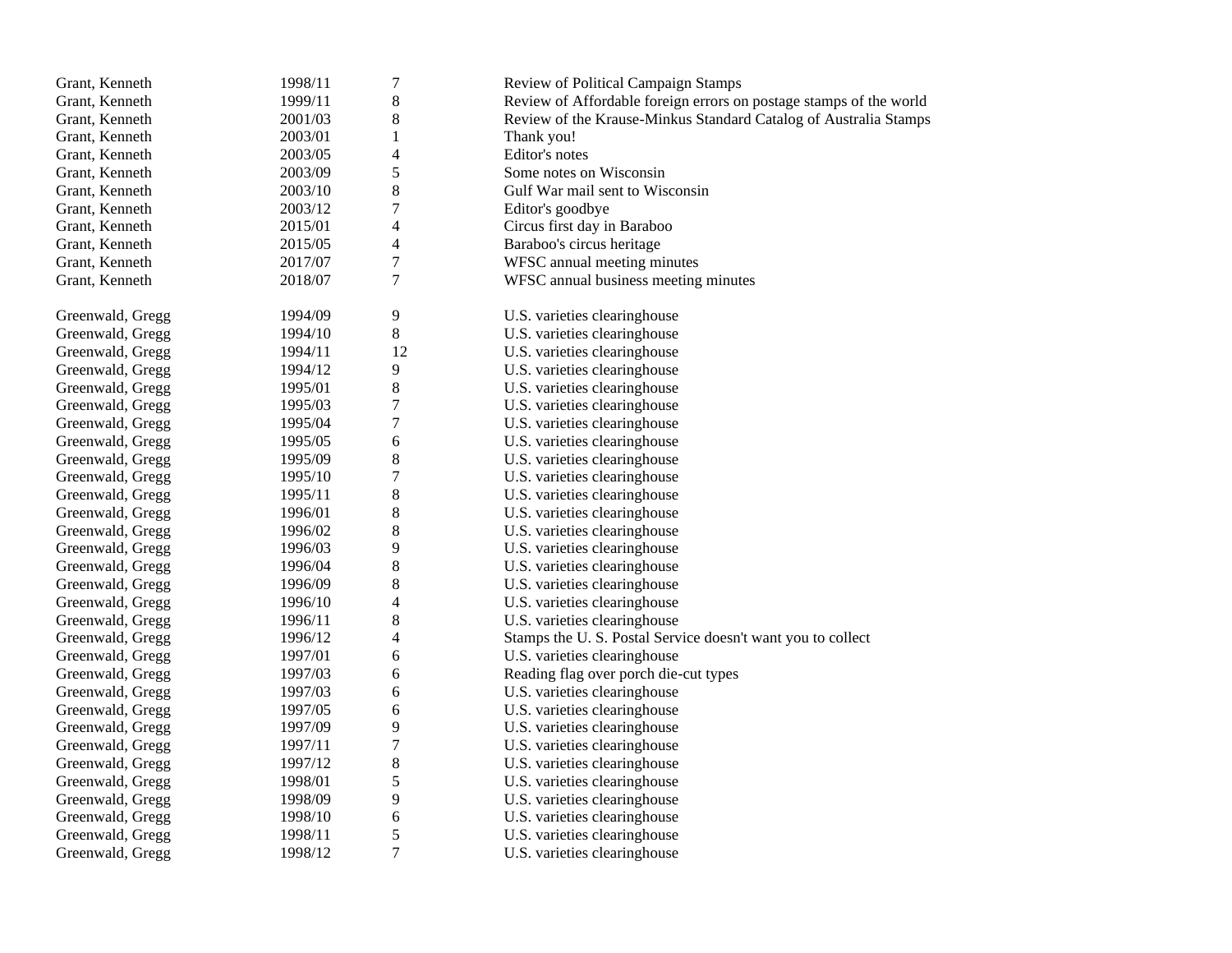| Greenwald, Gregg       | 1999/02 | $\mathbf{1}$   | Gregg Greenwald's U.S. varieties report                                    |
|------------------------|---------|----------------|----------------------------------------------------------------------------|
| Greenwald, Gregg       | 1999/07 | 9              | Review of The 1999 comprehensive catalogue of United States stamp booklets |
| Greenwald, Gregg       | 2001/04 | 4              | Collecting U.S. self-adhesives                                             |
| Greenwald, Gregg       | 2002/02 | 4              | U.S. first-issue revenue stamps: part 1                                    |
| Greenwald, Gregg       | 2002/03 | 4              | U.S. first-issue revenue stamps: part 2                                    |
| Greenwald, Gregg       | 2002/12 | 4              | Review of the 2003 Krause-Minkus Stamps & Prices                           |
| Greenwald, Gregg       | 2013/10 | 3              | Uncut press sheet imperforate stamps available                             |
| Greenwald, Gregg       | 2014/04 | 6              | Sin taxes                                                                  |
| Greenwald, Gregg       | 2017/04 | 9              | Puerto Rican revenues return to their roots                                |
| Greenwald, Gregg       | 2017/04 | 9              | Puerto Rican revenues return to their roots                                |
| Greenwald, Gregg       | 2017/11 | 5              | 100 years ago -- U. S. acquires Danish West Indies                         |
| Greenwald, Gregg       | 2018/04 | 6              | U. S. revenue "new issues"                                                 |
| Greenwald, Gregg       | 2020/03 | 6              | Misidentification of U.S. playing card revenues                            |
| Greenwald, Gregg       | 2021/01 | $\,8\,$        | Puerto Rico revenue stamps, Spanish administration                         |
| Greenwald, Gregg       | 2021/07 | $\mathbf{1}$   | President's message                                                        |
| Greenwald, Gregg       | 2021/07 | $\,8\,$        | Catalogue of Puerto Rico revenues (U. S. administration)                   |
| Greenwald, Gregg       | 2021/10 | $\mathbf{1}$   | President's message                                                        |
| Grosnick, William, Sr. | 1985/06 | 1              | From the president                                                         |
| Grosnick, William, Sr. | 1985/12 | $\mathbf{1}$   | Club hints                                                                 |
| Grosnick, William, Sr. | 1986/01 | $\mathbf 1$    | Notes from Bill                                                            |
| Grosnick, William, Sr. | 1986/02 | $\mathbf{1}$   | Notes from Bill                                                            |
| Grosnick, William, Sr. | 1986/06 | 1              | Notes from Bill                                                            |
| Grosnick, William, Sr. | 1986/08 | $\overline{c}$ | WFSC on the move                                                           |
| Grosnick, William, Sr. | 1993/03 | 6              | Wisconsin Valley Philatelic Society                                        |
| Grosnick, William, Sr. | 1993/03 | 6              | Wisconsin Valley Philatelic Society                                        |
| Gustafson, Al          | 1999/05 | 8              | Topic corner                                                               |
| Hale, James            | 1979/09 | 6              | Check list of Wisconsin flag cancellations                                 |
| Hale, James            | 1981/10 | $\overline{c}$ | What the WPHS editor does                                                  |
| Hale, James            | 1997/04 | 6              | U.S. mail in early Wisconsin                                               |
| Hale, James            | 1998/05 | 6              | Early mail routes in Wisconsin                                             |
| Hamilton, Edward       | 1989/11 | 3              | New club?                                                                  |
| Hamman, John           | 2017/09 | 10             | National Topical Stamp Show 2017 -- thanks WI                              |
| Hammell, Daniel        | 1995/12 | 6              | Christkindl, Austria and its special cancellations                         |
| Hammell, Daniel        | 1998/12 | 3              | Little known Wisconsin statehood stamp facts                               |
| Hammell, Daniel        | 2000/02 | 6              | Donald K. "Deke" Slayton -- a Wisconsin hero                               |
| Hammell, Daniel        | 2000/04 | 6              | Apollo-Soyuz test project                                                  |
| Hammell, Daniel        | 2005/07 | 9              | Apollo/Soyuz spaceflight                                                   |
| Hammell, Daniel        | 2005/07 | 12             | Donald "Deke" Slayton, 1924 to 1993                                        |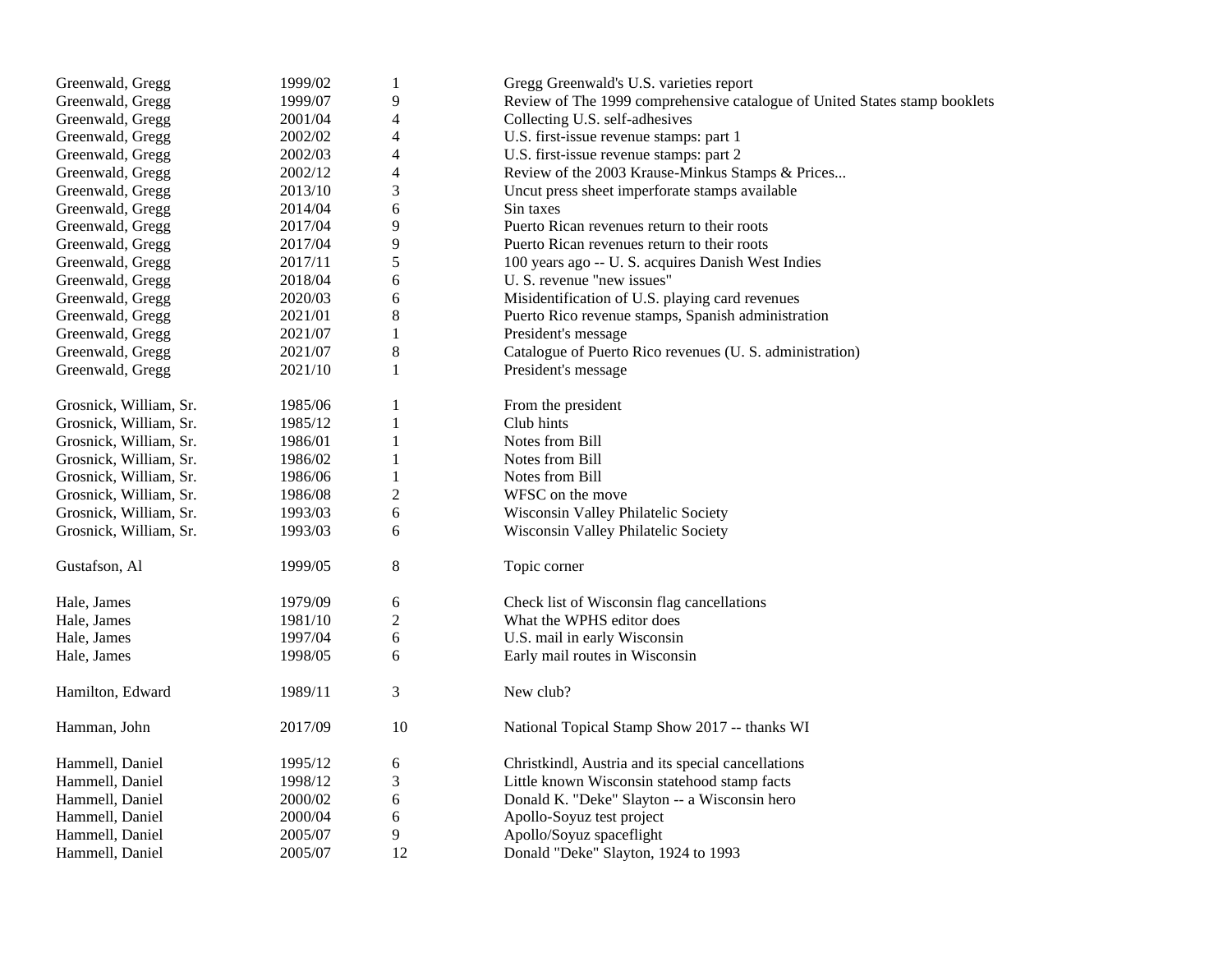| 3<br>Harris, Al<br>2008/12<br>U. S. self-adhesive stamp soaking method that works<br>2014/04<br>8<br>Hart, Bert<br>Discount postage and the USPS<br>7<br>Hauck, Allan<br>1995/05<br>Reply coupons<br>6<br>Are you booked for Christmas yet?<br>Hauck, Allan<br>1996/12<br>$\overline{c}$<br>Christmas seal of the United States<br>Heft, Lois<br>1986/12<br>3<br>1987/01<br>Collecting charity seals<br>Heft, Lois<br>1987/05<br>$\mathbf{1}$<br>Few words from the editor pro-tem, Lois Heft<br>Heft, Lois<br>1987/06<br>$\mathbf{1}$<br>Editorial: a short story<br>Heft, Lois<br>Few brief words from the editor<br>1987/09<br>1<br>Heft, Lois<br>$\mathbf{1}$<br>Heft, Lois<br>1987/10<br>Item from the editor<br>1987/10<br>$\mathbf{1}$<br>Item from the editor<br>Heft, Lois<br>8<br>1987/10<br>Editor's comments on WISCOPEX '87<br>Heft, Lois<br>4<br>1987/11<br>From the editor<br>Heft, Lois<br>1987/12<br>1<br>Letter of greetings from the editor<br>Heft, Lois<br>1<br>Heft, Lois<br>1988/01<br>Don't throw away<br>$\mathbf{1}$<br>1988/02<br>Hot letter from Florida<br>Heft, Lois<br>3<br>1988/03<br>Note from the advertising editor<br>Heft, Lois<br>4<br>Comments from the editor<br>Heft, Lois<br>1988/03<br>1988/04<br>$\mathbf{1}$<br>To all the readers of the Across the Fence<br>Heft, Lois<br>$\overline{c}$<br>1988/11<br>Letter from the editor<br>Heft, Lois<br>$\overline{c}$<br>1988/12<br>Letter from the editor<br>Heft, Lois<br>1989/01<br>$\mathbf{1}$<br>Urgent appeal<br>Heft, Lois<br>$\mathbf{1}$<br>To all concerned<br>Heft, Lois<br>1989/03<br>To all our readers<br>Heft, Lois<br>1989/04<br>1<br>$\mathbf{1}$<br>Farewell letter for a few months<br>1989/05<br>Heft, Lois<br>5<br>Heft, Lois<br>1989/10<br>Letter from the editor<br>5<br>1990/11<br>Open letter from an ex-editor<br>Heft, Lois<br>5<br>2009/10<br>Exhibiting 101: an introduction<br>Henak, Robert<br>$\overline{\mathcal{L}}$<br>Exhibiting 101: why exhibit<br>2009/11<br>Henak, Robert<br>2009/12<br>$\overline{4}$<br>Exhibiting 101: types of exhibitions<br>Henak, Robert<br>3<br>Exhibiting 101: types of exhibits<br>2010/02<br>Henak, Robert<br>3<br>Exhibiting 101: choosing your subject<br>2010/03<br>Henak, Robert<br>3<br>2010/04<br>Exhibiting 101: basic presentation<br>Henak, Robert<br>$\overline{4}$<br>Exhibiting 101: basic presentation, part II<br>2010/05<br>Henak, Robert<br>3<br>Exhibiting 101: basic presentation, part III<br>2010/07<br>Henak, Robert<br>3<br>2010/11<br>Exhibiting 101: the title page<br>Henak, Robert<br>3<br>Exhibiting 101: easy entry -- non-competitive exhibiting<br>Henak, Robert<br>2010/12<br>$\overline{\mathcal{L}}$<br>2011/02<br>Exhibiting 101: thematic exhibiting<br>Henak, Robert | Hammell, Daniel | 2005/09 | 7 | Apollo-Soyuz 30th anniversary |
|---------------------------------------------------------------------------------------------------------------------------------------------------------------------------------------------------------------------------------------------------------------------------------------------------------------------------------------------------------------------------------------------------------------------------------------------------------------------------------------------------------------------------------------------------------------------------------------------------------------------------------------------------------------------------------------------------------------------------------------------------------------------------------------------------------------------------------------------------------------------------------------------------------------------------------------------------------------------------------------------------------------------------------------------------------------------------------------------------------------------------------------------------------------------------------------------------------------------------------------------------------------------------------------------------------------------------------------------------------------------------------------------------------------------------------------------------------------------------------------------------------------------------------------------------------------------------------------------------------------------------------------------------------------------------------------------------------------------------------------------------------------------------------------------------------------------------------------------------------------------------------------------------------------------------------------------------------------------------------------------------------------------------------------------------------------------------------------------------------------------------------------------------------------------------------------------------------------------------------------------------------------------------------------------------------------------------------------------------------------------------------------------------------------------------------------------------------------------------------------------------------------------------------------------------------------------------------------------------------------------------------------------------------------------------------------------------------------------------------------------------------------------|-----------------|---------|---|-------------------------------|
|                                                                                                                                                                                                                                                                                                                                                                                                                                                                                                                                                                                                                                                                                                                                                                                                                                                                                                                                                                                                                                                                                                                                                                                                                                                                                                                                                                                                                                                                                                                                                                                                                                                                                                                                                                                                                                                                                                                                                                                                                                                                                                                                                                                                                                                                                                                                                                                                                                                                                                                                                                                                                                                                                                                                                                     |                 |         |   |                               |
|                                                                                                                                                                                                                                                                                                                                                                                                                                                                                                                                                                                                                                                                                                                                                                                                                                                                                                                                                                                                                                                                                                                                                                                                                                                                                                                                                                                                                                                                                                                                                                                                                                                                                                                                                                                                                                                                                                                                                                                                                                                                                                                                                                                                                                                                                                                                                                                                                                                                                                                                                                                                                                                                                                                                                                     |                 |         |   |                               |
|                                                                                                                                                                                                                                                                                                                                                                                                                                                                                                                                                                                                                                                                                                                                                                                                                                                                                                                                                                                                                                                                                                                                                                                                                                                                                                                                                                                                                                                                                                                                                                                                                                                                                                                                                                                                                                                                                                                                                                                                                                                                                                                                                                                                                                                                                                                                                                                                                                                                                                                                                                                                                                                                                                                                                                     |                 |         |   |                               |
|                                                                                                                                                                                                                                                                                                                                                                                                                                                                                                                                                                                                                                                                                                                                                                                                                                                                                                                                                                                                                                                                                                                                                                                                                                                                                                                                                                                                                                                                                                                                                                                                                                                                                                                                                                                                                                                                                                                                                                                                                                                                                                                                                                                                                                                                                                                                                                                                                                                                                                                                                                                                                                                                                                                                                                     |                 |         |   |                               |
|                                                                                                                                                                                                                                                                                                                                                                                                                                                                                                                                                                                                                                                                                                                                                                                                                                                                                                                                                                                                                                                                                                                                                                                                                                                                                                                                                                                                                                                                                                                                                                                                                                                                                                                                                                                                                                                                                                                                                                                                                                                                                                                                                                                                                                                                                                                                                                                                                                                                                                                                                                                                                                                                                                                                                                     |                 |         |   |                               |
|                                                                                                                                                                                                                                                                                                                                                                                                                                                                                                                                                                                                                                                                                                                                                                                                                                                                                                                                                                                                                                                                                                                                                                                                                                                                                                                                                                                                                                                                                                                                                                                                                                                                                                                                                                                                                                                                                                                                                                                                                                                                                                                                                                                                                                                                                                                                                                                                                                                                                                                                                                                                                                                                                                                                                                     |                 |         |   |                               |
|                                                                                                                                                                                                                                                                                                                                                                                                                                                                                                                                                                                                                                                                                                                                                                                                                                                                                                                                                                                                                                                                                                                                                                                                                                                                                                                                                                                                                                                                                                                                                                                                                                                                                                                                                                                                                                                                                                                                                                                                                                                                                                                                                                                                                                                                                                                                                                                                                                                                                                                                                                                                                                                                                                                                                                     |                 |         |   |                               |
|                                                                                                                                                                                                                                                                                                                                                                                                                                                                                                                                                                                                                                                                                                                                                                                                                                                                                                                                                                                                                                                                                                                                                                                                                                                                                                                                                                                                                                                                                                                                                                                                                                                                                                                                                                                                                                                                                                                                                                                                                                                                                                                                                                                                                                                                                                                                                                                                                                                                                                                                                                                                                                                                                                                                                                     |                 |         |   |                               |
|                                                                                                                                                                                                                                                                                                                                                                                                                                                                                                                                                                                                                                                                                                                                                                                                                                                                                                                                                                                                                                                                                                                                                                                                                                                                                                                                                                                                                                                                                                                                                                                                                                                                                                                                                                                                                                                                                                                                                                                                                                                                                                                                                                                                                                                                                                                                                                                                                                                                                                                                                                                                                                                                                                                                                                     |                 |         |   |                               |
|                                                                                                                                                                                                                                                                                                                                                                                                                                                                                                                                                                                                                                                                                                                                                                                                                                                                                                                                                                                                                                                                                                                                                                                                                                                                                                                                                                                                                                                                                                                                                                                                                                                                                                                                                                                                                                                                                                                                                                                                                                                                                                                                                                                                                                                                                                                                                                                                                                                                                                                                                                                                                                                                                                                                                                     |                 |         |   |                               |
|                                                                                                                                                                                                                                                                                                                                                                                                                                                                                                                                                                                                                                                                                                                                                                                                                                                                                                                                                                                                                                                                                                                                                                                                                                                                                                                                                                                                                                                                                                                                                                                                                                                                                                                                                                                                                                                                                                                                                                                                                                                                                                                                                                                                                                                                                                                                                                                                                                                                                                                                                                                                                                                                                                                                                                     |                 |         |   |                               |
|                                                                                                                                                                                                                                                                                                                                                                                                                                                                                                                                                                                                                                                                                                                                                                                                                                                                                                                                                                                                                                                                                                                                                                                                                                                                                                                                                                                                                                                                                                                                                                                                                                                                                                                                                                                                                                                                                                                                                                                                                                                                                                                                                                                                                                                                                                                                                                                                                                                                                                                                                                                                                                                                                                                                                                     |                 |         |   |                               |
|                                                                                                                                                                                                                                                                                                                                                                                                                                                                                                                                                                                                                                                                                                                                                                                                                                                                                                                                                                                                                                                                                                                                                                                                                                                                                                                                                                                                                                                                                                                                                                                                                                                                                                                                                                                                                                                                                                                                                                                                                                                                                                                                                                                                                                                                                                                                                                                                                                                                                                                                                                                                                                                                                                                                                                     |                 |         |   |                               |
|                                                                                                                                                                                                                                                                                                                                                                                                                                                                                                                                                                                                                                                                                                                                                                                                                                                                                                                                                                                                                                                                                                                                                                                                                                                                                                                                                                                                                                                                                                                                                                                                                                                                                                                                                                                                                                                                                                                                                                                                                                                                                                                                                                                                                                                                                                                                                                                                                                                                                                                                                                                                                                                                                                                                                                     |                 |         |   |                               |
|                                                                                                                                                                                                                                                                                                                                                                                                                                                                                                                                                                                                                                                                                                                                                                                                                                                                                                                                                                                                                                                                                                                                                                                                                                                                                                                                                                                                                                                                                                                                                                                                                                                                                                                                                                                                                                                                                                                                                                                                                                                                                                                                                                                                                                                                                                                                                                                                                                                                                                                                                                                                                                                                                                                                                                     |                 |         |   |                               |
|                                                                                                                                                                                                                                                                                                                                                                                                                                                                                                                                                                                                                                                                                                                                                                                                                                                                                                                                                                                                                                                                                                                                                                                                                                                                                                                                                                                                                                                                                                                                                                                                                                                                                                                                                                                                                                                                                                                                                                                                                                                                                                                                                                                                                                                                                                                                                                                                                                                                                                                                                                                                                                                                                                                                                                     |                 |         |   |                               |
|                                                                                                                                                                                                                                                                                                                                                                                                                                                                                                                                                                                                                                                                                                                                                                                                                                                                                                                                                                                                                                                                                                                                                                                                                                                                                                                                                                                                                                                                                                                                                                                                                                                                                                                                                                                                                                                                                                                                                                                                                                                                                                                                                                                                                                                                                                                                                                                                                                                                                                                                                                                                                                                                                                                                                                     |                 |         |   |                               |
|                                                                                                                                                                                                                                                                                                                                                                                                                                                                                                                                                                                                                                                                                                                                                                                                                                                                                                                                                                                                                                                                                                                                                                                                                                                                                                                                                                                                                                                                                                                                                                                                                                                                                                                                                                                                                                                                                                                                                                                                                                                                                                                                                                                                                                                                                                                                                                                                                                                                                                                                                                                                                                                                                                                                                                     |                 |         |   |                               |
|                                                                                                                                                                                                                                                                                                                                                                                                                                                                                                                                                                                                                                                                                                                                                                                                                                                                                                                                                                                                                                                                                                                                                                                                                                                                                                                                                                                                                                                                                                                                                                                                                                                                                                                                                                                                                                                                                                                                                                                                                                                                                                                                                                                                                                                                                                                                                                                                                                                                                                                                                                                                                                                                                                                                                                     |                 |         |   |                               |
|                                                                                                                                                                                                                                                                                                                                                                                                                                                                                                                                                                                                                                                                                                                                                                                                                                                                                                                                                                                                                                                                                                                                                                                                                                                                                                                                                                                                                                                                                                                                                                                                                                                                                                                                                                                                                                                                                                                                                                                                                                                                                                                                                                                                                                                                                                                                                                                                                                                                                                                                                                                                                                                                                                                                                                     |                 |         |   |                               |
|                                                                                                                                                                                                                                                                                                                                                                                                                                                                                                                                                                                                                                                                                                                                                                                                                                                                                                                                                                                                                                                                                                                                                                                                                                                                                                                                                                                                                                                                                                                                                                                                                                                                                                                                                                                                                                                                                                                                                                                                                                                                                                                                                                                                                                                                                                                                                                                                                                                                                                                                                                                                                                                                                                                                                                     |                 |         |   |                               |
|                                                                                                                                                                                                                                                                                                                                                                                                                                                                                                                                                                                                                                                                                                                                                                                                                                                                                                                                                                                                                                                                                                                                                                                                                                                                                                                                                                                                                                                                                                                                                                                                                                                                                                                                                                                                                                                                                                                                                                                                                                                                                                                                                                                                                                                                                                                                                                                                                                                                                                                                                                                                                                                                                                                                                                     |                 |         |   |                               |
|                                                                                                                                                                                                                                                                                                                                                                                                                                                                                                                                                                                                                                                                                                                                                                                                                                                                                                                                                                                                                                                                                                                                                                                                                                                                                                                                                                                                                                                                                                                                                                                                                                                                                                                                                                                                                                                                                                                                                                                                                                                                                                                                                                                                                                                                                                                                                                                                                                                                                                                                                                                                                                                                                                                                                                     |                 |         |   |                               |
|                                                                                                                                                                                                                                                                                                                                                                                                                                                                                                                                                                                                                                                                                                                                                                                                                                                                                                                                                                                                                                                                                                                                                                                                                                                                                                                                                                                                                                                                                                                                                                                                                                                                                                                                                                                                                                                                                                                                                                                                                                                                                                                                                                                                                                                                                                                                                                                                                                                                                                                                                                                                                                                                                                                                                                     |                 |         |   |                               |
|                                                                                                                                                                                                                                                                                                                                                                                                                                                                                                                                                                                                                                                                                                                                                                                                                                                                                                                                                                                                                                                                                                                                                                                                                                                                                                                                                                                                                                                                                                                                                                                                                                                                                                                                                                                                                                                                                                                                                                                                                                                                                                                                                                                                                                                                                                                                                                                                                                                                                                                                                                                                                                                                                                                                                                     |                 |         |   |                               |
|                                                                                                                                                                                                                                                                                                                                                                                                                                                                                                                                                                                                                                                                                                                                                                                                                                                                                                                                                                                                                                                                                                                                                                                                                                                                                                                                                                                                                                                                                                                                                                                                                                                                                                                                                                                                                                                                                                                                                                                                                                                                                                                                                                                                                                                                                                                                                                                                                                                                                                                                                                                                                                                                                                                                                                     |                 |         |   |                               |
|                                                                                                                                                                                                                                                                                                                                                                                                                                                                                                                                                                                                                                                                                                                                                                                                                                                                                                                                                                                                                                                                                                                                                                                                                                                                                                                                                                                                                                                                                                                                                                                                                                                                                                                                                                                                                                                                                                                                                                                                                                                                                                                                                                                                                                                                                                                                                                                                                                                                                                                                                                                                                                                                                                                                                                     |                 |         |   |                               |
|                                                                                                                                                                                                                                                                                                                                                                                                                                                                                                                                                                                                                                                                                                                                                                                                                                                                                                                                                                                                                                                                                                                                                                                                                                                                                                                                                                                                                                                                                                                                                                                                                                                                                                                                                                                                                                                                                                                                                                                                                                                                                                                                                                                                                                                                                                                                                                                                                                                                                                                                                                                                                                                                                                                                                                     |                 |         |   |                               |
|                                                                                                                                                                                                                                                                                                                                                                                                                                                                                                                                                                                                                                                                                                                                                                                                                                                                                                                                                                                                                                                                                                                                                                                                                                                                                                                                                                                                                                                                                                                                                                                                                                                                                                                                                                                                                                                                                                                                                                                                                                                                                                                                                                                                                                                                                                                                                                                                                                                                                                                                                                                                                                                                                                                                                                     |                 |         |   |                               |
|                                                                                                                                                                                                                                                                                                                                                                                                                                                                                                                                                                                                                                                                                                                                                                                                                                                                                                                                                                                                                                                                                                                                                                                                                                                                                                                                                                                                                                                                                                                                                                                                                                                                                                                                                                                                                                                                                                                                                                                                                                                                                                                                                                                                                                                                                                                                                                                                                                                                                                                                                                                                                                                                                                                                                                     |                 |         |   |                               |
|                                                                                                                                                                                                                                                                                                                                                                                                                                                                                                                                                                                                                                                                                                                                                                                                                                                                                                                                                                                                                                                                                                                                                                                                                                                                                                                                                                                                                                                                                                                                                                                                                                                                                                                                                                                                                                                                                                                                                                                                                                                                                                                                                                                                                                                                                                                                                                                                                                                                                                                                                                                                                                                                                                                                                                     |                 |         |   |                               |
|                                                                                                                                                                                                                                                                                                                                                                                                                                                                                                                                                                                                                                                                                                                                                                                                                                                                                                                                                                                                                                                                                                                                                                                                                                                                                                                                                                                                                                                                                                                                                                                                                                                                                                                                                                                                                                                                                                                                                                                                                                                                                                                                                                                                                                                                                                                                                                                                                                                                                                                                                                                                                                                                                                                                                                     |                 |         |   |                               |
|                                                                                                                                                                                                                                                                                                                                                                                                                                                                                                                                                                                                                                                                                                                                                                                                                                                                                                                                                                                                                                                                                                                                                                                                                                                                                                                                                                                                                                                                                                                                                                                                                                                                                                                                                                                                                                                                                                                                                                                                                                                                                                                                                                                                                                                                                                                                                                                                                                                                                                                                                                                                                                                                                                                                                                     |                 |         |   |                               |
|                                                                                                                                                                                                                                                                                                                                                                                                                                                                                                                                                                                                                                                                                                                                                                                                                                                                                                                                                                                                                                                                                                                                                                                                                                                                                                                                                                                                                                                                                                                                                                                                                                                                                                                                                                                                                                                                                                                                                                                                                                                                                                                                                                                                                                                                                                                                                                                                                                                                                                                                                                                                                                                                                                                                                                     |                 |         |   |                               |
|                                                                                                                                                                                                                                                                                                                                                                                                                                                                                                                                                                                                                                                                                                                                                                                                                                                                                                                                                                                                                                                                                                                                                                                                                                                                                                                                                                                                                                                                                                                                                                                                                                                                                                                                                                                                                                                                                                                                                                                                                                                                                                                                                                                                                                                                                                                                                                                                                                                                                                                                                                                                                                                                                                                                                                     |                 |         |   |                               |
|                                                                                                                                                                                                                                                                                                                                                                                                                                                                                                                                                                                                                                                                                                                                                                                                                                                                                                                                                                                                                                                                                                                                                                                                                                                                                                                                                                                                                                                                                                                                                                                                                                                                                                                                                                                                                                                                                                                                                                                                                                                                                                                                                                                                                                                                                                                                                                                                                                                                                                                                                                                                                                                                                                                                                                     |                 |         |   |                               |
|                                                                                                                                                                                                                                                                                                                                                                                                                                                                                                                                                                                                                                                                                                                                                                                                                                                                                                                                                                                                                                                                                                                                                                                                                                                                                                                                                                                                                                                                                                                                                                                                                                                                                                                                                                                                                                                                                                                                                                                                                                                                                                                                                                                                                                                                                                                                                                                                                                                                                                                                                                                                                                                                                                                                                                     |                 |         |   |                               |
|                                                                                                                                                                                                                                                                                                                                                                                                                                                                                                                                                                                                                                                                                                                                                                                                                                                                                                                                                                                                                                                                                                                                                                                                                                                                                                                                                                                                                                                                                                                                                                                                                                                                                                                                                                                                                                                                                                                                                                                                                                                                                                                                                                                                                                                                                                                                                                                                                                                                                                                                                                                                                                                                                                                                                                     |                 |         |   |                               |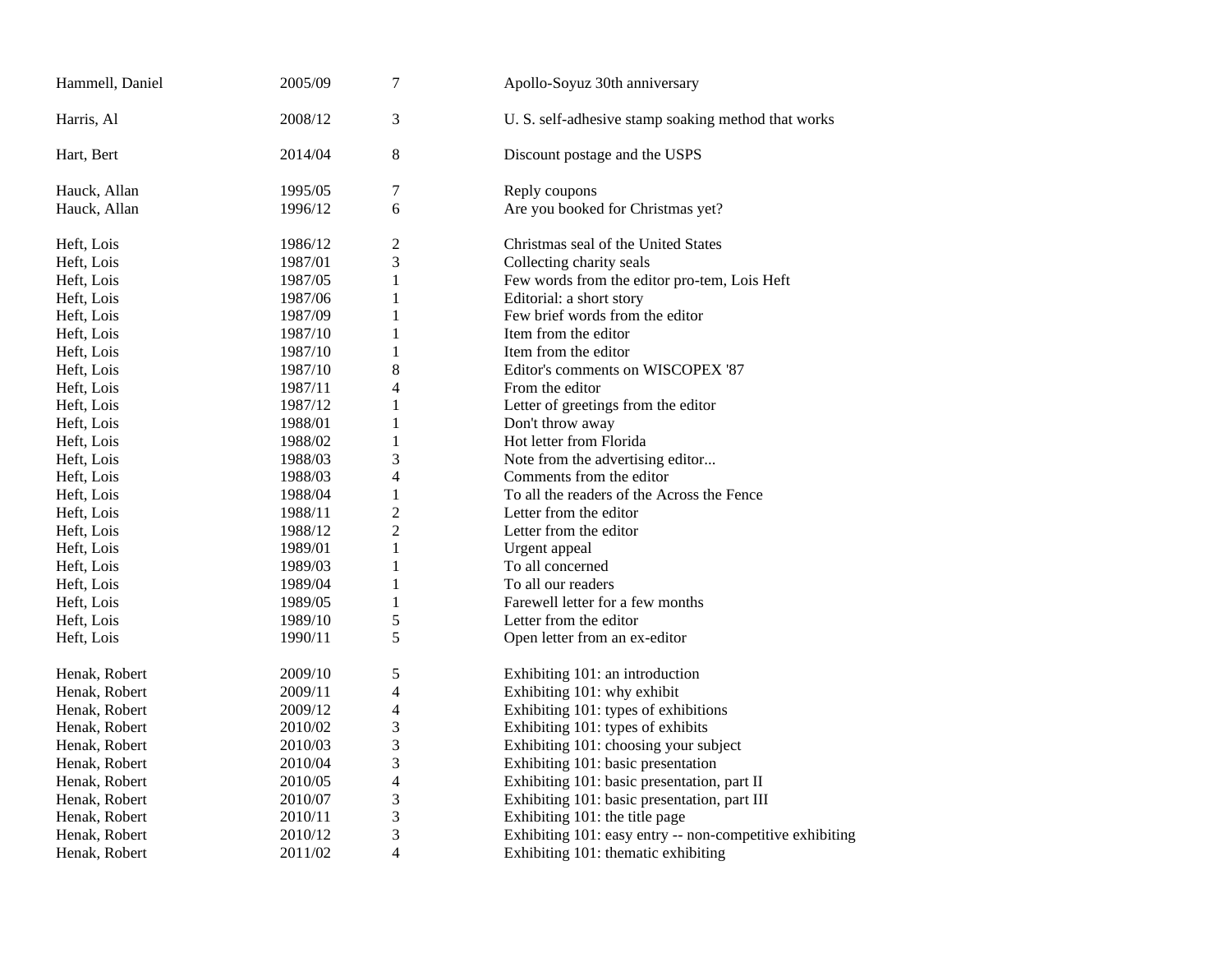| Henak, Robert                | 2011/03 | $\overline{4}$   | Exhibiting 101: thematic exhibiting, part II               |
|------------------------------|---------|------------------|------------------------------------------------------------|
| Henak, Robert                | 2011/04 | 3                | Exhibiting 101: thematic exhibiting, part 3                |
| Henak, Robert                | 2011/05 | 3                | Exhibiting 101: upcoming national shows                    |
| Henak, Robert                | 2011/07 | 3                | Exhibiting 101: upcoming national shows II                 |
| Henak, Robert                | 2011/09 | 3                | Exhibiting 101: the matic exhibiting part IV: the plan     |
| Henak, Robert                | 2012/04 | $\overline{4}$   | Milwaukee Philatelic Society's first commemorative cachet? |
| Henak, Robert                | 2013/10 | 6                | Silliest commemorative covers                              |
| Henak, Robert                | 2013/11 | 9                | What's wrong with this cover?                              |
| Henak, Robert                | 2013/11 | 9                | What's wrong with this cover?                              |
| Henak, Robert                | 2014/05 | 5                | Waukesha Moor (Mud) Bath Company                           |
| Henak, Sara                  | 1998/10 | $\,8\,$          | Bonus round: stamp collecting                              |
| Hendy, John                  | 1988/05 | 3                | Penny black (poem)                                         |
| Henkle, Doug                 | 1982/07 | $\sqrt{2}$       | STaMpsHOW '82                                              |
| Henkle, Doug                 | 1982/07 | $\overline{4}$   | Wisconsin cachet makers                                    |
| Henkle, Doug                 | 1985/10 | $\mathbf{1}$     | Hall of Fame nominations due January 1, 1986               |
| Hennan, Clarence             | 1981/05 | 6                | Letter from American Philatelic Society                    |
| Herst, Herman, Jr.           | 1981/12 | $\mathfrak{2}$   | Have a merry Christmas! (letter to Santa)                  |
| Herst, Herman, Jr.           | 1984/01 | 3                | Only collectors laugh when philatelic joke told            |
| Hoffmann, Ralph              | 1979/04 | $\boldsymbol{2}$ | Question time                                              |
| Hoffmann, Ralph              | 1981/04 | $\,8$            | Ralph Hoffman on Goldwater's proposal                      |
| Hoffmann, Ralph              | 1984/04 | $\tau$           | Philatelists are funny                                     |
| Hoppe, Ruth                  | 1989/08 | $\overline{2}$   | Letter from Sheboygan Stamp Club                           |
| Hotchner, John               | 1979/06 | 3                | Federations offer unique advantages                        |
| Hotchner, John               | 1987/11 | $\mathbf{1}$     | Karen Weigt puts Badger Club on the move                   |
| Hundertwasser, Friedensreich | 1984/03 | $\mathfrak{Z}$   | Thoughts on postage stamps                                 |
| Hunsicker, David             | 2018/03 | $\overline{4}$   | Closed album -- Richard Kern                               |
| Juhnke, Deanna               | 1994/12 | $\mathbf{1}$     | About your WFSC dues                                       |
| Kaub, Vernon                 | 1981/05 | 4                | How I got that way                                         |
| Kearney, Bob                 | 2002/12 | 3                | Bart Starr signature (letter)                              |
| Keenan, Olivia               | 2012/12 | 6                | The Boston Tea Party -- December 16, 1773                  |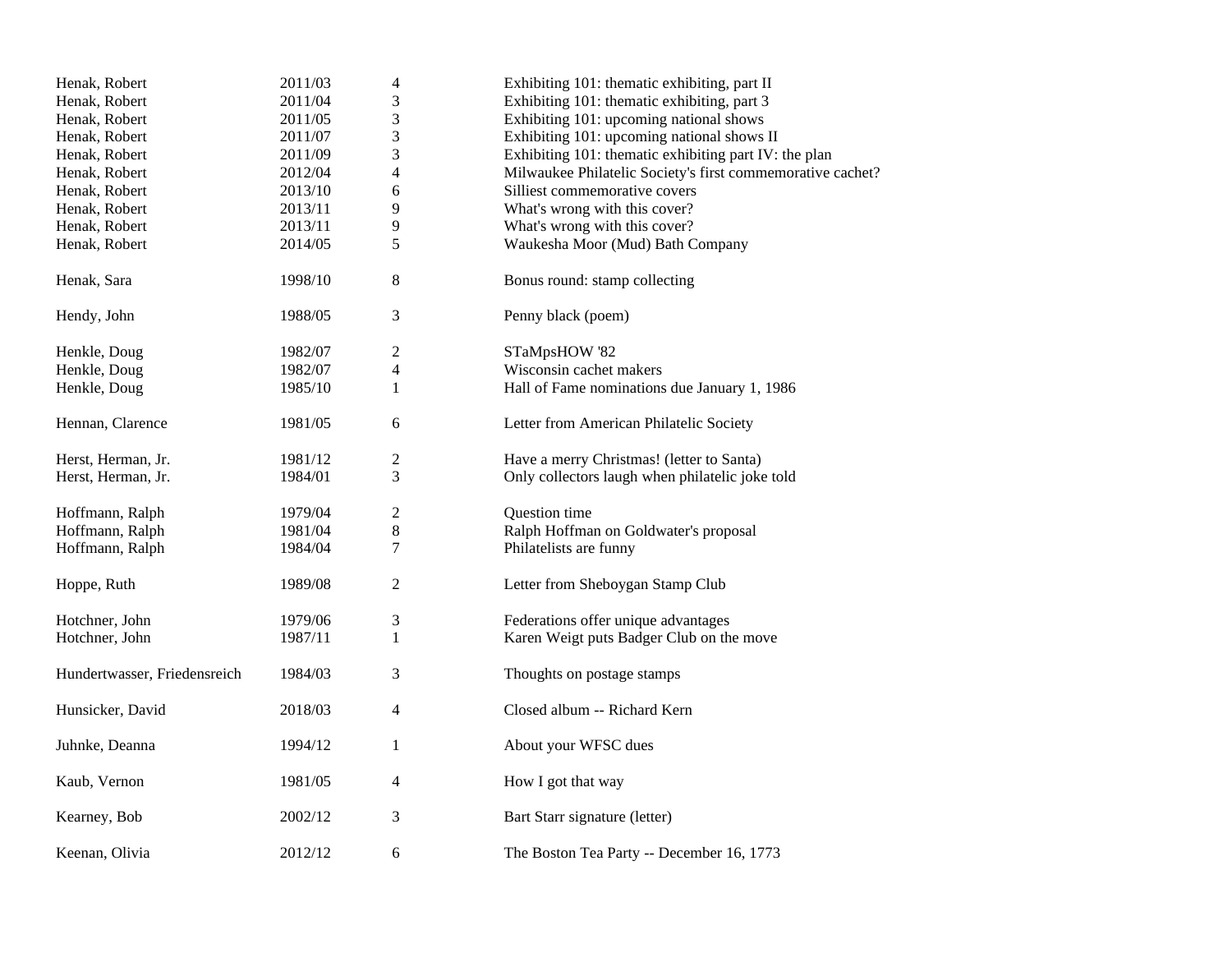| Keenan, Olivia  | 2012/12 | 6                        | The Boston Tea Party -- December 16, 1773                   |
|-----------------|---------|--------------------------|-------------------------------------------------------------|
| Kemp, Sandra    | 2020/06 | $\mathbf{1}$             | Wisconsin clubs at a glance: Oshkosh Philatelic Society     |
| Kluskens, Steve | 2006/07 | 5                        | So, what's a website for, anyway?                           |
| Kluskens, Steve | 2007/04 | 4                        | Stamp collecting's e-commerce opportunities                 |
| Kluskens, Steve | 2007/10 | 3                        | Hits, visits, and page views: who looks at the WFSC website |
| Kluskens, Steve | 2008/05 | $\overline{\mathcal{L}}$ | Oshkosh tops website poll; Green Bay closing the gap        |
| Kluskens, Steve | 2009/03 | 3                        | Green Bay tops 2008 website ranking in page views           |
| Kluskens, Steve | 2009/11 | 3                        | WFSC website reaches #4 on Google                           |
| Kluskens, Steve | 2011/07 | 3                        | WFSC website expanding                                      |
| Kluskens, Steve | 2014/09 | $\overline{\mathcal{L}}$ | Dealer pages expand on WFSC website                         |
| Kowalski, Joe   | 2018/03 | $\tau$                   | A favorite airmail stamp                                    |
| Kowalski, Joe   | 2021/01 | 10                       | Penny black crossword                                       |
| Kowalski, Joe   | 2021/04 | 6                        | U. S. oldies but goldies crossword                          |
| Kowalski, Joe   | 2021/07 | 9                        | Superlative post office matching game                       |
| Kowalski, Joe   | 2021/10 | 4                        | Chain puzzle                                                |
| Krebs, Greg     | 1982/03 | 9                        | Post notes                                                  |
| Kroes, Donald   | 2007/11 | 3                        | Letters to the editor                                       |
| Landau, Eliot   | 2011/09 | 4                        | It was a grand award, wasn't it? (letter)                   |
| Langkau, Steve  | 1992/12 | 10                       | My name is Steve Langkau                                    |
| Langkau, Steve  | 1993/02 | 4                        | Did you know?                                               |
| Langkau, Steve  | 1993/03 | 6                        | Did you know?                                               |
| Langkau, Steve  | 1994/02 | 5                        | From the WFSC historical files                              |
| Langkau, Steve  | 1994/05 | 8                        | From the WFSC historical files                              |
| Langkau, Steve  | 1994/09 | 11                       | From the WFSC historical files                              |
| Langkau, Steve  | 1995/01 | 9                        | On Wisconsin                                                |
| Langkau, Steve  | 1995/02 | 3                        | Letters                                                     |
| Langkau, Steve  | 1995/02 | 11                       | On Wisconsin                                                |
| Langkau, Steve  | 1995/03 | 1                        | <b>WFSC</b> historical files                                |
| Langkau, Steve  | 1995/03 | 3                        | On Wisconsin                                                |
| Langkau, Steve  | 1995/04 | 9                        | On Wisconsin                                                |
| Langkau, Steve  | 1995/05 | 8                        | On Wisconsin                                                |
| Langkau, Steve  | 1995/07 | 9                        | On Wisconsin                                                |
| Langkau, Steve  | 1995/10 | $\tau$                   | On Wisconsin                                                |
| Langkau, Steve  | 1995/11 | 9                        | On Wisconsin                                                |
| Langkau, Steve  | 1995/12 | 9                        | On Wisconsin                                                |
| Langkau, Steve  | 1996/01 | 7                        | On Wisconsin                                                |
| Langkau, Steve  | 1996/01 | 9                        | From the WFSC historical files                              |
|                 |         |                          |                                                             |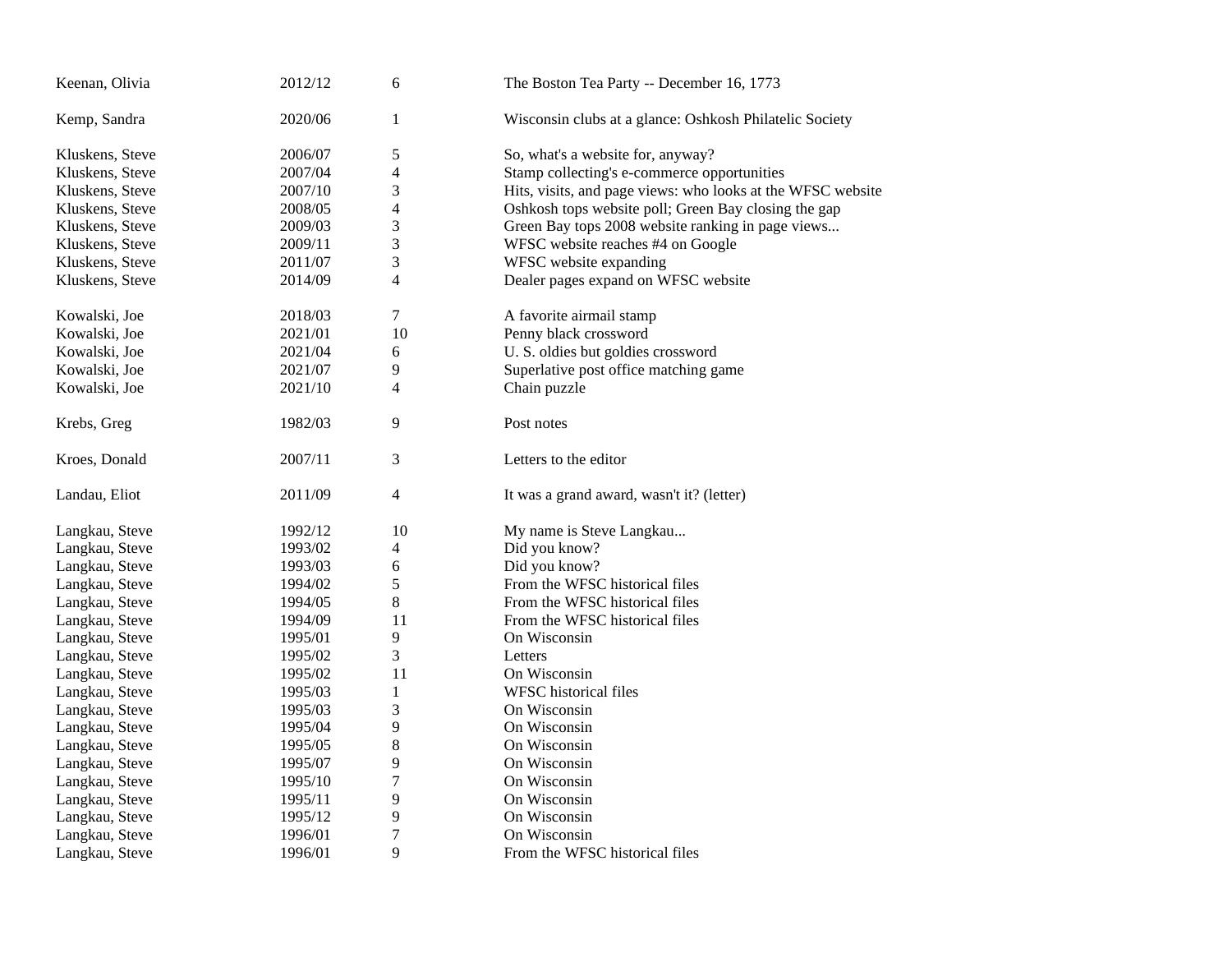| Langkau, Steve  | 1996/02 | 3                        | On Wisconsin                                                     |
|-----------------|---------|--------------------------|------------------------------------------------------------------|
| Langkau, Steve  | 1996/03 | 8                        | On Wisconsin                                                     |
| Langkau, Steve  | 1996/04 | 8                        | From the WFSC historical files                                   |
| Langkau, Steve  | 1996/04 | 9                        | On Wisconsin                                                     |
| Langkau, Steve  | 1996/05 | 3                        | On Wisconsin                                                     |
| Langkau, Steve  | 1996/07 | 3                        | On Wisconsin                                                     |
| Langkau, Steve  | 1996/09 | 5                        | On Wisconsin                                                     |
| Langkau, Steve  | 1996/10 | 7                        | On Wisconsin                                                     |
| Langkau, Steve  | 1996/12 | $\mathbf{1}$             | On Wisconsin                                                     |
| Langkau, Steve  | 1997/01 | 5                        | On Wisconsin                                                     |
| Langkau, Steve  | 1997/02 | $\mathbf{1}$             | On Wisconsin                                                     |
| Langkau, Steve  | 1997/03 | 1                        | On Wisconsin                                                     |
| Langkau, Steve  | 1997/04 | 8                        | On Wisconsin                                                     |
| Langkau, Steve  | 1997/05 | $\boldsymbol{7}$         | On Wisconsin                                                     |
| Langkau, Steve  | 1997/07 | 7                        | On Wisconsin                                                     |
| Langkau, Steve  | 1997/09 | 5                        | On Wisconsin                                                     |
| Langkau, Steve  | 1997/10 | 9                        | On Wisconsin                                                     |
| Langkau, Steve  | 1997/11 | 5                        | On Wisconsin                                                     |
| Langkau, Steve  | 1998/01 | 7                        | On Wisconsin                                                     |
| Langkau, Steve  | 1998/02 | $\mathbf{1}$             | On Wisconsin                                                     |
| Langkau, Steve  | 1998/03 | 3                        | On Wisconsin                                                     |
| Langkau, Steve  | 1998/04 | 3                        | On Wisconsin                                                     |
| Langkau, Steve  | 1998/05 | 3                        | On Wisconsin                                                     |
|                 |         |                          |                                                                  |
| Lenard, Michael | 1990/10 | $\mathfrak{2}$           | <b>Professor Zotow</b>                                           |
| Lenard, Michael | 1991/01 | $\mathfrak{2}$           | U.S. connection -- two Alexandrias                               |
| Lenard, Michael | 1991/03 | 4                        | U.S. connection -- diplomatic pouch mail                         |
| Lenard, Michael | 1991/09 | 4                        | U.S. Connection -- White House = Leinster House                  |
| Lenard, Michael | 1991/11 | 4                        | U.S. connection -- Conarsie con                                  |
| Lenard, Michael | 1992/03 | 10                       | U.S. connection -- Jefferson Davis kills a Union general         |
| Lenard, Michael | 2012/04 | 4                        | Yugoslavia's "burning plane" flaw -- on cover                    |
| Lieb, Robert    | 1997/05 | 4                        | Trans-Mississippi issue of 1898                                  |
| Lieb, Robert    | 1998/05 | $\overline{\mathcal{A}}$ | Pickering affair                                                 |
| Lieb, Robert    | 1998/07 | $8\,$                    | 1940s Wisconsin politics                                         |
|                 |         |                          |                                                                  |
| Liedtke, Brian  | 1993/04 | 9                        | Brian's world: KCS Industries, Inc.                              |
| Liedtke, Brian  | 1994/09 | 6                        | Stamp production in Wisconsin: KCS booklet                       |
| Liedtke, Brian  | 2002/03 | 6                        | Review of the 2002 Krause-Minkus Standard Catalog of U.S. Stamps |
| Liedtke, Brian  | 2003/01 | 5                        | Review of the 2003 Brookman Stamps and Covers Price Guide        |
| Liedtke, Brian  | 2003/09 | 1                        | Value of stamp clubs                                             |
| Liedtke, Brian  | 2003/10 | 1                        | 2003-05 presidential appointments                                |
| Liedtke, Brian  | 2003/11 | 1                        | Making a Linn's clipping file                                    |
| Liedtke, Brian  | 2003/12 | $\mathbf{1}$             | WFSC year in review                                              |
|                 |         |                          |                                                                  |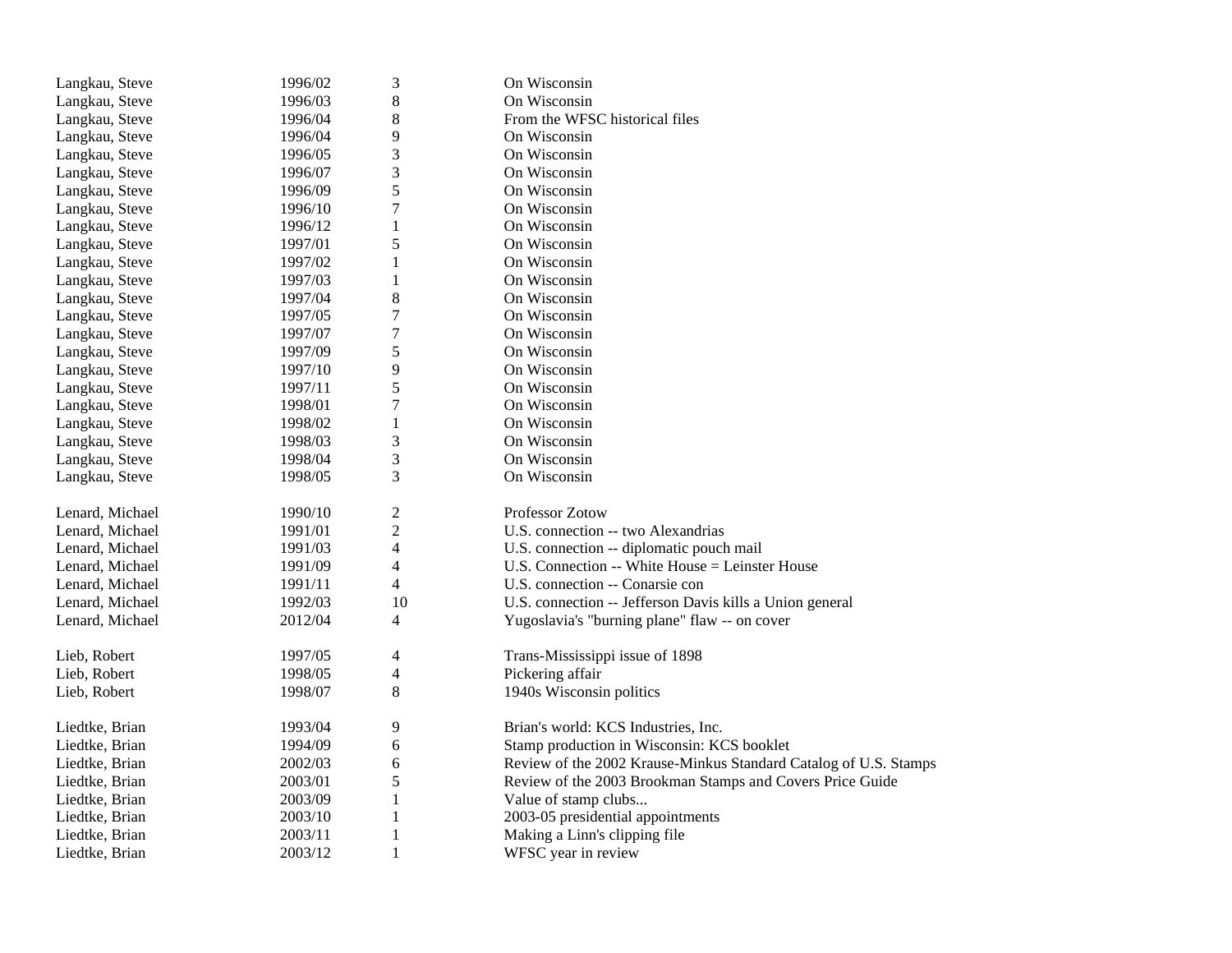| Liedtke, Brian     | 2004/02 | 1            | State of WFSC                                           |
|--------------------|---------|--------------|---------------------------------------------------------|
| Liedtke, Brian     | 2004/04 | 1            | New ATA chapter                                         |
| Liedtke, Brian     | 2004/05 | 1            | U.S. stamp program                                      |
| Liedtke, Brian     | 2004/07 | $\mathbf{1}$ | WISCOPEX 2004                                           |
| Liedtke, Brian     | 2004/09 | $\mathbf{1}$ | Welcome back!                                           |
| Liedtke, Brian     | 2004/10 | 1            | National Stamp Collecting Month                         |
| Liedtke, Brian     | 2004/11 | $\mathbf{1}$ | <b>WFSC Blue Book</b>                                   |
| Liedtke, Brian     | 2004/12 | $\mathbf{1}$ | WFSC year in review                                     |
| Liedtke, Brian     | 2005/01 | 1            | State of WFSC                                           |
| Liedtke, Brian     | 2005/02 | $\mathbf{1}$ | How to become more involved in WFSC and your stamp club |
| Liedtke, Brian     | 2005/03 | $\mathbf{1}$ | Call for delegates                                      |
| Liedtke, Brian     | 2005/04 | 1            | New webmaster and call to convention                    |
| Liedtke, Brian     | 2005/05 | $\mathbf{1}$ | Passing the WFSC gavel                                  |
| Liedtke, Brian     | 2020/10 | 8            | Dealer spotlight                                        |
| Liedtke, Brian     | 2021/01 | 5            | Dealer spotlight: Dave Carney, Dave's Stamps            |
| Liedtke, Brian     | 2021/04 | 7            | Dealer spotlight: Jerry Wessler, Riverbank Treasures    |
| Liedtke, Brian     | 2021/07 | 1            | WISCOPEX/Stampfest 2021                                 |
| Liedtke, Brian     | 2021/10 | 6            | Clubs at a glance                                       |
|                    |         |              |                                                         |
| Lindner, Gordy     | 1994/01 | 3            | From Gordy's Et cetera collection                       |
| Lindner, Gordy     | 1994/03 | 9            | From Gordy's Et cetera collection                       |
| Lindner, Gordy     | 1994/12 | 9            | From Gordy's Et cetera collection                       |
|                    |         |              |                                                         |
| Lindquist, Harry   | 1981/05 | 7            | Letter from National Federation of Stamp Clubs          |
|                    |         |              |                                                         |
| Logan, Serge       | 1997/12 | 4            | Evolution of United States Christmas stamps             |
|                    |         |              |                                                         |
| Lybarger, Mike     | 1997/09 | 6            | Hong Kong                                               |
| Lybarger, Mike     | 1999/01 | 6            | My most valuable find                                   |
| Lybarger, Mike     | 2000/01 | 6            | Yugoslavian region: its challenging philately           |
|                    |         |              |                                                         |
| Mack, Les          | 1985/06 | 6            | John Ranes recognized                                   |
|                    |         |              |                                                         |
| Mackenzie, Kenneth | 1994/12 | 5            | Topic corner                                            |
| Mackenzie, Kenneth | 1996/03 | 12           | From the mouths of babes                                |
|                    |         |              |                                                         |
| Maher, James       | 1995/02 | 6            | Irish love                                              |
|                    |         |              |                                                         |
| Marcus, Allan      | 2001/09 | 1            | Introductory comments, new appointments                 |
| Marcus, Allan      | 2001/10 | 1            | 2001-03 presidential appointments                       |
| Marcus, Allan      | 2001/11 | $\mathbf{1}$ | Presidential goal, Board meeting highlights             |
| Marcus, Allan      | 2001/12 | $\mathbf{1}$ | Start a Christmas stamp collection                      |
| Marcus, Allan      | 2002/01 | 1            | Call for nominations                                    |
| Marcus, Allan      | 2002/02 | 1            | Call for convention                                     |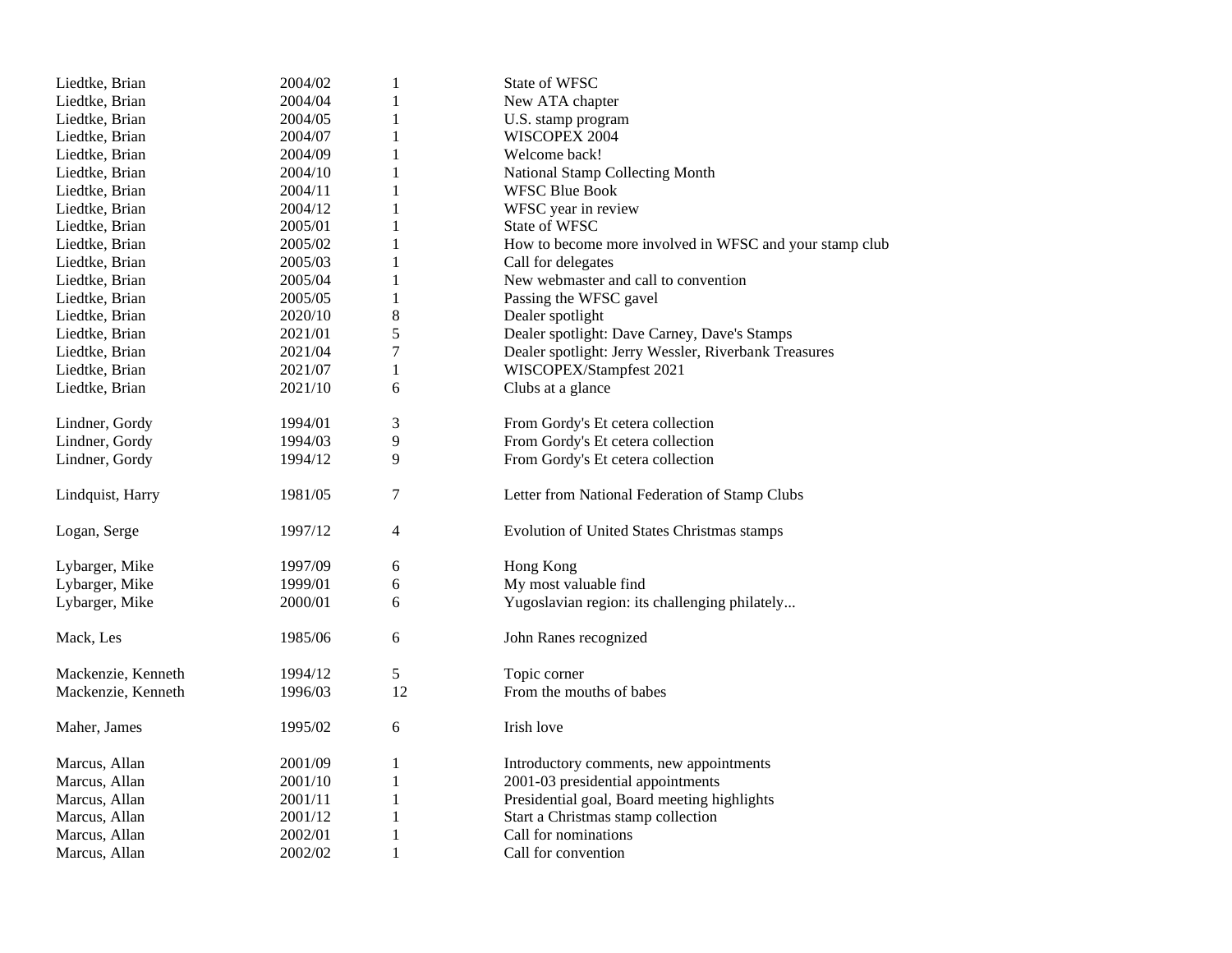| Marcus, Allan   | 2002/04 | $\mathbf{1}$             | Will stamp shows die?                                  |
|-----------------|---------|--------------------------|--------------------------------------------------------|
| Marcus, Allan   | 2002/05 | 1                        | Our 71st annual convention/exhibition                  |
| Marcus, Allan   | 2002/07 | 1                        | Selling your stamps                                    |
| Marcus, Allan   | 2002/09 | $\mathbf{1}$             | <b>WFSC Speakers Bureau</b>                            |
| Marcus, Allan   | 2002/10 | 1                        | Joys of stamp collecting                               |
| Marcus, Allan   | 2002/11 | 1                        | Collecting FDCs/WFSC cover exchange pgm.               |
| Marcus, Allan   | 2003/02 | $\mathbf{1}$             | Consider our WFSC FDCs                                 |
| Marcus, Allan   | 2003/03 | 1                        | Call for nominations                                   |
| Marcus, Allan   | 2003/04 | 1                        | Call for convention                                    |
| Marcus, Allan   | 2003/07 | $\mathbf{1}$             | Reflections on WISCOPEX '03                            |
| Martini, Erik   | 1992/12 | 7                        | Martini's message                                      |
| Martini, Erik   | 1993/04 | $\overline{c}$           | Martini's message                                      |
| Matczak, Gretel | 1994/11 | 8                        | How to address an envelope -- correctly!               |
| Matczak, Gretel | 1995/01 | 6                        | Behind the scenes of a mail-bid sale                   |
| Mather, Robert  | 1988/06 | 1                        | WISCOPEX '88 cachets are still available               |
| Mather, Robert  | 1988/06 | 4                        | Waukesha Co. Philatelic Soc. will sponsor              |
| Mather, Robert  | 1988/09 | 5                        | Who's who in the WFSC; member: Donald Wydeven          |
| Mather, Robert  | 1989/01 | $\overline{c}$           | Who's who in the WFSC; member: Bill Robinson           |
| Mather, Robert  | 1989/02 | $\overline{c}$           | Dairy cow stamp                                        |
| Mather, Robert  | 1989/02 | $\overline{\mathcal{L}}$ | Who's who in the WFSC; member: Kirk Becker             |
| Mather, Robert  | 1989/03 | 3                        | Who's who in the WFSC; member: Allen Marcus            |
| Mather, Robert  | 1989/08 | $\mathbf{1}$             | Who's who in the WFSC; member: Milton A. Stark         |
| Mather, Robert  | 1989/10 | 1                        | Who's who in the WFSC                                  |
| Mather, Robert  | 1989/12 | $\overline{c}$           | Who's who in the WFSC; member: Allen Marcus            |
| Mather, Robert  | 1990/01 | $\overline{2}$           | Who's who in the WFSC; member: Frank Moertl            |
| Mather, Robert  | 1990/02 | 1                        | Who's who in the WFSC; member: Lyle Hobbs              |
| Mather, Robert  | 1990/03 | 1                        | Who's who in the WFSC; member: Roger Oswald            |
| Mather, Robert  | 1990/04 | 1                        | Who's who in the WFSC; member: Edith Ann Malson        |
| Mather, Robert  | 1990/05 | $\mathbf{1}$             | Who's who in the WFSC; member: Jim Maher               |
| Mather, Robert  | 1990/07 | 1                        | Who's who in the WFSC; member: Raymond Van Handel, Jr. |
| Mather, Robert  | 1990/09 | $\mathbf{1}$             | Who's who in the WFSC; member: Bert Starlin            |
| Mather, Robert  | 1990/10 | 1                        | Who's who in the WFSC; member: Robert F. Meyer         |
| Mather, Robert  | 1990/11 | 1                        | Who's who in the WFSC; member: Roy Northwood           |
| Mather, Robert  | 1990/12 | $\mathbf{1}$             | Who's who in the WFSC; member: Jerry Husak             |
| Mather, Robert  | 1991/01 | 1                        | Who's who in he WFSC; member: Deanna Juhnke            |
| Mather, Robert  | 1991/02 | $\mathbf{1}$             | Who's who in the WFSC; member: Karen Weigt             |
| Mather, Robert  | 1991/03 | $\mathbf{1}$             | Who's who in the WFSC; member: Ray Vedder              |
| Mather, Robert  | 1991/03 | 3                        | Topi-corner                                            |
| Mather, Robert  | 1991/04 | 1                        | Who's who in the WFSC; member: Greg Schmidt            |
| Mather, Robert  | 1991/05 | 1                        | Who's who in the WFSC; member: Douglas Berryman        |
| Mather, Robert  | 1991/07 | $\mathbf{1}$             | Who's who in the WFSC; member: Thomas A. Sanford       |
|                 |         |                          |                                                        |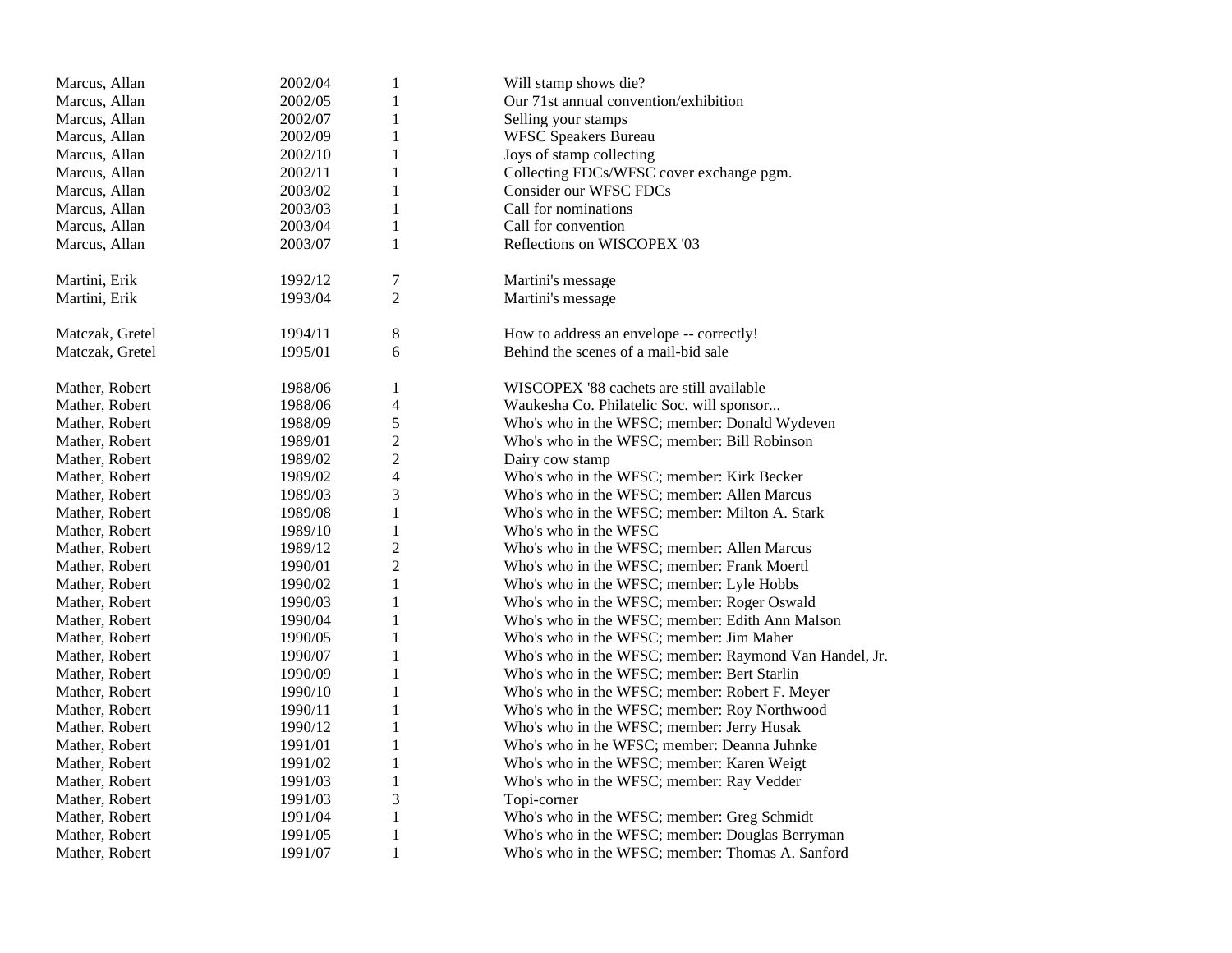| Mather, Robert | 1991/09 | $\mathbf{1}$     | Who's who in the WFSC; member: Vern Witt               |
|----------------|---------|------------------|--------------------------------------------------------|
| Mather, Robert | 1991/10 | 1                | Who's who in the WFSC; member: Verna Shackleton        |
| Mather, Robert | 1991/11 | $\mathbf{1}$     | Who's who in the WFSC; member: Herb Burgett            |
| Mather, Robert | 1991/12 | $\mathbf{1}$     | Who's who in the WFSC; member: John Fagan              |
| Mather, Robert | 1992/01 | $\mathbf 1$      | Who's who in the WFSC; member: Erik Martini            |
| Mather, Robert | 1992/02 | $\mathbf{1}$     | Who's who in the WFSC; member: Don Wydeven             |
| Mather, Robert | 1992/03 | $\mathbf{1}$     | Who's who in the WFSC; member: Fred Erickson           |
| Mather, Robert | 1992/04 | $\mathbf{1}$     | Who's who in the WFSC; member: Bob Sparks              |
| Mather, Robert | 1992/05 | $\mathbf{1}$     | Who's who in the WFSC; member: Doug Galaszewski        |
| Mather, Robert | 1992/07 | 1                | Who's who in the WFSC; member: Carl Skupski            |
| Mather, Robert | 1992/09 | $\mathbf{1}$     | Who's who in the WFSC; member: Ron Fritz               |
| Mather, Robert | 1992/10 | $\mathbf{1}$     | Who's who in the WFSC; member: Ken Peters              |
| Mather, Robert | 1992/11 | $\mathbf{1}$     | Who's who in the WFSC; member: Clete Delvaux           |
| Mather, Robert | 1992/12 | $\mathbf{1}$     | Who's who in the WFSC; member: Catherine "Kay" Stefani |
| Mather, Robert | 1993/01 | $\mathbf{1}$     | Who's who in the WFSC; member: Perry Harris            |
| Mather, Robert | 1993/02 | $\mathbf{1}$     | Who's who in the WFSC; member: William Grosnick, Sr.   |
| Mather, Robert | 1993/03 | $\mathbf{1}$     | Who's who in the WFSC; member: Bernie Kniffen          |
| Mather, Robert | 1993/04 | $\mathbf{1}$     | Who's who in the WFSC; member: Don Kurki               |
| Mather, Robert | 1993/05 | $\overline{c}$   | Who's who in the WFSC; member: Brian Liedtke           |
| Mather, Robert | 1993/07 | $\mathbf{1}$     | Who's who in the WFSC                                  |
| Mather, Robert | 1993/09 | $\mathbf{1}$     | Who's who in the WFSC; member: Kurt Albrecht           |
| Mather, Robert | 1993/10 | $\mathbf{1}$     | Who's who in the WFSC; member: Ron Hayes               |
| Mather, Robert | 1993/11 | $\mathbf{1}$     | Who's who in the WFSC; member: Chuck Rebek             |
| Mather, Robert | 1993/12 | $\mathbf{1}$     | Who's who in the Federation; member: Steve Langkau     |
| Mather, Robert | 1994/01 | 9                | Who's who in the WFSC                                  |
| Mather, Robert | 1994/02 | $\boldsymbol{7}$ | Who's who in the WFSC                                  |
| Mather, Robert | 1994/04 | 9                | Who's who in the WFSC; member: Paul Thoman             |
| Mather, Robert | 1994/05 | 11               | Who's who in the WFSC; member: Raymond J. Wood         |
| Mather, Robert | 1994/10 | 6                | United Nations philately                               |
| Mather, Robert | 1994/10 | 11               | Who's who in the WFSC; member: Ken Grant               |
| Mather, Robert | 1994/11 | 11               | Dealer profile: Renee's Stamps                         |
| Mather, Robert | 1994/12 | 11               | Who's who in the WFSC; member: Valerie Cook            |
| Mather, Robert | 1995/01 | 11               | Dealer profile: Lee's F.D.C.s                          |
| Mather, Robert | 1995/03 | 8                | Who's who in the WFSC; member: James B. Hale           |
| Mather, Robert | 1995/04 | 11               | Dealer profile: Wm. B. Robinson                        |
| Mather, Robert | 1995/05 | 11               | Who's who in the WFSC; member: William Otto            |
| Mather, Robert | 1995/09 | 11               | Dealer profile: Dennis R. Lemke                        |
| Mather, Robert | 1995/10 | 11               | Who's who in the WFSC; member: Dan Undersander         |
| Mather, Robert | 1995/11 | 3                | Balloon mail?                                          |
| Mather, Robert | 1995/11 | 11               | Dealer profile: Almajo Stamps                          |
| Mather, Robert | 1995/12 | 11               | Who's who in the WFSC; member: Edward Weide            |
| Mather, Robert | 1996/01 | 11               | Dealer profile: Kendall's Stamps                       |
| Mather, Robert | 1996/02 | 11               | Who's who in the WFSC; member: Jerry D. Weasner        |
| Mather, Robert | 1996/03 | 11               | Dealer profile: Heritage Stamps                        |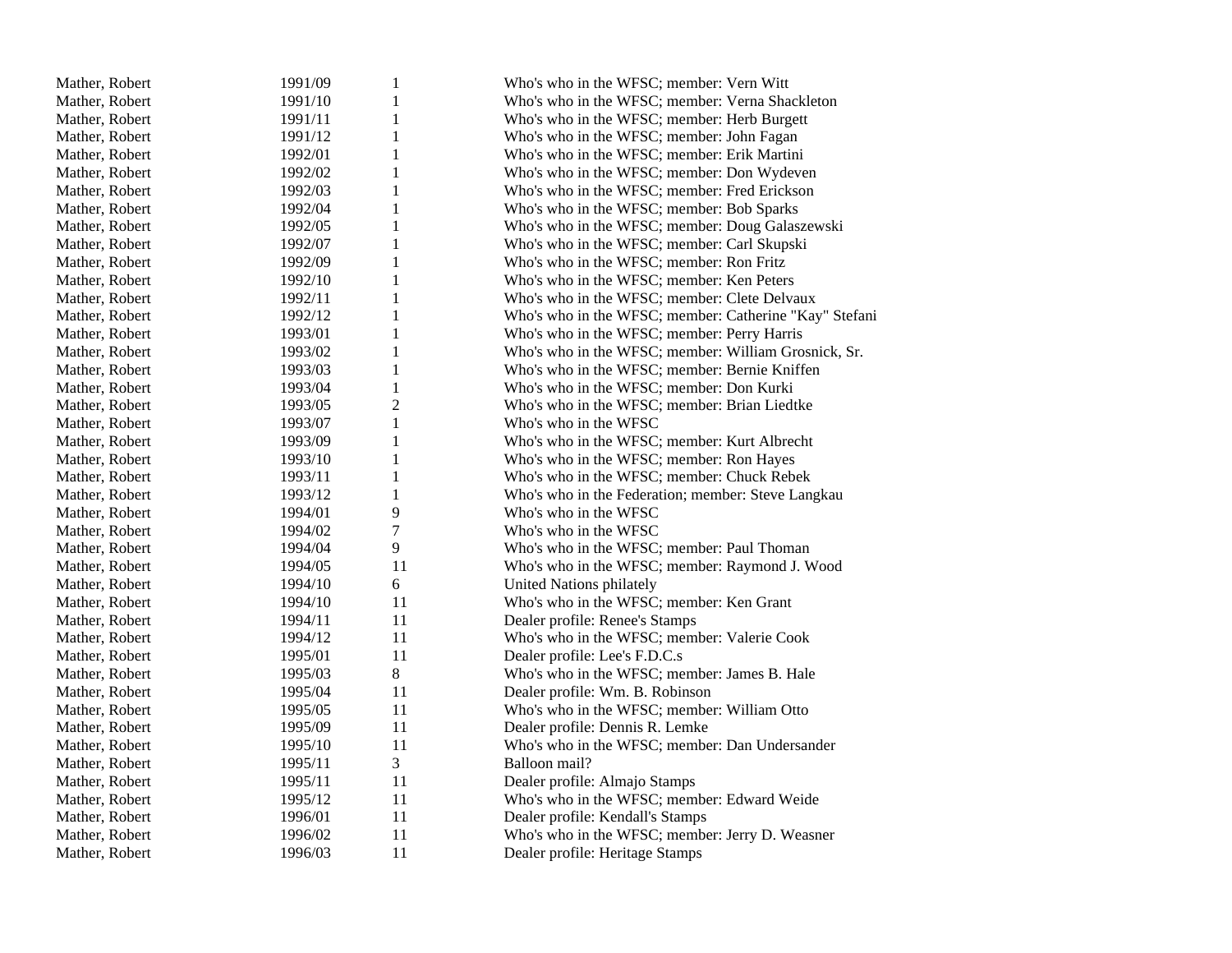| Mather, Robert | 1996/09 | $\tau$           | Who's who in the WFSC; member: Dennis Mueller                        |
|----------------|---------|------------------|----------------------------------------------------------------------|
| Mather, Robert | 1996/10 | 7                | Dealer profile: Plainex Stamps                                       |
| Mather, Robert | 1996/11 | 6                | Who's who in the WFSC; member: Fred Ziemann                          |
| Mather, Robert | 1997/01 | 6                | Dealer profile: Jim Lukes                                            |
| Mather, Robert | 1997/02 | 6                | Who's who in the WFSC; member: Paul T. Schroeder                     |
| Mather, Robert | 1997/04 | 5                | Who's who in the WFSC; member: Jim Beck                              |
| Mather, Robert | 1997/05 | 6                | Dealer profile: Juno Stamps                                          |
| Mather, Robert | 1997/09 | 10               | Who's who in the WFSC; member: Darren Mueller                        |
| Mather, Robert | 1997/11 | 6                | Dealer profile: North Bay Stamps                                     |
| Mather, Robert | 1997/12 | 6                | Who's who in the WFSC; member: Robert T. Voss                        |
| Mather, Robert | 1998/02 | $\tau$           | Dealer profile: Richard E. Drews -- Stamp King                       |
| Mather, Robert | 1998/05 | 10               | Who's who in the WFSC; member: Roger Szymanski                       |
| Mather, Robert | 1998/10 | $8\,$            | Dealer profile: David Alex                                           |
| Mather, Robert | 1998/11 | 6                | Who's who in the WFSC: member: Claude Giralte                        |
| Mather, Robert | 1998/12 | 6                | Dealer profile: David Aldrich Stamps                                 |
| Mather, Robert | 1999/03 | $\,8\,$          | Who's who in the WFSC; member: Merwin Leet                           |
| Mather, Robert | 1999/04 | $\,8\,$          | Dealer profile: Wisconsin Valley Stamps                              |
| Mather, Robert | 1999/05 | 5                | Who's who                                                            |
| Mather, Robert | 1999/10 | 6                | Dealer profile: Baldridge Worldwide Stamps                           |
| Mather, Robert | 1999/12 | $\,8\,$          | Who's who in the WFSC: member, Daniel Hammell                        |
| Mather, Robert | 2000/02 | $\,8\,$          | Dealer profile: RFW Stamps and Supplies                              |
| Mather, Robert | 2000/03 | $\,8\,$          | Who's who in the WFSC; member: Art Schmitz                           |
| Mather, Robert | 2000/04 | 8                | Dealer profile: Lawndale Stamps                                      |
| Mather, Robert | 2000/05 | $\mathbf{1}$     | Greater Milwaukee-area Distinguished Philatelist appreciation dinner |
| Mather, Robert | 2000/09 | 6                | Who's who in the WFSC; member: Bill Julian                           |
| Mather, Robert | 2000/09 | 8                | Review of The Duck Stamp Story                                       |
| Mather, Robert | 2000/11 | 6                | Dealer profile: Fairlakes Philatelics                                |
| Mather, Robert | 2001/01 | $\overline{4}$   | Who's who in the WFSC; member: Mary Ellen Daniel                     |
| Mather, Robert | 2001/03 | 7                | Dealer profile: Dave's Stamps                                        |
| Mather, Robert | 2001/05 | $8\,$            | Who's who in the WFSC; member: Rosemary Jahnke                       |
| Mather, Robert | 2001/10 | $\boldsymbol{7}$ | Dealer profile: JADECO Stamp and Hobby                               |
| Mather, Robert | 2002/02 | 6                | Who's who in the WFSC; member: Earl Button                           |
| Mather, Robert | 2002/04 | $\boldsymbol{7}$ | Dealer profile: Robert Fashingbauer                                  |
| Mather, Robert | 2002/09 | 5                | Who's who in the WFSC; member: Jim Stearns                           |
| Mather, Robert | 2003/01 | $\overline{4}$   | Dealer profile: Terry Kurzinski                                      |
| Mather, Robert | 2003/02 | 4                | Who's who in the WFSC                                                |
| Mather, Robert | 2003/04 | 6                | Dealer profile: Gene Bell                                            |
| Mather, Robert | 2003/09 | 3                | Who's who in the WFSC                                                |
| Mather, Robert | 2003/11 | 7                | Who's who in the WFSC                                                |
| Mather, Robert | 2004/02 | $\overline{7}$   | Who's who in the WFSC                                                |
| Mather, Robert | 2004/03 | 7                | Dealer profile: Charles D. Shoemaker                                 |
| Mather, Robert | 2004/05 | $\mathbf{1}$     | Who's who in the WFSC                                                |
| Mather, Robert | 2004/07 | 1                | Who's who in the WFSC                                                |
| Mather, Robert | 2004/09 | 1                | Who's who in the WFSC                                                |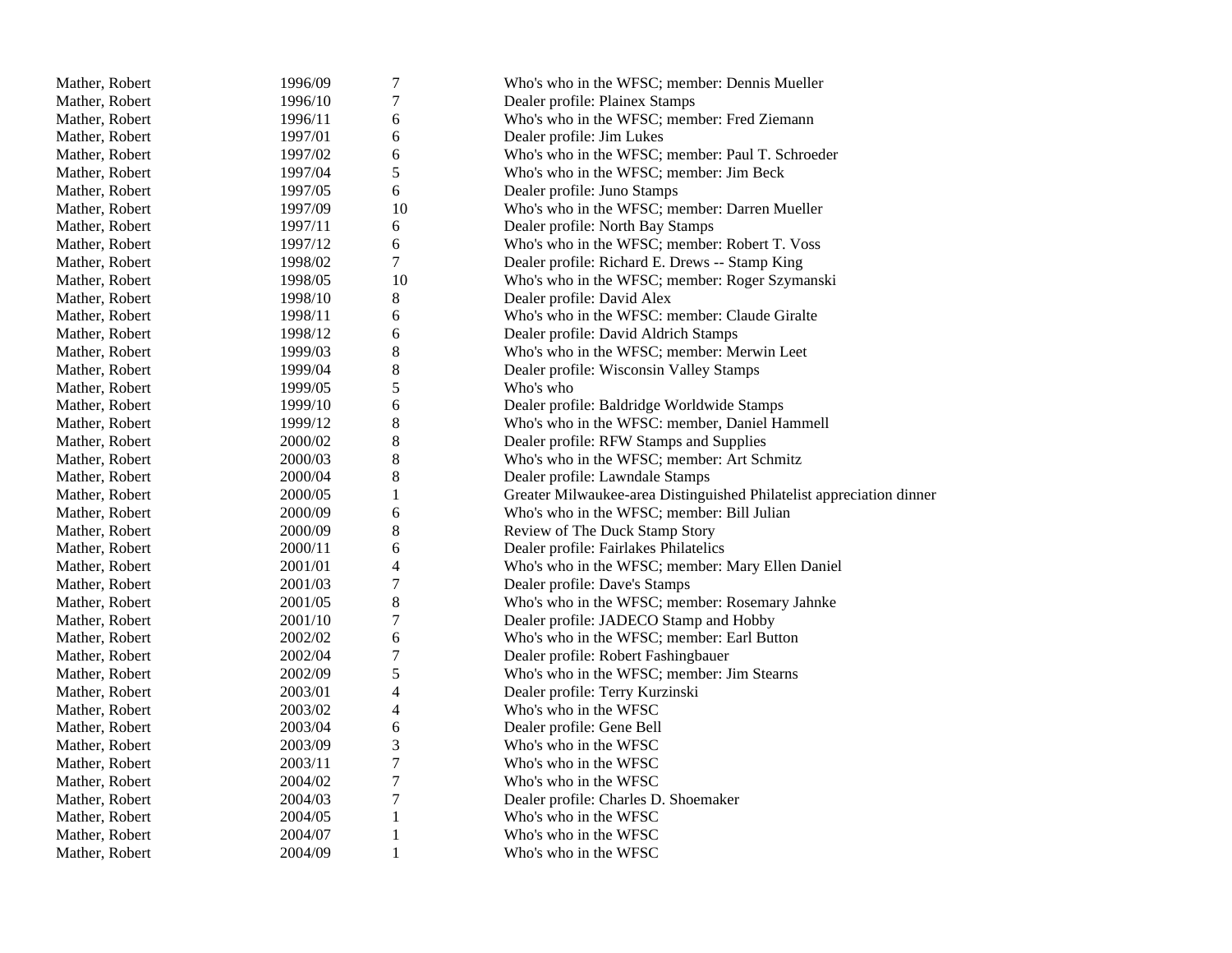| Mather, Robert       | 2013/11 | 3              | A cover for all programs                                  |
|----------------------|---------|----------------|-----------------------------------------------------------|
| Mather, Robert       | 2013/12 | 4              | The Christmas donkey                                      |
| Mather, Robert       | 2018/04 | 3              | Closed album: Jerry Husak                                 |
| Mather, Robert       | 2018/08 | 6              | A brief history of airmail                                |
| Mather, Robert       | 2019/12 | $\mathbf{1}$   | WFSC clubs at a glance                                    |
| McCulloch, John      | 1982/12 | 6              | History of postal systems 4000 BC - 1300 AD               |
| Meyer, Robert        | 1984/09 | $\mathbf{1}$   | Fall in love with stamp collecting                        |
| Meyer, Robert        | 1986/11 | $\mathbf{1}$   | President's message                                       |
| Mierzejewski, Gene   | 1995/10 | 12             | From cyberspace                                           |
| Miller, Ellice       | 1993/04 | 5              | Topi-corner: flowers on stamps                            |
| Minnich, Christopher | 1993/07 | 6              | Topi-corner: military aircraft                            |
| Moertl, Frank        | 1982/03 | 9              | First public postal system                                |
| Moertl, Frank        | 1982/04 | 7              | This is a story about four people named BODY              |
| Moertl, Frank        | 1982/05 | $\tau$         | Good head of hair                                         |
| Moertl, Frank        | 1992/04 | 6              | New addition to modern postal history                     |
| Moertl, Frank        | 1995/04 | 7              | Stamp story                                               |
| Moore, Vernon        | 1987/10 | 7              | Letter from Vernon Moore                                  |
| Mueller, Barbara     | 2000/02 | 6              | Columbus plant now produces U.S. stamps                   |
| Mueller, Barbara     | 2000/05 | 4              | Ethics of collecting modern postal history                |
| Mules, Michael       | 2015/09 | 3              | From the editor                                           |
| Mules, Michael       | 2015/09 | 5              | MaryAnn Bowman receives APS 2015 Luff Award               |
| Mules, Michael       | 2015/09 | 5              | Cheryl Ganz book signing Sept. 26                         |
| Mules, Michael       | 2015/09 | 6              | All about plate number coils -- PNCs                      |
| Mules, Michael       | 2015/10 | 3              | From the editor                                           |
| Mules, Michael       | 2015/10 | 3              | From the editor                                           |
| Mules, Michael       | 2017/02 | 8              | A fun story                                               |
| Mules, Michael       | 2017/05 | 7              | You've got linkswww.wfscstamps.org/links                  |
| Mules, Michael       | 2017/07 | 5              | A trip down memory lane                                   |
| Murray, Joe          | 1984/01 | $\overline{2}$ | Letter from Terry Fox Elementary School (Orleans, Canada) |
| Myhre, Harold        | 1987/06 | 11             | When flag cancel buffs get together                       |
| Nelson, Lawrence     | 1993/12 | 9              | Missionaries of the Northwest                             |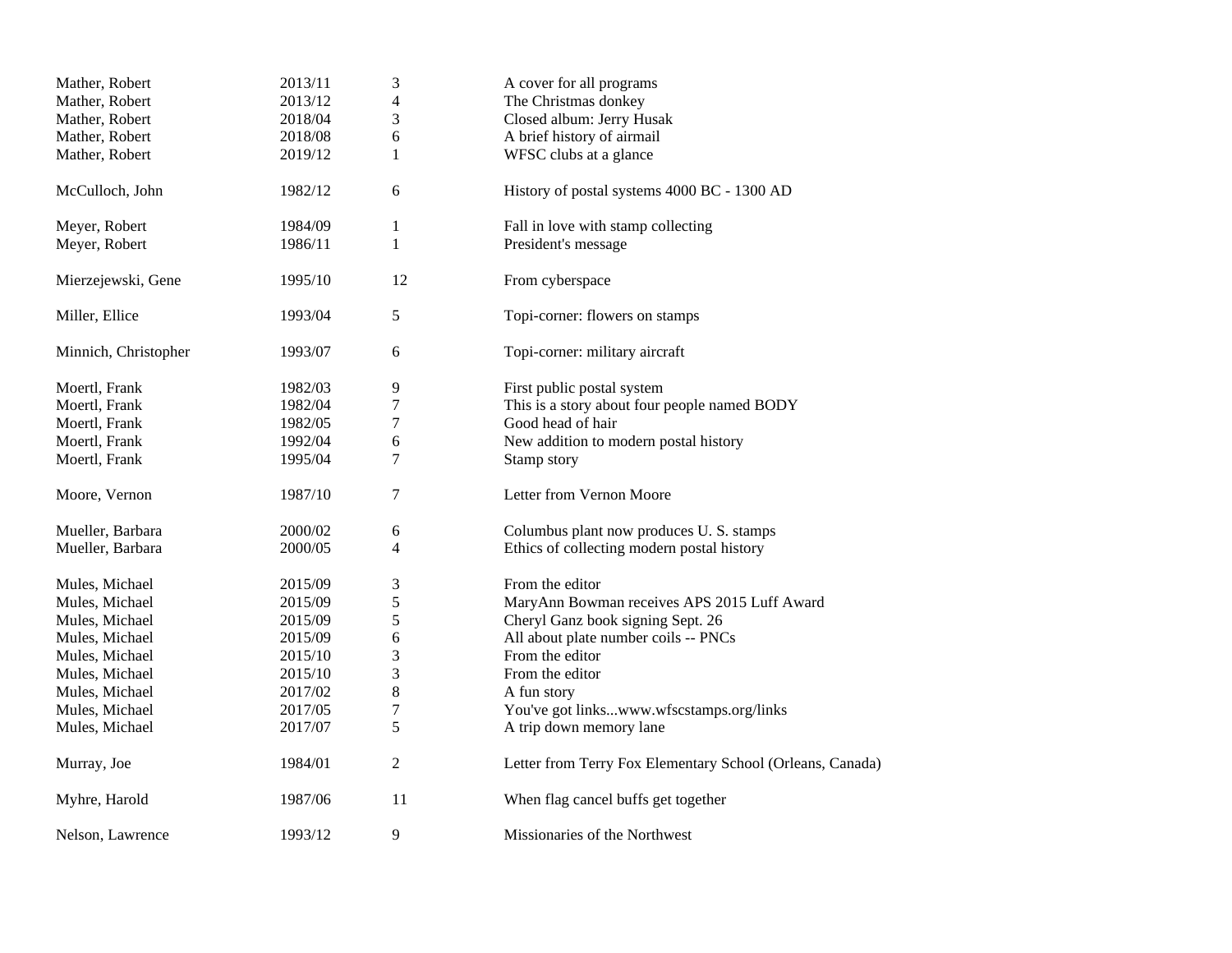| Neuer, Herbert  | 2000/05 | 5                        | Member's view of collecting                                         |
|-----------------|---------|--------------------------|---------------------------------------------------------------------|
| Northwood, Roy  | 1979/09 | 5                        | Central Wisconsin Stamp Club                                        |
| Northwood, Roy  | 1980/08 | $\overline{\mathcal{L}}$ | Gems from the Northwoods                                            |
| Northwood, Roy  | 1980/09 | 5                        | Gems from the northwoods                                            |
| Northwood, Roy  | 1980/10 | 6                        | Gems from the northwoods                                            |
| Northwood, Roy  | 1980/11 | 4                        | Gems from the northwoods                                            |
| Northwood, Roy  | 1980/12 | $\tau$                   | Gems from the northwoods                                            |
| Northwood, Roy  | 1981/01 | $\,$ 8 $\,$              | Gems from the northwoods                                            |
| Northwood, Roy  | 1981/02 | 5                        | Letter to Senator Barry Goldwater                                   |
| Northwood, Roy  | 1981/03 | 9                        | Gems from the northwoods                                            |
| Northwood, Roy  | 1981/04 | 9                        | Gems from the northwoods                                            |
| Northwood, Roy  | 1981/06 | $\,$ 8 $\,$              | Northwood's country notebook                                        |
| Northwood, Roy  | 1981/08 | 5                        | Northwood's country notebook                                        |
| Northwood, Roy  | 1981/10 | 6                        | Northwood's country notebook                                        |
| Northwood, Roy  | 1981/11 | 5                        | Northwood's country notebook                                        |
| Northwood, Roy  | 1982/02 | 4                        | Northwood's country notebook                                        |
| Northwood, Roy  | 1982/03 | 4                        | Northwood's country notebook                                        |
| Northwood, Roy  | 1982/04 | 7                        | Northwood's country notebook                                        |
| Northwood, Roy  | 1982/05 | 4                        | Northwood's country notebook                                        |
| Northwood, Roy  | 1982/07 | $\,$ 8 $\,$              | Northwood's country notebook                                        |
| Northwood, Roy  | 1982/09 | 4                        | Northwood's country notebook                                        |
| Northwood, Roy  | 1982/11 | 6                        | Northwood's country notebook                                        |
| Northwood, Roy  | 1982/11 | 6                        | Northwood's country notebook                                        |
| Northwood, Roy  | 1983/02 | 4                        | Northwood's country notebook                                        |
| Northwood, Roy  | 1983/05 | $\overline{c}$           | President's message                                                 |
| Northwood, Roy  | 1983/07 | 6                        | Northwood's country notebook                                        |
| Northwood, Roy  | 1984/05 | 1                        | President's message                                                 |
| Novick, Conrad  | 2010/03 | 6                        | The time is now for single pages                                    |
| Ochs, O. H.     | 1981/05 | 13                       | President, 1960 - O. H. "Curly" Ochs                                |
| Oswald, Roger   | 1996/09 | 4                        | Wisconsin in the Civil War                                          |
| Owens, Mary Ann | 2003/04 | 4                        | Scoresheets for judging multi-frame and one-frame thematic exhibits |
| Pare, John      | 1996/01 | $\sqrt{5}$               | Beginning of a lifetime of collecting                               |
| Pare, John      | 2000/02 | $\,$ 8 $\,$              | Review of the 2000 Catalogue of Errors on U.S. Postage Stamps       |
| Pare, John      | 2000/05 | $\boldsymbol{7}$         | Review of U. S. Domestic Postal Rates                               |
| Pare, John      | 2002/04 | 4                        | Bermuda and censored mail in World War II                           |
| Pare, John      | 2012/02 | $\sqrt{3}$               | Remembering James "Jim" B. Hale                                     |
| Pare, John      | 2012/09 | 3                        | Billy Mitchell: Milwaukee's hero                                    |
| Pare, John      | 2012/10 | 3                        | To blazes with philately                                            |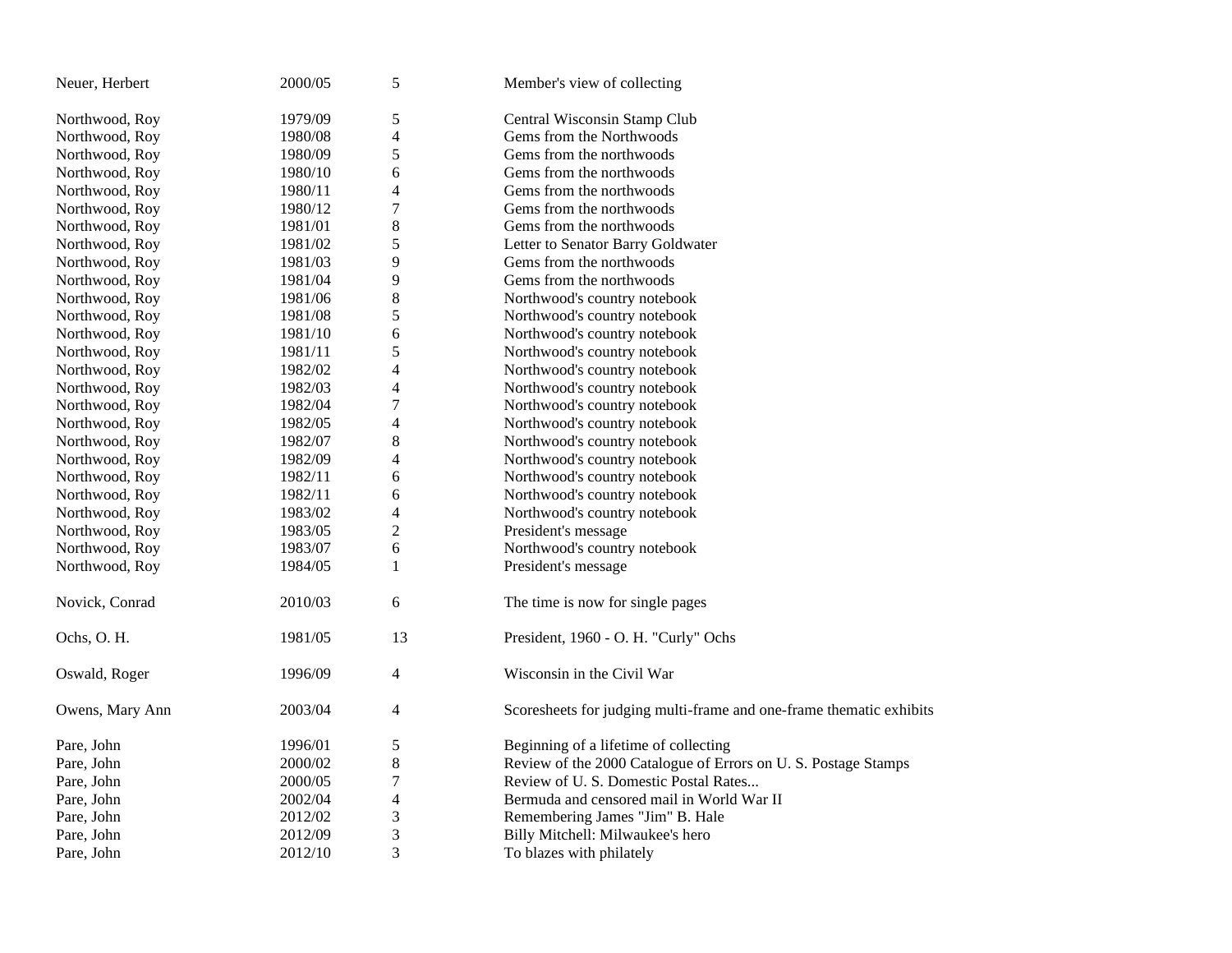| Pare, John        | 2013/01 | $\mathfrak 3$    | Collecting ready-made first day covers              |
|-------------------|---------|------------------|-----------------------------------------------------|
| Pare, John        | 2013/05 | 6                | Flag stamp and covers are collectible               |
| Pare, John        | 2013/11 | 5                | Cornering the market?                               |
| Pare, John        | 2013/12 | 6                | The most famous reindeer of all -- in Wisconsin     |
| Pare, John        | 2014/01 | 5                | The challenge of collecting postal cards            |
| Pare, John        | 2014/04 | 9                | Reader's response                                   |
| Pare, John        | 2017/02 | 9                | Ten ideas for building a first-day cover collection |
| Pare, John        | 2018/11 | 5                | The first airplane flight to Bermuda                |
| Pare, John        | 2019/01 | $\tau$           | The second airplane flight to Bermuda               |
| Pare, John        | 2019/02 | $\boldsymbol{7}$ | The third airplane flight to Bermuda                |
| Pare, John        | 2019/08 | 1                | Wisconsin Postal History Society                    |
| Perry, Ray        | 2013/11 | 7                | A quick trip to the Netherlands                     |
| Perry, Ray        | 2016/03 | 5                | Closed album: Gordon Lindner                        |
| Perry, Ray        | 2016/04 | 4                | New editor introduction                             |
| Perry, Ray        | 2016/05 | 3                | From the editor's desk                              |
| Perry, Ray        | 2016/07 | 4                | The editor's turn                                   |
| Perry, Ray        | 2016/07 | 4                | The editor's turn                                   |
| Perry, Ray        | 2016/07 | 4                | The editor's turn                                   |
| Perry, Ray        | 2016/09 | $\overline{c}$   | 85th anniversary: 1932 summer Olympics              |
| Perry, Ray        | 2016/10 | 4                | Favorite U.S. 1932 commemorative stamp ballot       |
| Perry, Ray        | 2016/10 | 8                | New book after all these years                      |
| Perry, Ray        | 2016/11 | 4                | The stamp collecting president                      |
| Perry, Ray        | 2016/12 | $\mathfrak{2}$   | Merry Christmas and Happy New Year!                 |
| Perry, Ray        | 2018/04 | 3                | Take flight for philately!                          |
| Perry, Ray        | 2018/10 | 6                | Cheryl Ganz presentation in Sturgeon Bay            |
| Perry, Ray        | 2019/10 | $\mathbf{1}$     | Green Bay Philatelic Society                        |
| Perry, Ray        | 2019/11 | 4                | Smokey Bear & Wisconsin                             |
| Perry, Ray        | 2020/01 | 5                | New Year's resolutions                              |
| Perry, Ray        | 2020/02 | $\tau$           | Wisconsin & speed skating                           |
| Perry, Ray        | 2020/06 | 3                | Piece of Wisconsin history                          |
| Perry, Ray        | 2021/07 | 5                | Closed album: Kirk Becker                           |
| Peterson, Charles | 2003/12 | 4                | Some thoughts on philatelic research                |
| Pleyte, Mark      | 2018/01 | 6                | Airmail allegories                                  |
| Quisenberry, Don  | 1989/04 | 2                | PALS Merci Boxcar stamp design contests underway    |
| Ralston, Richard  | 1999/02 | 4                | Thoughts on the joys and agonies of history         |
| Ralston, Richard  | 1999/03 | 4                | Thoughts on the joys and agonies of history         |
| Reiter, Charlene  | 1998/07 | 8                | Stamp collecting at any altitude                    |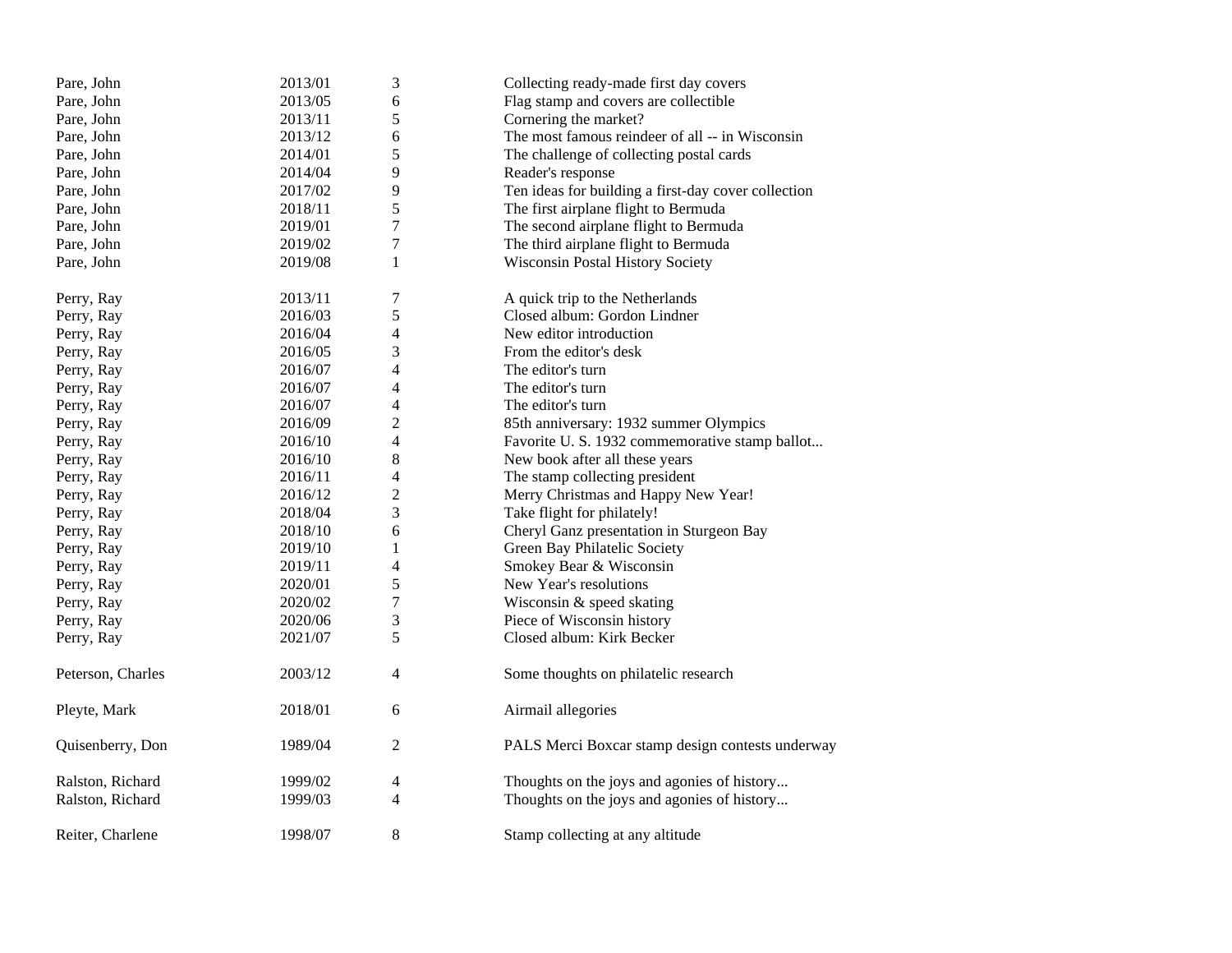| Rhoades, Dan        | 1983/07 | $\overline{4}$ | I.R.S. plan to tax stamp and/or coin collectors                |
|---------------------|---------|----------------|----------------------------------------------------------------|
| Robinson, William   | 1980/03 | 6              | How about a Federation year book!                              |
| Robinson, William   | 1980/06 | 4              | Nothing "fancy" about Wisconsin?                               |
| Robinson, William   | 1980/08 | 8              | Nothing "fancy" about Wisconsin?                               |
| Robinson, William   | 1980/12 | 6              | Ripley's believe it or don't!                                  |
| Robinson, William   | 1981/02 | 9              | Minnesota-Wisconsin boundaries                                 |
| Robinson, William   | 1981/08 | 4              | First first - day of issue?                                    |
| Robinson, William   | 1981/10 | 5              | On Wiscon - an improvement on On Wisconsin                     |
| Robinson, William   | 1981/10 | $\tau$         | Who was your favorite stamp dealer?                            |
| Robinson, William   | 1981/11 | $\overline{4}$ | Who was your favorite stamp dealer?                            |
| Robinson, William   | 1983/03 | 5              | Few notes on the Green Bay Philatelic Society's history        |
| Robinson, William   | 1984/09 | 6              | Who said this is stamp collecting?                             |
| Robinson, William   | 1990/11 | 3              | Wisconsin's only postmaster general                            |
| Robinson, William   | 2006/12 | 3              | Take a long-term view for your stamp collection                |
| Robinson, William   | 2015/10 | 3              | William B. Robinson to hold 100th public auction Nov. 7th      |
| Ruppenthal, John    | 1980/08 | 5              | Disadvantages of stamp collecting                              |
| Rutherford, Betty   | 1981/02 | $\overline{4}$ | Letters to the editor                                          |
| Sanders, Christine  | 2019/12 | 5              | Wisconsin's contributions to the U.S. Christmas stamps program |
| Sanders, Christine  | 2021/10 | $\tau$         | Christmas seals of the Salvatorian Seminary in St. Nazianz     |
| Sanford, Thomas     | 1986/03 | 6              | Playing card revenues                                          |
| Sanford, Thomas     | 2000/03 | 6              | Wisconsin precancels                                           |
| Sarsfield, Mary Ann | 1980/10 | $\overline{4}$ | Italian American Stamp Club                                    |
| Sarsfield, Mary Ann | 1982/02 | 5              | Need some information                                          |
| Schaetzle, George   | 2017/03 | $\,8\,$        | Neat things                                                    |
| Schmidt, Greg       | 1991/10 | 5              | To all WFSC members and their clubs                            |
| Schmidt, Greg       | 1994/01 | 1              | New year brings new challenges to WFSC                         |
| Schmidt, Greg       | 1994/02 | 1              | WFSC VP changes, 1993-94 presidential appointments             |
| Schmidt, Greg       | 1994/03 | 1              | More 1993-94 WFSC presidential appointments                    |
| Schmidt, Greg       | 1994/04 | $\mathbf{1}$   | Call for convention '94                                        |
| Schmidt, Greg       | 1994/05 | $\mathbf{1}$   | Benefits of your WFSC membership                               |
| Schmidt, Greg       | 1994/07 | 1              | 1994 convention/exhibition                                     |
| Schmidt, Greg       | 1994/09 | $\mathbf{1}$   | New stamp show season                                          |
| Schmidt, Greg       | 1995/01 | $\mathbf{1}$   | 1994 accomplishments, goals for 1995                           |
| Schmidt, Greg       | 1995/04 | 1              | Call for convention '95                                        |
| Schmidt, Greg       | 1995/07 | 1              | 1995 convention/exhibition                                     |
| Schmidt, Greg       | 1995/09 | $\mathbf{1}$   | Stamp collecting returns to full swing                         |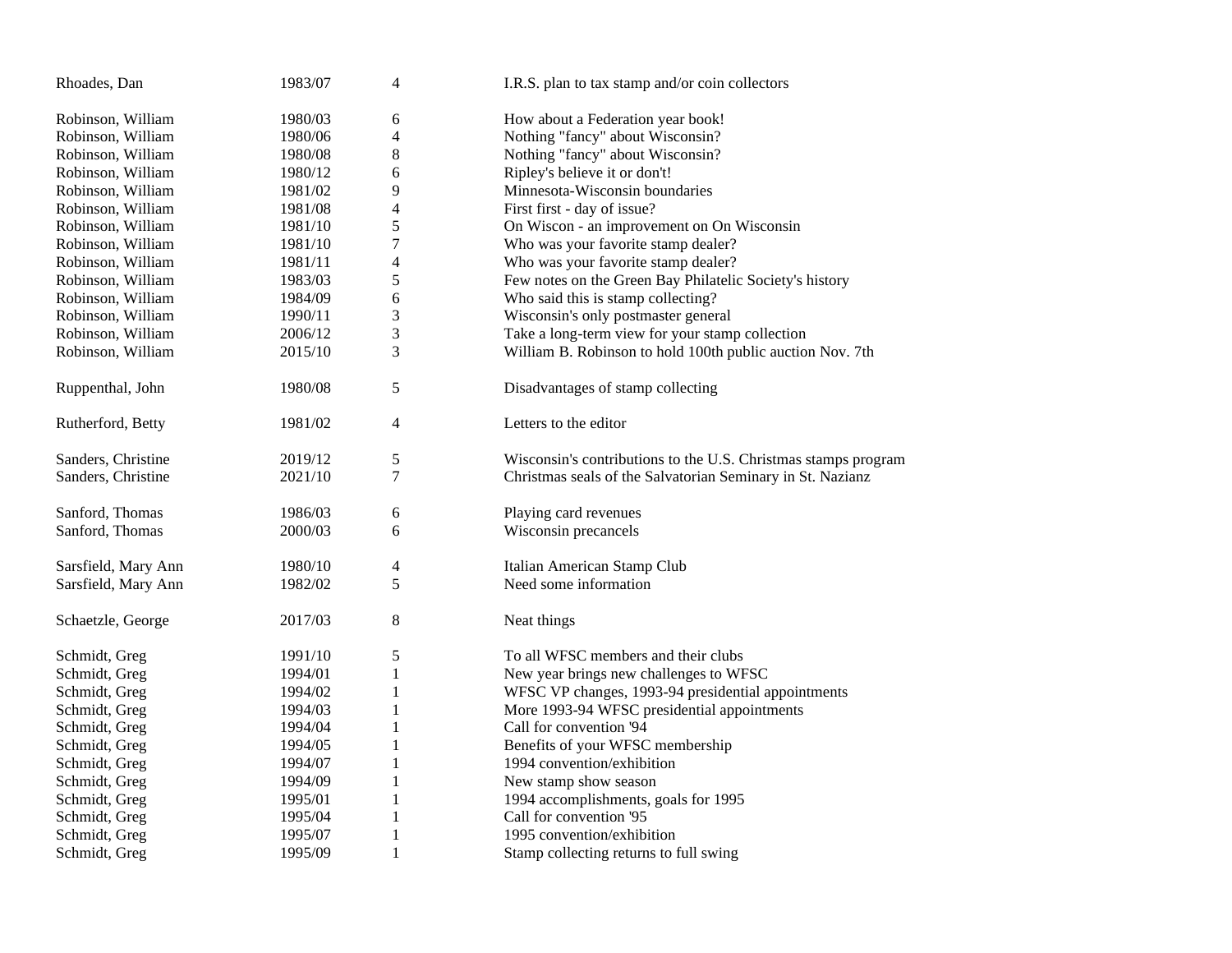| Schmidt, Greg | 1995/10 | 1            | Publicity and you                                       |
|---------------|---------|--------------|---------------------------------------------------------|
| Schmidt, Greg | 1995/11 | 1            | Stamp shows -- what's in a name                         |
| Schmidt, Greg | 1995/12 | 1            | Changing of the guard                                   |
| Schmidt, Greg | 1998/01 | $\mathbf{1}$ | Back for another term                                   |
| Schmidt, Greg | 1998/02 | $\mathbf{1}$ | 1998-99 presidential appointments                       |
| Schmidt, Greg | 1998/04 | 1            | Call for convention '98                                 |
| Schmidt, Greg | 1998/07 | $\mathbf{1}$ | 1998 convention/exhibition wrap-up                      |
| Schmidt, Greg | 1998/09 | $\mathbf{1}$ | New stamp collecting season                             |
| Schmidt, Greg | 1998/10 | 1            | Attending a stamp show                                  |
| Schmidt, Greg | 1998/11 | $\mathbf{1}$ | On philatelic judging                                   |
| Schmidt, Greg | 1998/12 | $\mathbf{1}$ | Fall Board meeting                                      |
| Schmidt, Greg | 1999/01 | $\mathbf{1}$ | WFSC giving opportunities                               |
| Schmidt, Greg | 1999/03 | $\mathbf{1}$ | Call for nominations                                    |
| Schmidt, Greg | 1999/04 | $\mathbf{1}$ | Call for convention '99                                 |
| Schmidt, Greg | 1999/07 | $\mathbf{1}$ | Our 1999 convention/exhibition                          |
| Schmidt, Greg | 1999/10 | 1            | Birth of a stamp collector part 1                       |
| Schmidt, Greg | 1999/11 | $\mathbf{1}$ | Birth of a stamp collector part 2                       |
| Schmidt, Greg | 1999/12 | $\mathbf{1}$ | Farewell                                                |
| Schmidt, Greg | 2011/07 | 1            | Allen Carl Marcus (obituary)                            |
| Schmidt, Greg | 2012/03 | $\mathbf{1}$ | President's corner                                      |
| Schmidt, Greg | 2012/05 | $\,1$        | President's corner                                      |
| Schmidt, Greg | 2018/01 | 5            | 100th anniversary of U.S. airmail service               |
| Schmidt, Hank | 1983/04 | 4            | Letter to the editor                                    |
| Schmidt, Hank | 1983/07 | 6            | Plan your FDC exhibits now                              |
| Schmidt, Hank | 1986/08 | 1            | FDCCW award                                             |
| Schmidt, Hank | 1992/02 | 8            | FDCCW announces winner                                  |
| Schmidt, Hank | 1992/03 | 5            | FDCCW announces winner                                  |
| Schmidt, Hank | 1992/04 | 4            | FDCCW announces winner                                  |
| Schmidt, Hank | 1992/04 | 7            | Oshkosh to have philatelic window                       |
| Schmidt, Hank | 1993/01 | 4            | Oshkosh has philatelic window                           |
| Schmidt, Hank | 1993/03 | 6            | FDCCW offers annual award                               |
| Schmidt, Hank | 1994/01 | 5            | FDCCW bids good-bye                                     |
| Schmidt, Hank | 1994/11 | 5            | First day cover collecting                              |
| Schmidt, Hank | 1995/01 | 5            | First day cover collecting                              |
| Schmidt, Hank | 1995/03 | 5            | First day cover collecting                              |
| Schmidt, Hank | 1995/04 | 8            | Experimental Aircraft Association fly-in postal cancels |
| Schmidt, Hank | 1995/05 | 3            | <b>Oshkosh Collectors' Corner</b>                       |
| Schmidt, Hank | 1995/05 | 5            | First day cover collecting                              |
| Schmidt, Hank | 1995/10 | 5            | First day cover collecting                              |
| Schmidt, Hank | 1995/10 | 8            | Wisconsin tercentenary commemorated                     |
| Schmidt, Hank | 1995/12 | 5            | First day cover collecting                              |
| Schmidt, Hank | 1996/02 | 5            | First day cover collecting                              |
| Schmidt, Hank | 1996/04 | 6            | First day cover collecting                              |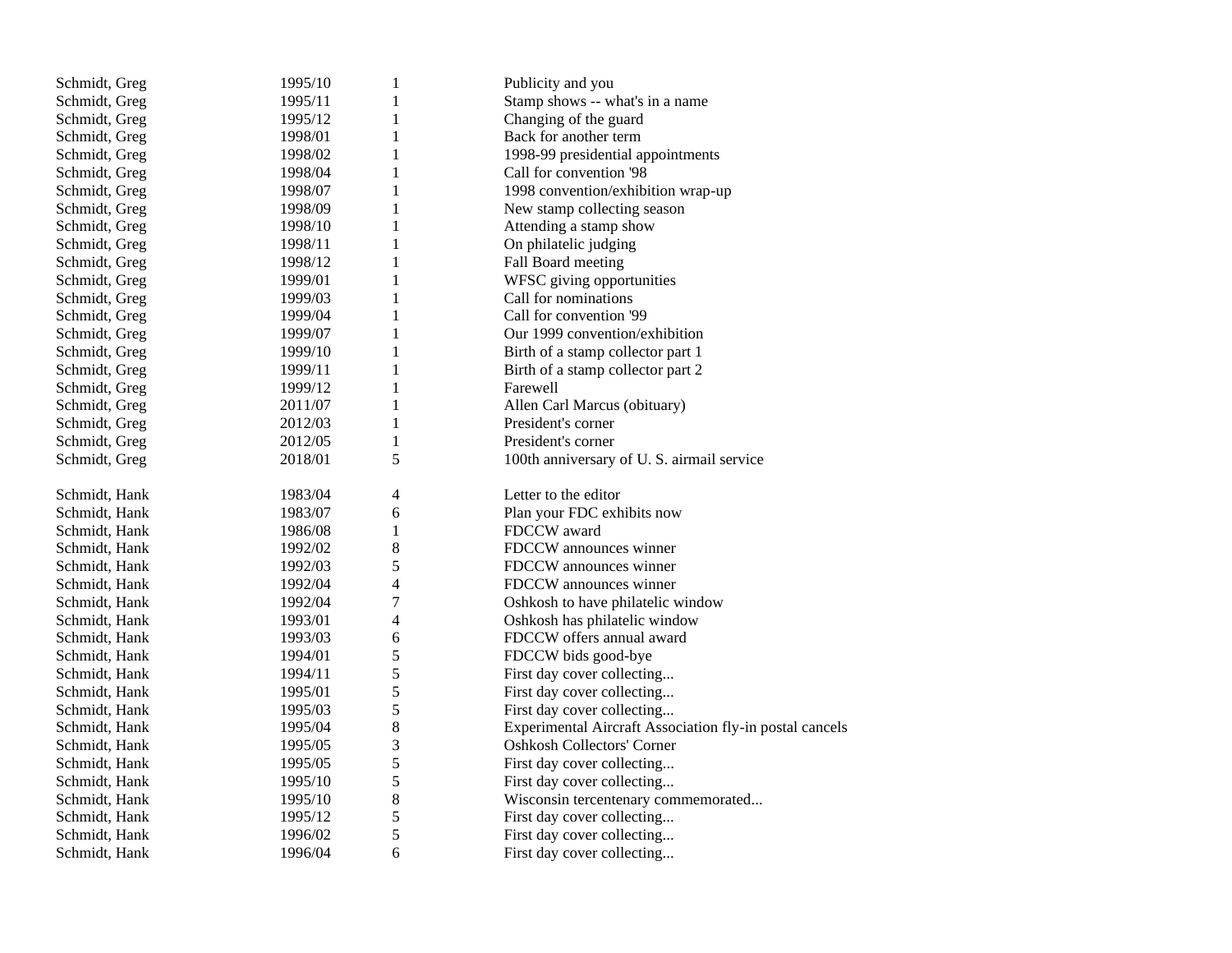| Schmidt, Hank | 1996/10 | 4                        | First day cover collecting                                       |
|---------------|---------|--------------------------|------------------------------------------------------------------|
| Schmidt, Hank | 1997/01 | 5                        | First day cover collecting                                       |
| Schmidt, Hank | 1997/04 | 4                        | First day cover collecting                                       |
| Schmidt, Hank | 1997/10 | 8                        | First day cover collecting                                       |
| Schmidt, Hank | 1997/11 | 8                        | First day cover collecting                                       |
| Schmidt, Hank | 1998/02 | 3                        | First day cover collecting                                       |
| Schmidt, Hank | 1998/05 | 9                        | First day cover collecting                                       |
| Schmidt, Hank | 1998/10 | 7                        | First day cover collecting                                       |
| Schmidt, Hank | 1999/01 | 8                        | First day cover collecting                                       |
| Schmidt, Hank | 1999/03 | $\overline{7}$           | First day cover collecting                                       |
| Schmidt, Hank | 1999/10 | $\overline{7}$           | First day cover collecting                                       |
| Schmidt, Hank | 1999/12 | 5                        | First day cover collecting                                       |
| Schmidt, Hank | 2000/02 | 7                        | First day cover collecting                                       |
| Schmidt, Hank | 2000/04 | 8                        | First day cover collecting                                       |
| Schmidt, Hank | 2000/10 | $\boldsymbol{7}$         | First day cover collecting                                       |
| Schmidt, Hank | 2001/02 | 6                        | First day cover collecting                                       |
| Schmidt, Hank | 2001/05 | 9                        | First day cover collecting                                       |
| Schmidt, Hank | 2001/11 | 5                        | First day cover collecting                                       |
| Schmidt, Hank | 2002/02 | 6                        | First day cover collecting                                       |
| Schmidt, Hank | 2002/04 | 6                        | First day cover collecting                                       |
| Schmidt, Hank | 2002/11 | 4                        | First day cover collecting                                       |
| Schmidt, Hank | 2003/02 | 5                        | First day cover collecting                                       |
| Schmidt, Hank | 2003/05 | 5                        | First day cover collecting                                       |
| Schmidt, Hank | 2003/11 | 8                        | First day cover collecting                                       |
|               |         |                          |                                                                  |
| Schmitz, Art  | 1998/07 | 8                        | Thanks for the memories                                          |
| Schmitz, Art  | 1998/09 | 8                        | Review of Triangular Philatelics, by Chris Green                 |
| Schmitz, Art  | 1999/01 | $\overline{\mathcal{L}}$ | Exhibiting and judging                                           |
| Schmitz, Art  | 1999/02 | 3                        | Exhibiting and judging                                           |
| Schmitz, Art  | 1999/03 | $\,1$                    | Exhibiting and judging                                           |
| Schmitz, Art  | 1999/04 | 4                        | Exhibiting and judging                                           |
| Schmitz, Art  | 2000/01 | $\overline{\mathcal{L}}$ | Exhibiting and judging                                           |
| Schmitz, Art  | 2000/02 | 5                        | Exhibiting and judging                                           |
| Schmitz, Art  | 2000/04 | $\overline{\mathcal{L}}$ | Exhibiting and judging                                           |
| Schmitz, Art  | 2000/09 | 5                        | Exhibiting and judging                                           |
| Schmitz, Art  | 2000/10 | 6                        | Exhibiting and judging                                           |
| Schmitz, Art  | 2001/01 | 4                        | Exhibiting and judging                                           |
| Schmitz, Art  | 2001/02 | 6                        | Exhibiting and judging                                           |
| Schmitz, Art  | 2001/04 | 6                        | Exhibiting and judging                                           |
| Schmitz, Art  | 2003/09 | 6                        | Review of the 2003 Krause-Minkus Standard Catalog of U.S. Stamps |
| Schmitz, Art  | 2004/09 | $\mathbf{1}$             | Value of our WFSC website                                        |
| Schmitz, Art  | 2005/09 | 11                       | Value of our WFSC website                                        |
| Schmitz, Art  | 2005/11 | 5                        | Exhibiting and judging                                           |
| Schmitz, Art  | 2006/10 | $\overline{4}$           | Long arm of philately                                            |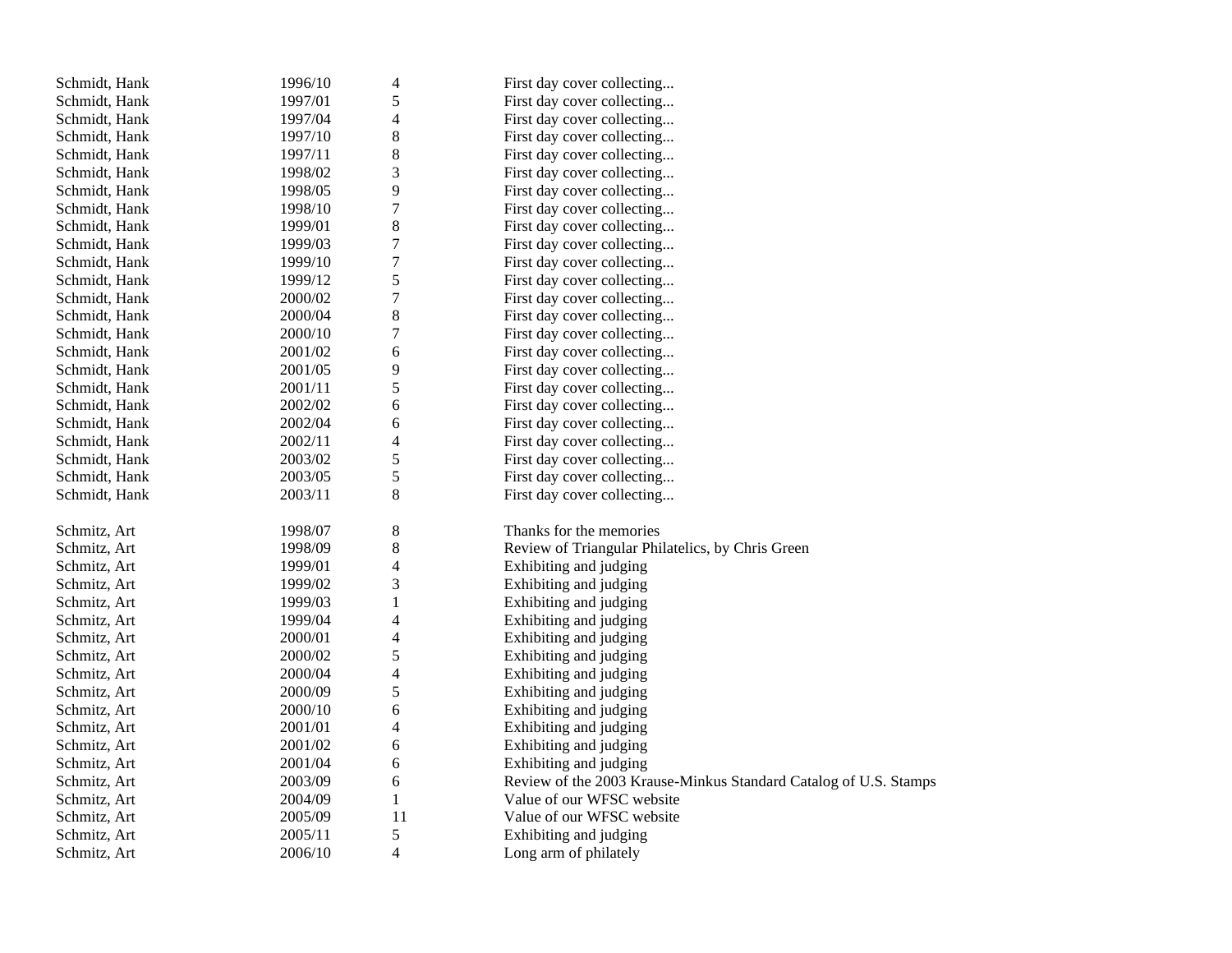| Schmitz, Art    | 2009/10 | 6                           | Adding to your collectionfree!                                                   |
|-----------------|---------|-----------------------------|----------------------------------------------------------------------------------|
| Schmitz, Art    | 2010/01 | 3                           | A fish story and a question (letter)                                             |
| Schmitz, Art    | 2010/03 | 6                           | Want list problems                                                               |
| Schmitz, Art    | 2010/11 | $\ensuremath{\mathfrak{Z}}$ | Letter  Chilean miners stamp coming soon?                                        |
| Schmitz, Art    | 2011/07 | 5                           | Go green! (letter)                                                               |
| Schmitz, Art    | 2011/07 | 5                           | Go green! (letter)                                                               |
| Schmitz, Art    | 2015/01 | $\overline{4}$              | Education on stamps                                                              |
| Schmitz, Art    | 2016/07 | 11                          | A quiet interest                                                                 |
| Schnell, Roger  | 2010/02 | 4                           | Exhibiting on the "cheap"                                                        |
| Schroeder, Paul | 1996/01 | $8\phantom{1}$              | Overalls help put Oshkosh on the map                                             |
| Schroeder, Paul | 1999/09 | $\overline{7}$              | CTC train almost blown away in Wisconsin                                         |
| Schroeder, Paul | 1999/12 | 9                           | Review of the Krause-Minkus standard catalog of Canadian & United Nations stamps |
| Schroeder, Paul | 2000/01 | $\mathbf{1}$                | Changing of the guard                                                            |
| Schroeder, Paul | 2000/02 | 1                           | 2000-01 presidential appointments                                                |
| Schroeder, Paul | 2000/03 | 1                           | Call for nominations                                                             |
| Schroeder, Paul | 2000/04 | $\mathbf{1}$                | Call for convention                                                              |
| Schroeder, Paul | 2000/05 | $\mathbf{1}$                | Vital collector reference                                                        |
| Schroeder, Paul | 2000/07 | 1                           | 2000 convention notes                                                            |
| Schroeder, Paul | 2000/09 | $\mathbf{1}$                | Regional boundary changes                                                        |
| Schroeder, Paul | 2000/10 | $\mathbf{1}$                | Ray Wood remembered                                                              |
| Schroeder, Paul | 2000/11 | 1                           | Fall Executive Board meeting highlights                                          |
| Schroeder, Paul | 2000/12 | $\mathbf{1}$                | Patriotic artist from Oshkosh                                                    |
| Schroeder, Paul | 2001/01 | $\mathbf{1}$                | Hail to our volunteers                                                           |
| Schroeder, Paul | 2001/02 | $\mathbf{1}$                | Call for nominations                                                             |
| Schroeder, Paul | 2001/03 | 1                           | Welcome ATA chapter, bylaw amendments                                            |
| Schroeder, Paul | 2001/04 | $\mathbf{1}$                | 70th WFSC convention                                                             |
| Schroeder, Paul | 2001/07 | $\mathbf{1}$                | Farewell and convention wrap-up                                                  |
| Schroeder, Paul | 2003/10 | $\overline{4}$              | Having fun with third-class mail                                                 |
| Schroeder, Paul | 2004/11 | $\sqrt{5}$                  | Is stamp collecting educational?                                                 |
| Schroeder, Paul | 2006/02 | 5                           | Our centennial stamp                                                             |
| Schroeder, Paul | 2014/12 | $\mathbf{1}$                | Rudolph first-day-of-sale ceremony                                               |
| Schroeder, Paul | 2016/09 | $\overline{7}$              | Soda fountain favorites first day ceremony                                       |
| Schroeder, Paul | 2017/09 | 6                           | First-day of issue activities at the U.S. Open: first hand account               |
| Schroeder, Paul | 2017/11 | $\tau$                      | 2017 Federal Duck Stamp contest was home in Wisconsin                            |
| Schroeder, Paul | 2018/08 | 9                           | Wisconsin goes patriotic                                                         |
| Schutta, Carol  | 2005/09 | 10                          | Great circus parade                                                              |
| Schutta, Carol  | 2006/05 | $\mathfrak{Z}$              | <b>Migratory Bird Day</b>                                                        |
| Schutta, Carol  | 2006/05 | $\mathfrak{Z}$              | Migratory Bird Day                                                               |
| Schutta, Carol  | 2007/02 | 3                           | What is a stamp?                                                                 |
| Schutta, Carol  | 2007/07 | 5                           | America's forgotten stamps                                                       |
| Schutta, Carol  | 2007/07 | 5                           | America's forgotten stamps                                                       |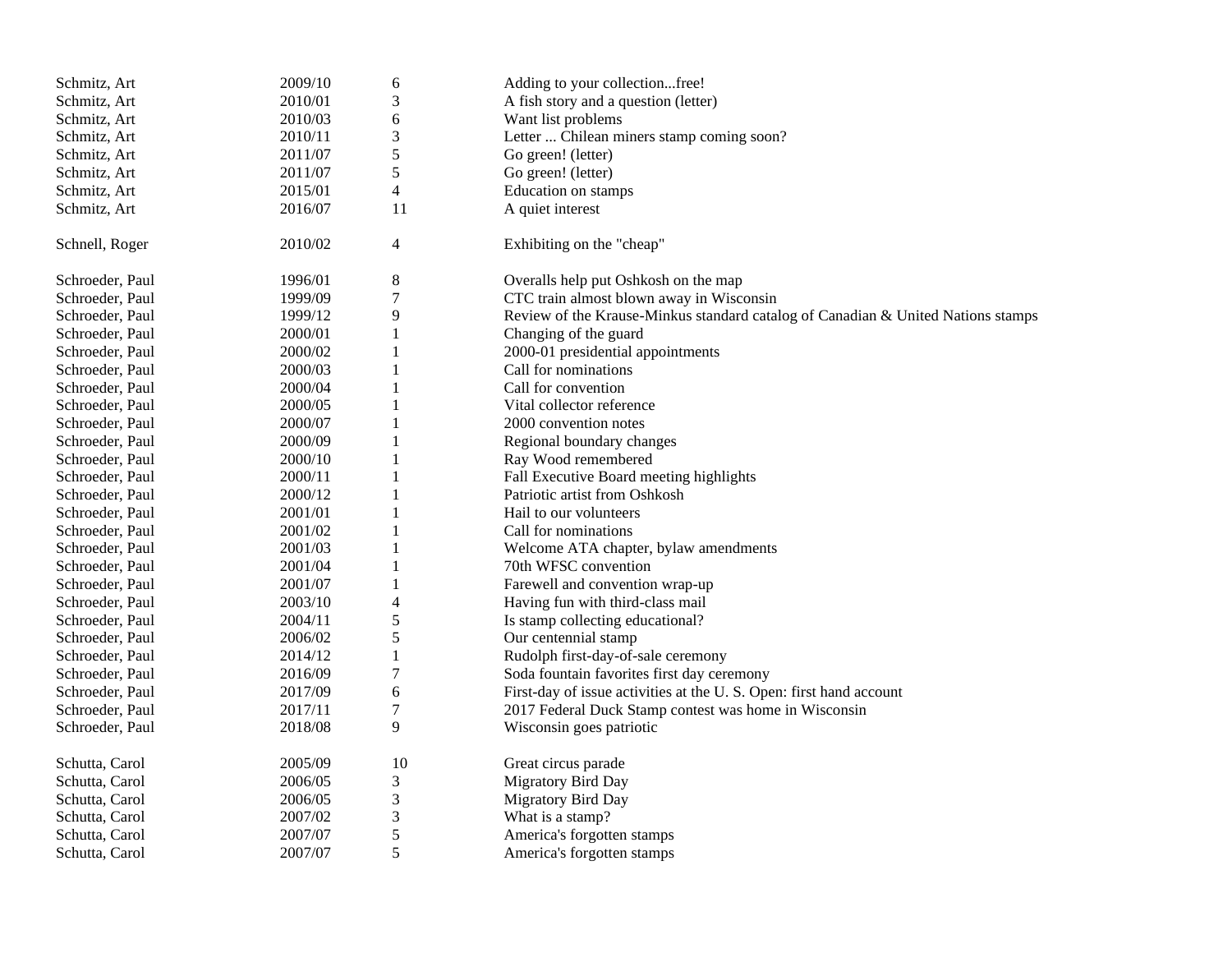| Schutta, Carol      | 2008/02 | 3                        | Our nation's first stamps                           |
|---------------------|---------|--------------------------|-----------------------------------------------------|
| Schutta, Carol      | 2010/02 | 6                        | Featured philatelist: Greg Bokelman                 |
| Schutta, Carol      | 2013/01 | $\overline{\mathcal{A}}$ | The birth of the Post Office Department             |
| Schutta, Carol      | 2013/01 | 4                        | The birth of the Post Office Department             |
| Schutta, Carol      | 2013/09 | 5                        | Moving the mail by motorcycle                       |
| Searles, Jack       | 2005/12 | 4                        |                                                     |
| Searles, Jack       | 2006/01 | $\overline{4}$           | Luxury of travel (islands of the South Atlantic)    |
|                     |         |                          | It's quite a bridge!                                |
| Searles, Jack       | 2006/02 | 4                        | Diana: one collector's perspective on the aftermath |
| Selzer, Ann         | 2012/12 | 4                        | The lady with all the toys                          |
| Selzer, Ann         | 2012/12 | $\overline{4}$           | The lady with all the toys                          |
| Selzer, Ann         | 2014/04 | 4                        | Mourning stamps and covers                          |
| Semler, Ellsworth   | 2002/04 | $\sqrt{3}$               | Northwoods Stamp Camp for kids                      |
| Shackleton, Verna   | 1981/02 | 4                        | Letters to the editor                               |
| Shackleton, Verna   | 1986/11 | $\mathfrak{Z}$           | Co-op in Fox River Valley                           |
| Shackleton, Verna   | 1991/10 | 4                        | Topi-corner                                         |
| Shackleton, Verna   | 1993/05 | $\tau$                   | Topically yours: dairying and ATA's Topex show      |
| Shackleton, Verna   | 1993/09 | 12                       | Topically yours: the Oregon Trail                   |
| Shackleton, Verna   | 1994/11 | 1                        | Wisconsin Philatelic Hall of Fame                   |
| Shackleton, Verna   | 1994/12 | 6                        | Arranging your Christmas collection                 |
| Shackleton, Verna   | 2001/05 | $\mathbf{1}$             | <b>WFSC</b> historical files                        |
| Shaughnessy, Howard | 1996/03 | 8                        | Shaughnessy takes on                                |
| Shaughnessy, Howard | 1996/04 | 5                        | Shaughnessy takes on                                |
| Shaughnessy, Howard | 1996/09 | 6                        | Shaughnessy takes on                                |
| Shaughnessy, Howard | 1996/10 | 5                        | Shaughnessy takes on                                |
| Shaughnessy, Howard | 1996/12 | $\mathbf{1}$             | Shaughnessy takes on                                |
| Shaughnessy, Howard | 1997/01 | $\tau$                   | Shaughnessy takes on                                |
| Shaughnessy, Howard | 1997/03 | $\mathbf{1}$             | Shaughnessy takes on                                |
| Shaughnessy, Howard | 1997/04 | 5                        | Shaughnessy takes on                                |
| Shaughnessy, Howard | 1997/09 | 9                        | Shaughnessy takes on                                |
| Shaughnessy, Howard | 1997/12 | $\,$ 8 $\,$              | Shaughnessy takes on                                |
| Shaughnessy, Howard | 1998/01 | 4                        | Shaughnessy takes on                                |
| Shaughnessy, Howard | 1998/09 | 4                        | Shaughnessy takes on                                |
| Shaughnessy, Howard | 1998/11 | $\boldsymbol{7}$         | Shaughnessy takes on                                |
| Shaughnessy, Howard | 1999/01 | $\tau$                   | Shaughnessy takes on                                |
| Shaughnessy, Howard | 1999/02 | 6                        | Shaughnessy takes on                                |
| Shaughnessy, Howard | 1999/04 | 5                        | Shaughnessy takes on                                |
| Shaughnessy, Howard | 1999/11 | 3                        | Shaughnessy takes on                                |
| Shaughnessy, Howard | 2000/01 | 5                        | Shaughnessy takes on                                |
| Shaughnessy, Howard | 2000/03 | $\overline{4}$           | Shaughnessy takes on                                |
|                     |         |                          |                                                     |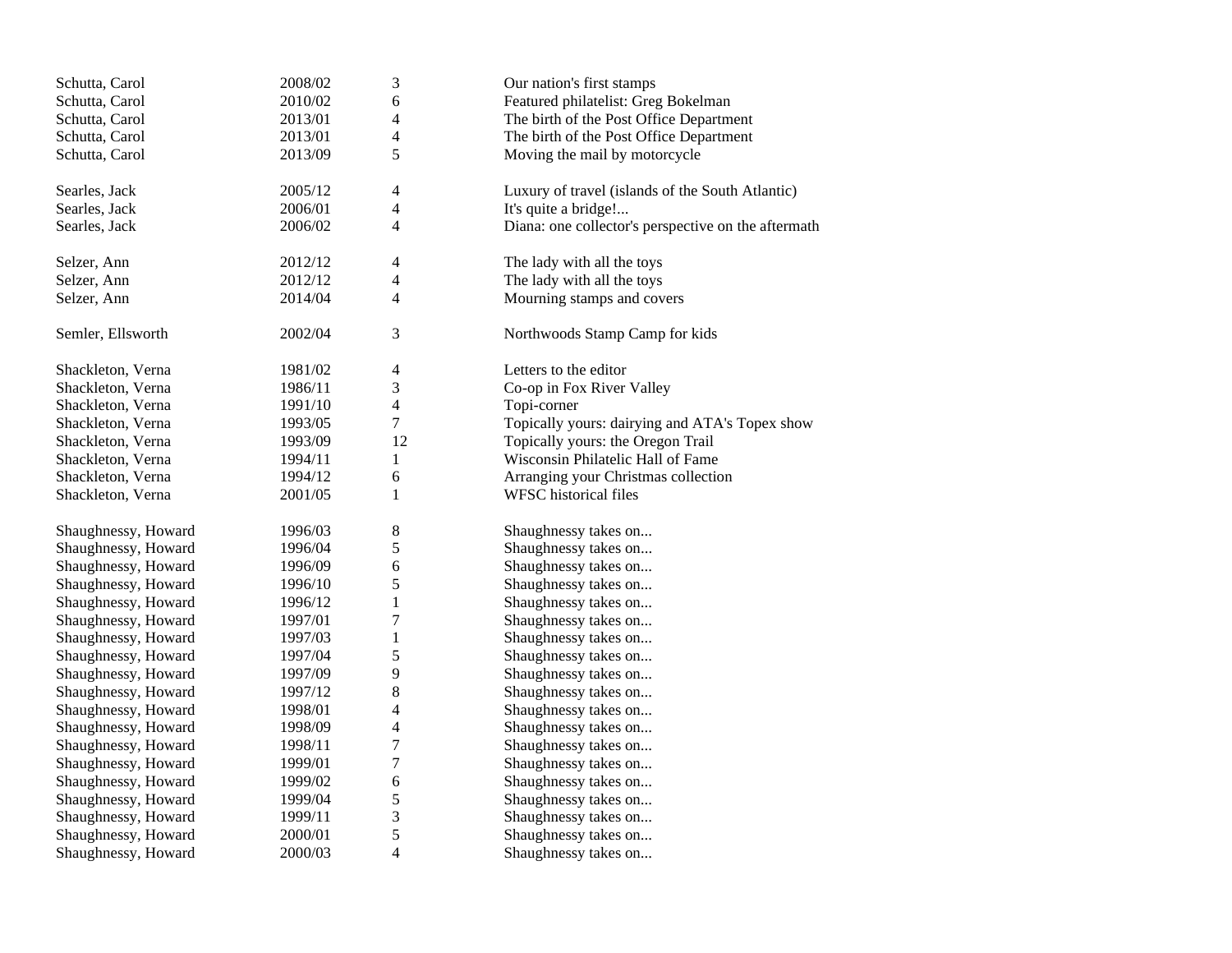| Shaughnessy, Howard | 2000/04 | 5                        | Shaughnessy takes on                              |
|---------------------|---------|--------------------------|---------------------------------------------------|
| Shaughnessy, Howard | 2000/09 | 6                        | Shaughnessy takes on                              |
| Shaughnessy, Howard | 2000/11 | 3                        | Shaughnessy takes on                              |
| Shaughnessy, Howard | 2001/01 | 5                        | Shaughnessy takes on                              |
| Shaughnessy, Howard | 2001/03 | 9                        | Shaughnessy takes on                              |
| Shaughnessy, Howard | 2001/05 | 5                        | Shaughnessy takes on                              |
| Shaughnessy, Howard | 2001/10 | 5                        | Shaughnessy takes on                              |
| Shaughnessy, Howard | 2002/01 | 5                        | Shaughnessy takes on                              |
| Shaughnessy, Howard | 2002/03 | $\overline{7}$           | Shaughnessy takes on                              |
| Shaughnessy, Howard | 2002/04 | 6                        | Shaughnessy takes on                              |
| Shaughnessy, Howard | 2002/09 | $\overline{7}$           | Shaughnessy takes on                              |
| Shaughnessy, Howard | 2002/10 | $\overline{\mathcal{L}}$ | Shaughnessy takes on                              |
| Shaughnessy, Howard | 2003/01 | 3                        | Shaughnessy takes on                              |
| Shaughnessy, Howard | 2003/03 | 5                        | Shaughnessy takes on                              |
| Shaughnessy, Howard | 2003/05 | 6                        | Shaughnessy takes on                              |
| Shaughnessy, Howard | 2003/09 | 7                        | Shaughnessy takes on                              |
| Shaughnessy, Howard | 2003/11 | $\overline{7}$           | Shaughnessy takes on                              |
| Shaughnessy, Howard | 2003/12 | 5                        | Shaughnessy takes on                              |
| Shaughnessy, Howard | 2004/03 | $\mathbf{1}$             | Shaughnessy takes on                              |
| Shaughnessy, Howard | 2005/09 | 5                        | Shaughnessy takes on                              |
| Shaughnessy, Howard | 2005/10 | 5                        | Shaughnessy takes on                              |
|                     |         |                          |                                                   |
| Sherpe, Howard      | 1979/03 | 1                        | Letter from Howard Sherpe, president              |
| Sherpe, Howard      | 1979/04 | $\mathbf{1}$             | This is our second newsletter                     |
| Sherpe, Howard      | 1979/04 | $\mathbf{1}$             | Join the mailing list                             |
| Sherpe, Howard      | 1979/04 | 4                        | Around the country                                |
| Sherpe, Howard      | 1979/04 | 4                        | Even a dead fish can float downstream             |
| Sherpe, Howard      | 1979/05 | 7                        | Who is Howard Sherpe?                             |
| Sherpe, Howard      | 1979/06 | 6                        | Who gets Across the Fence                         |
| Sherpe, Howard      | 1979/07 | 3                        | Editorial                                         |
| Sherpe, Howard      | 1979/08 | $\mathbf{1}$             | W.F.S.C. fall meeting                             |
| Sherpe, Howard      | 1979/09 | 8                        | Across the Fence will be printed later next month |
| Sherpe, Howard      | 1980/01 | $\overline{c}$           | Across the Fence financial statement -- 1979      |
| Sherpe, Howard      | 1980/02 | 5                        | Philatelic Phakery                                |
| Sherpe, Howard      | 1980/02 | 8                        | Is anyone out there?                              |
| Sherpe, Howard      | 1980/04 | $\overline{c}$           | Look back over the fence                          |
| Sherpe, Howard      | 1980/04 | $\overline{c}$           | Look back over the fence                          |
| Sherpe, Howard      | 1980/04 | $\overline{7}$           | View from the fence                               |
| Sherpe, Howard      | 1980/05 | $\overline{\mathcal{L}}$ | Postmasters' provisionals                         |
| Sherpe, Howard      | 1980/08 | $\mathbf{1}$             | Olympic stamps will be re-issued                  |
| Sherpe, Howard      | 1980/08 | 3                        | President's Award                                 |
| Sherpe, Howard      | 1981/05 | $\overline{c}$           | WFSC celebrates 50th anniversary                  |
| Sherpe, Howard      | 1981/05 | 17                       | President's message - 1981                        |
| Sherpe, Howard      | 1981/06 | $\overline{c}$           | Editor and immediate past president's note        |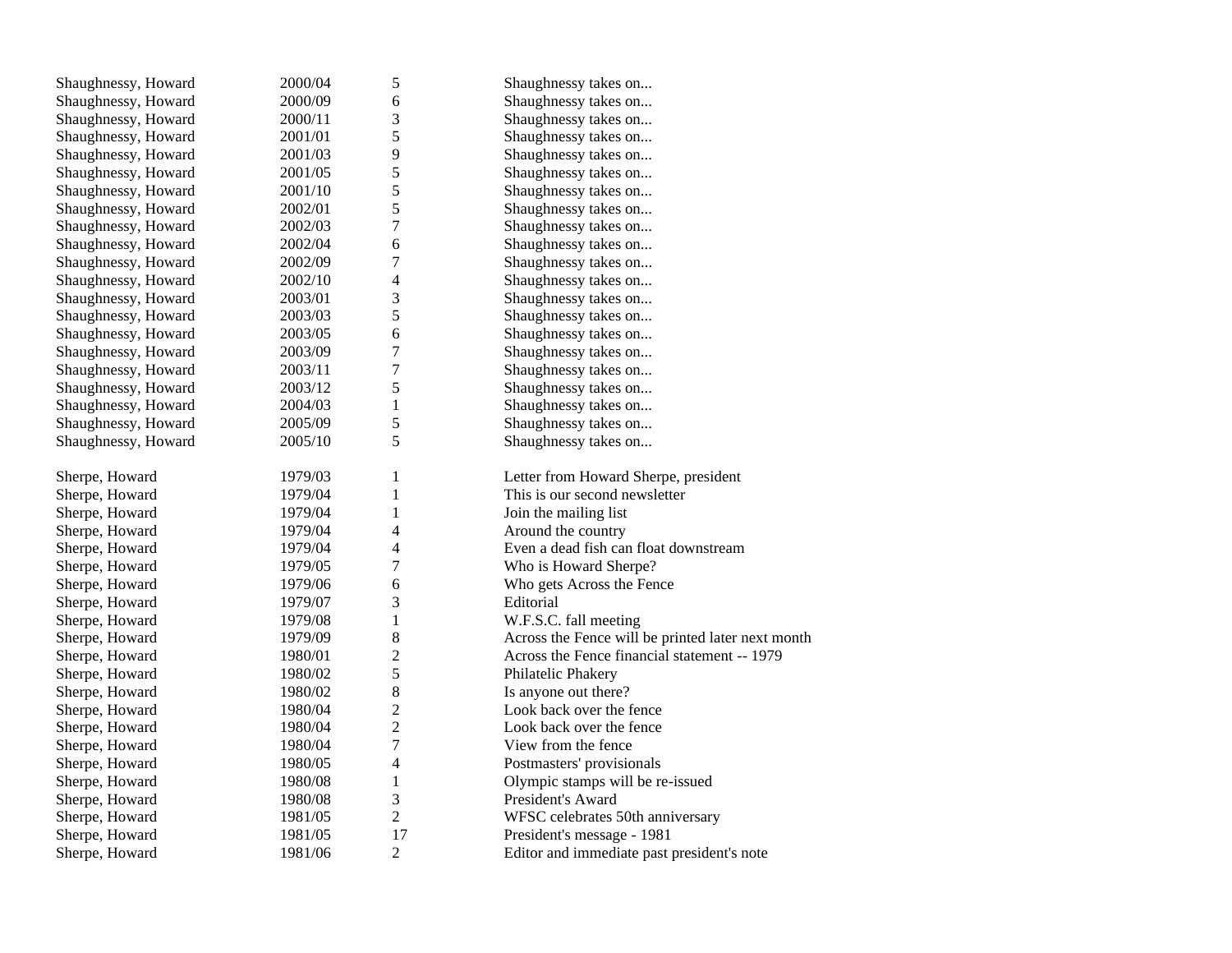| Sherpe, Howard     | 1981/06 | 11             | View from the fence                                                              |  |  |
|--------------------|---------|----------------|----------------------------------------------------------------------------------|--|--|
| Sherpe, Howard     | 1982/01 | $\mathbf{2}$   | New year - new mailing approach                                                  |  |  |
| Sherpe, Howard     | 1982/02 | $\overline{2}$ | View from the fence                                                              |  |  |
| Sherpe, Howard     | 1982/02 | 6              | Editorial - Stamp World                                                          |  |  |
| Sherpe, Howard     | 1983/01 | 5              | View from the fence                                                              |  |  |
| Sherpe, Howard     | 1983/07 | 4              | View from the fence                                                              |  |  |
| Sherpe, Howard     | 1983/11 | $\overline{4}$ | View from the fence                                                              |  |  |
| Sherpe, Howard     | 1984/05 | $\overline{2}$ | To the officers, Executive Board and membership                                  |  |  |
| Sherpe, Howard     | 1985/01 | $\overline{2}$ | View from the fence                                                              |  |  |
| Sherpe, Howard     | 1985/04 | $\overline{2}$ | One last view from the fence                                                     |  |  |
| Shoemaker, Charles | 2001/05 | 5              | Review of the Krause-Minkus Standard Catalog of Canadian & United Nations Stamps |  |  |
| Shoemaker, Charles | 2003/03 | $\overline{4}$ | Greenland: a Bermuda connection?                                                 |  |  |
| Skupski, Carl      | 1983/07 | $\mathbf{1}$   | Hall of Fame requirements                                                        |  |  |
| Skupski, Carl      | 1985/04 | 5              | Judges training program                                                          |  |  |
| Smiley, William    | 2003/11 | 4              | Collecting Wisconsin revenue stamps                                              |  |  |
| Smith, Jay         | 2017/09 | 11             | Guest article -- behind the scenes                                               |  |  |
| Smith, Jay         | 2018/02 | 7              | Humidity: it's that time of year, protect your stamp collection                  |  |  |
| Sommerfeldt, Bob   | 1983/11 | $\overline{c}$ | Philately popular local pastime                                                  |  |  |
| Spangler, John     | 1995/11 | 6              | Philatelic weekly newspapers                                                     |  |  |
| Sparks, Robert     | 1996/11 | $\overline{4}$ | Great Britain's Machin definitives                                               |  |  |
| St. Onge, John     | 2013/11 | 4              | Memories of a 1967 prison stamp club show                                        |  |  |
| St. Onge, John     | 2015/10 | 5              | How about competitive exhibits at stamp club meetings?                           |  |  |
| St. Onge, John     | 2015/11 | 3              | MILCOPEX news                                                                    |  |  |
| St. Onge, John     | 2016/04 | 7              | MILCOPEX Committee builds a French connection                                    |  |  |
| St. Onge, John     | 2016/05 | $\overline{4}$ | Art of La Belle Epoque                                                           |  |  |
| St. Onge, John     | 2016/07 | 10             | Alliance Franczise was created during La Belle Epoque                            |  |  |
| Starling, E. M.    | 1984/09 | $\overline{c}$ | Wisconsin Philatelic Hall of Fame                                                |  |  |
| Stearns, Jim       | 1997/02 | 4              | Why on earth -- Morocco? part 1                                                  |  |  |
| Stearns, Jim       | 1997/03 | $\overline{4}$ | Who on earth -- Morocco? part 2                                                  |  |  |
| Stollenwerk, Jim   | 2013/05 | 5              | The siege of Yorktown                                                            |  |  |
| Sudevan, P.        | 2006/04 | $\overline{4}$ | Letters to the editor                                                            |  |  |
| Sudevan, P.        | 2006/04 | $\overline{4}$ | Letters to the editor                                                            |  |  |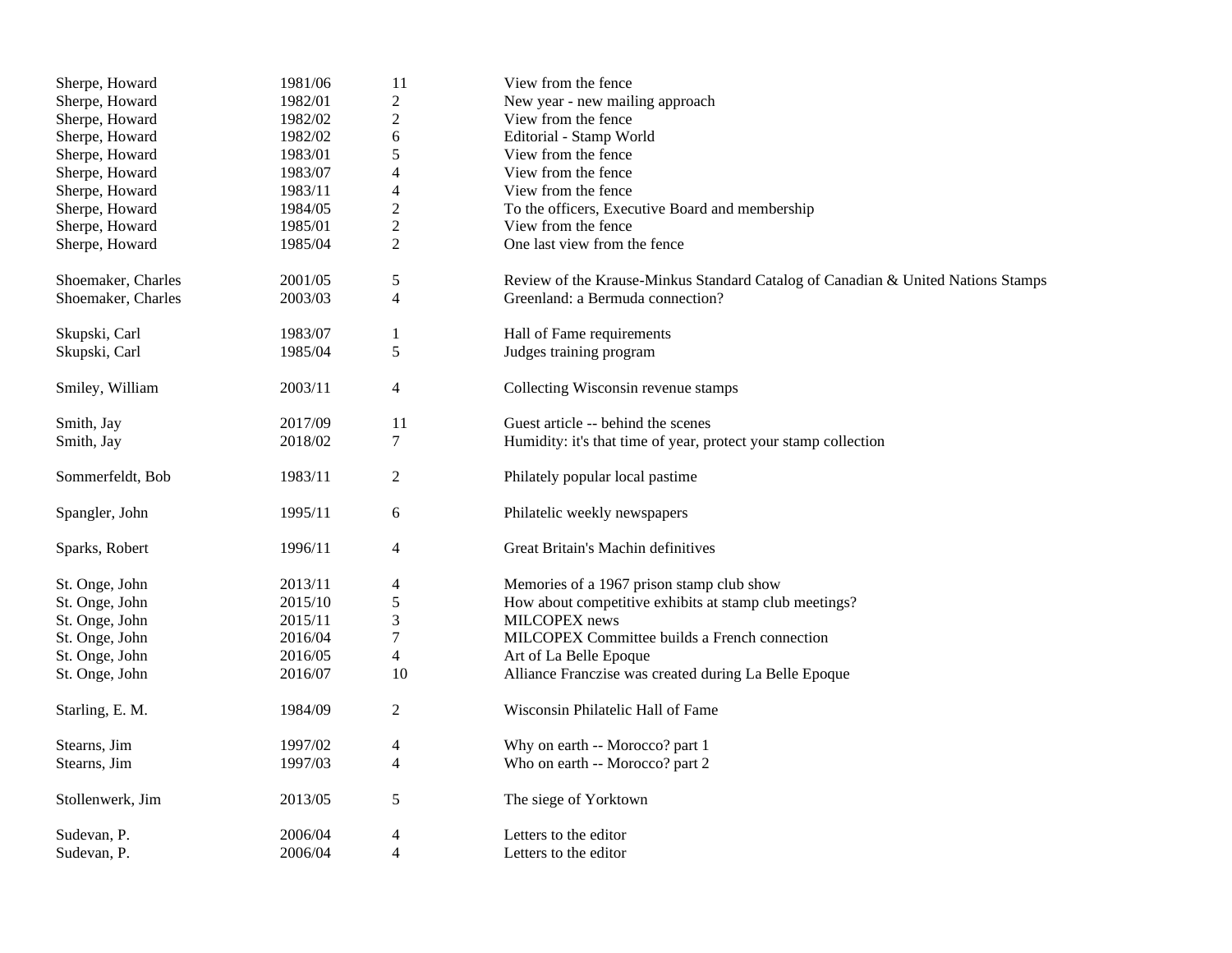| Sudevan, P.          | 2007/07 | 3                        | The Scott specialty paper reproduction project                                  |  |  |
|----------------------|---------|--------------------------|---------------------------------------------------------------------------------|--|--|
| Suess, Ken           | 2012/11 | 3                        | Stop marking stamps in pencil                                                   |  |  |
| Suess, Ken           | 2014/10 | $\tau$                   | Milwaukee city hall postcard collection                                         |  |  |
| Sullivan, Arlene     | 2005/04 | 3                        | Some notes on stamp and cover preservation                                      |  |  |
| Sullivan, Ray        | 1999/05 | $\,8\,$                  | Topic corner                                                                    |  |  |
| Taylor, May Day      | 2012/11 | 5                        | Talking turkey                                                                  |  |  |
| Thoman, Paul         | 1982/09 | 6                        | Estate planning                                                                 |  |  |
| Thoman, Paul         | 1986/05 | 6                        | <b>AMERIPEX '86</b>                                                             |  |  |
| Thomas, Paul         | 1995/11 | 12                       | Evolution of the football                                                       |  |  |
| Tidwell, Moody       | 2019/08 | 7                        | Philately of sub-Saharan Africa                                                 |  |  |
| Ulatt, Bob           | 2018/08 | 7                        | The mail and the Jenny                                                          |  |  |
| Undersander, Dan     | 1994/03 | 6                        | Errors of the circular and oval dies on United States envelopes                 |  |  |
| Undersander, Dan     | 1994/05 | 6                        | Varieties of modern United States stamps                                        |  |  |
| Undersander, Dan     | 1998/03 | 3                        | Review of the 1998 Catalogue of Errors on US Postage Stamps, by Stephen R. Datz |  |  |
| Van Handel, Ray, Jr. | 2007/05 | $\overline{\mathcal{A}}$ | Type chart:  classification of the 2c and 3c United States stamps               |  |  |
| Vedder, Ray          | 1990/01 | 1                        | President's corner                                                              |  |  |
| Vedder, Ray          | 1990/02 | 2                        | President's corner                                                              |  |  |
| Vedder, Ray          | 1990/04 | 2                        | President's corner                                                              |  |  |
| Vedder, Ray          | 1990/11 | $\overline{c}$           | President's corner                                                              |  |  |
| Vick, Allen          | 2011/07 | 5                        | Post office murals (letter)                                                     |  |  |
| Vick, Allen          | 2018/04 | 3                        | <b>WFSC</b> donation sales                                                      |  |  |
| Voss, Robert         | 1994/02 | 6                        | Topic corner                                                                    |  |  |
| Voss, Robert         | 1998/09 | 6                        | Semi crazy -- part 1                                                            |  |  |
| Voss, Robert         | 1998/10 | 4                        | Semi crazy -- part 2                                                            |  |  |
| Wallace, Howard      | 1981/03 | 5                        | Promotion of conservation by U.S. postal issues                                 |  |  |
| Warner, Nancy        | 2020/02 | 1                        | WFSC clubs at a glance: Badger Stamp Club                                       |  |  |
| Waterstreet, Darlene | 2019/02 | 5                        | Birds and flowers                                                               |  |  |
| Waterstreet, Darlene | 2020/06 | 5                        | Some highlights of Two Rivers postal history                                    |  |  |
|                      |         |                          |                                                                                 |  |  |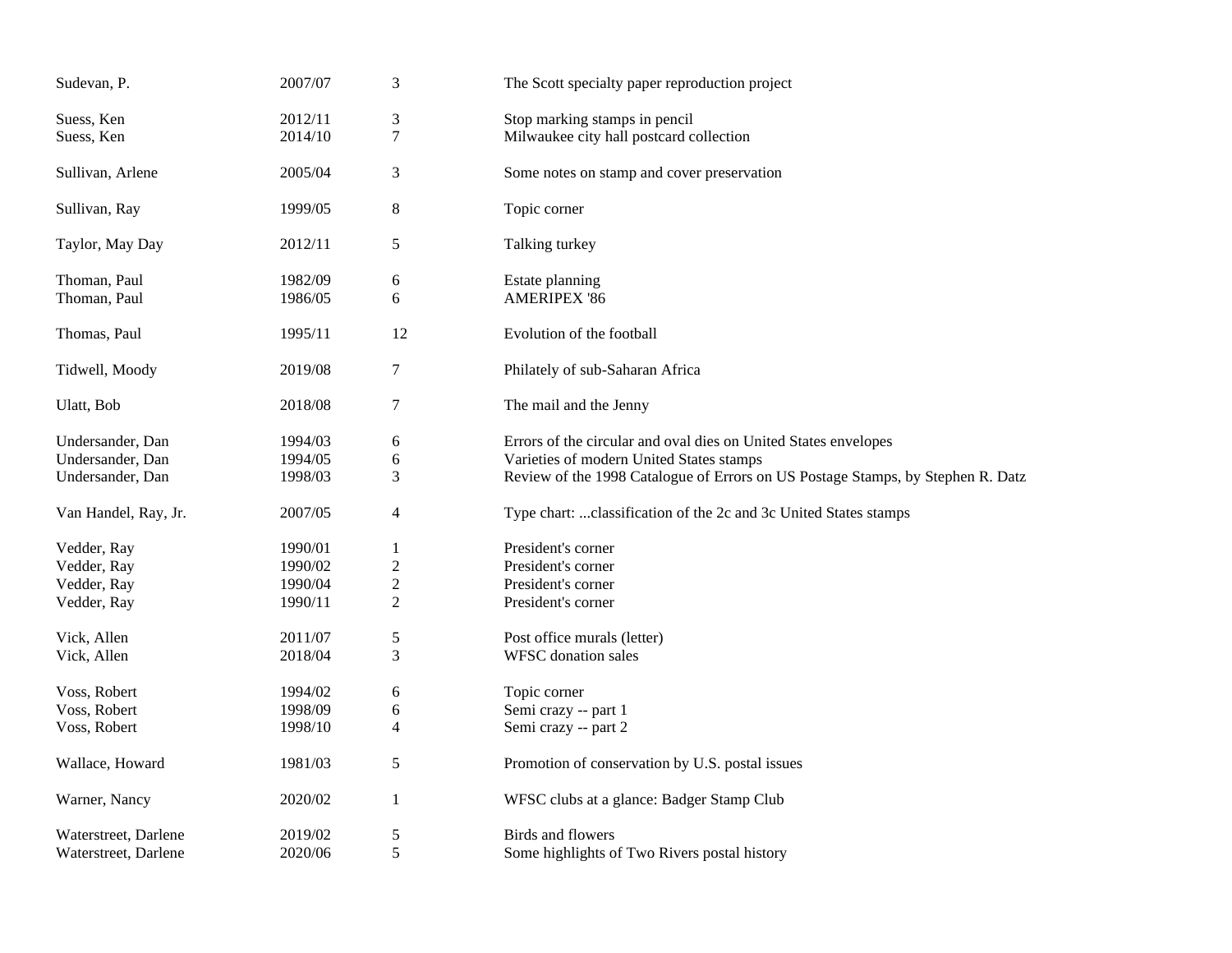| Weasner, Jerry | 1996/01 | $\mathbf{1}$   | Getting acquainted                                   |
|----------------|---------|----------------|------------------------------------------------------|
| Weasner, Jerry | 1996/03 | 1              | 1996-97 presidential appointments                    |
| Weasner, Jerry | 1996/07 | $\mathbf{1}$   | Reflections on WISCOPEX '96                          |
| Weasner, Jerry | 1996/09 | $\mathbf{1}$   | Time to get back to stamps                           |
| Weasner, Jerry | 1996/10 | 1              | <b>Stamp Collecting Month</b>                        |
| Weasner, Jerry | 1996/11 | 1              | Tweezers, tweezers, who took my tweezers?            |
| Weasner, Jerry | 1996/12 | $\mathbf{1}$   | Tis the season                                       |
| Weasner, Jerry | 1997/01 | $\mathbf{1}$   | Welcome to the New Year                              |
| Weasner, Jerry | 1997/03 | 1              | Stamp hunter                                         |
| Weasner, Jerry | 1997/04 | $\mathbf{1}$   | Call for convention '97                              |
| Weasner, Jerry | 1997/05 | $\mathbf{1}$   | Favorite topical                                     |
| Weasner, Jerry | 1997/07 | $\mathbf{1}$   | Our 66th annual convention/exhibition                |
| Weasner, Jerry | 1997/09 | $\mathbf{1}$   | Stampin' into fall                                   |
| Weasner, Jerry | 1997/12 | $\mathbf{1}$   | End of the term                                      |
| Weigt, Karen   | 1985/03 | 5              | Ben Franklin Club material                           |
| Weigt, Karen   | 1985/06 | 5              | In the spotlight: citywide junior stamp fair         |
| Weigt, Karen   | 1985/09 | $\overline{c}$ | WFSC Executive Committee meeting                     |
| Weigt, Karen   | 1986/03 | $\tau$         | Letter to the editor                                 |
| Weigt, Karen   | 1986/08 | 4              | Wisconsin Federation of Stamp Clubs Belmont bonanza! |
| Weigt, Karen   | 1986/10 | $\mathbf{1}$   | <b>WFSC October Bulletin</b>                         |
| Weigt, Karen   | 1987/04 | $\mathbf{1}$   | Letter from WFSC secretary                           |
| Weigt, Karen   | 1987/05 | $\mathbf{1}$   | Summary of Executive Committee minutes               |
| Weigt, Karen   | 1987/11 | $\overline{c}$ | Wisconsin Philatelic Hall of Fame                    |
| Weigt, Karen   | 1987/12 | $\overline{c}$ | Wisconsin Philatelic Hall of Fame                    |
| Weigt, Karen   | 1988/01 | $\overline{4}$ | Wisconsin Philatelic Hall of Fame                    |
| Weigt, Karen   | 1988/02 | $\tau$         | Wisconsin Philatelic Hall of Fame                    |
| Weigt, Karen   | 1988/03 | $\mathbf{1}$   | Wisconsin Philatelic Hall of Fame                    |
| Weigt, Karen   | 1988/06 | 4              | Wisconsin Philatelic Hall of Fame                    |
| Weigt, Karen   | 1988/09 | $\mathbf{1}$   | Circus World and the world of philately              |
| Weigt, Karen   | 1988/09 | 4              | Wisconsin Philatelic Hall of Fame                    |
| Weigt, Karen   | 1988/10 | 6              | Wisconsin Philatelic Hall of Fame                    |
| Weigt, Karen   | 1989/01 | 5              | Annual New Year's letter                             |
| Weigt, Karen   | 1992/07 | $\mathfrak{Z}$ | WCSE-Wisconsin connection wrap-up                    |
| Weigt, Karen   | 1993/02 | 3              | Club co-op                                           |
| Weigt, Karen   | 1993/02 | 3              | Club co-op                                           |
| Weigt, Karen   | 1993/03 | $\overline{2}$ | Club co-op                                           |
| Weigt, Karen   | 1993/05 | $\,8\,$        | Club co-op                                           |
| Weigt, Karen   | 1993/07 | $\overline{4}$ | Club co-op                                           |
| Weigt, Karen   | 1993/09 | $\overline{c}$ | Club co-op                                           |
| Weigt, Karen   | 1993/10 | $\overline{c}$ | Club co-op                                           |
| Weigt, Karen   | 1993/10 | 9              | Letter to the editor                                 |
| Weigt, Karen   | 1993/11 | $\overline{2}$ | $Club$ co-op                                         |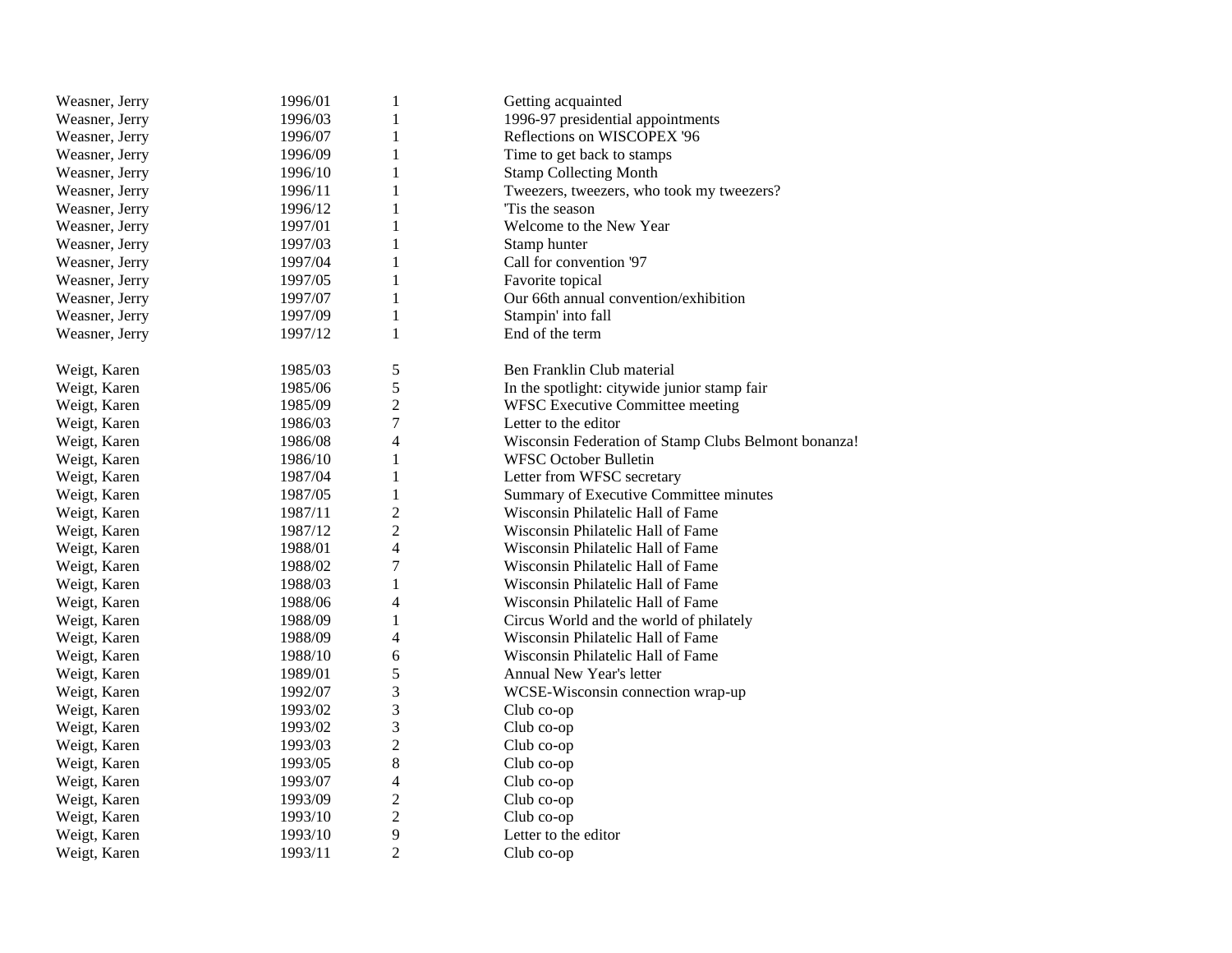| Weigt, Karen | 1993/12 | 5                        | Club co-op             |
|--------------|---------|--------------------------|------------------------|
| Weigt, Karen | 1994/01 | 3                        | Editor's comments      |
| Weigt, Karen | 1994/01 | 3                        | Editor's comments      |
| Weigt, Karen | 1994/01 | $\overline{3}$           | Editor's comments      |
| Weigt, Karen | 1994/01 | 4                        | Club co-op             |
| Weigt, Karen | 1994/02 | 3                        | Editor's comments      |
| Weigt, Karen | 1994/03 | 3                        | Editor's comments      |
| Weigt, Karen | 1994/03 | 4                        | Club co-op             |
| Weigt, Karen | 1994/04 | 3                        | Editor's comments      |
| Weigt, Karen | 1994/04 | 4                        | Club co-op             |
| Weigt, Karen | 1994/05 | 3                        | Editor's comments      |
| Weigt, Karen | 1994/05 | 4                        | Club co-op             |
| Weigt, Karen | 1994/07 | 3                        | Editor's comments      |
| Weigt, Karen | 1994/09 | 3                        | Editor's comments      |
| Weigt, Karen | 1994/09 | 4                        | Club co-op             |
| Weigt, Karen | 1994/10 | 3                        | Editor's comments      |
| Weigt, Karen | 1994/10 | 4                        | Club co-op             |
| Weigt, Karen | 1994/11 | 3                        | Editor's comments      |
| Weigt, Karen | 1994/11 | 4                        | Club co-op             |
| Weigt, Karen | 1994/12 | 3                        | Editor's comments      |
| Weigt, Karen | 1994/12 | 4                        | Club co-op             |
| Weigt, Karen | 1995/01 | 3                        | Editor's comments      |
| Weigt, Karen | 1995/01 | $\overline{4}$           | Club co-op             |
| Weigt, Karen | 1995/02 | 3                        | Editor's comments      |
| Weigt, Karen | 1995/02 | 4                        | Club co-op             |
| Weigt, Karen | 1995/03 | 3                        | Editor's comments      |
| Weigt, Karen | 1995/03 | 3                        | Legends sightings      |
| Weigt, Karen | 1995/03 | 4                        | Club co-op             |
| Weigt, Karen | 1995/04 | 4                        | Editor's comments      |
| Weigt, Karen | 1995/04 | 4                        | More Legends sightings |
| Weigt, Karen | 1995/04 | 5                        | Club co-op             |
| Weigt, Karen | 1995/05 | 3                        | Editor's comments      |
| Weigt, Karen | 1995/05 | 4                        | Club co-op             |
| Weigt, Karen | 1995/09 | 3                        | Editor's comments      |
| Weigt, Karen | 1995/09 | $\overline{4}$           | Club co-op             |
| Weigt, Karen | 1995/10 | 3                        | Editor's comments      |
| Weigt, Karen | 1995/10 | $\overline{\mathcal{L}}$ | Club co-op             |
| Weigt, Karen | 1995/11 | 3                        | Editor's comments      |
| Weigt, Karen | 1995/11 | $\overline{4}$           | Club co-op             |
| Weigt, Karen | 1995/12 | 3                        | Editor's comments      |
| Weigt, Karen | 1995/12 | 4                        | Club co-op             |
| Weigt, Karen | 1996/01 | 4                        | Club co-op             |
| Weigt, Karen | 1996/02 | $\overline{4}$           | Club co-op             |
| Weigt, Karen | 1996/03 | $\overline{4}$           | Club co-op             |
|              |         |                          |                        |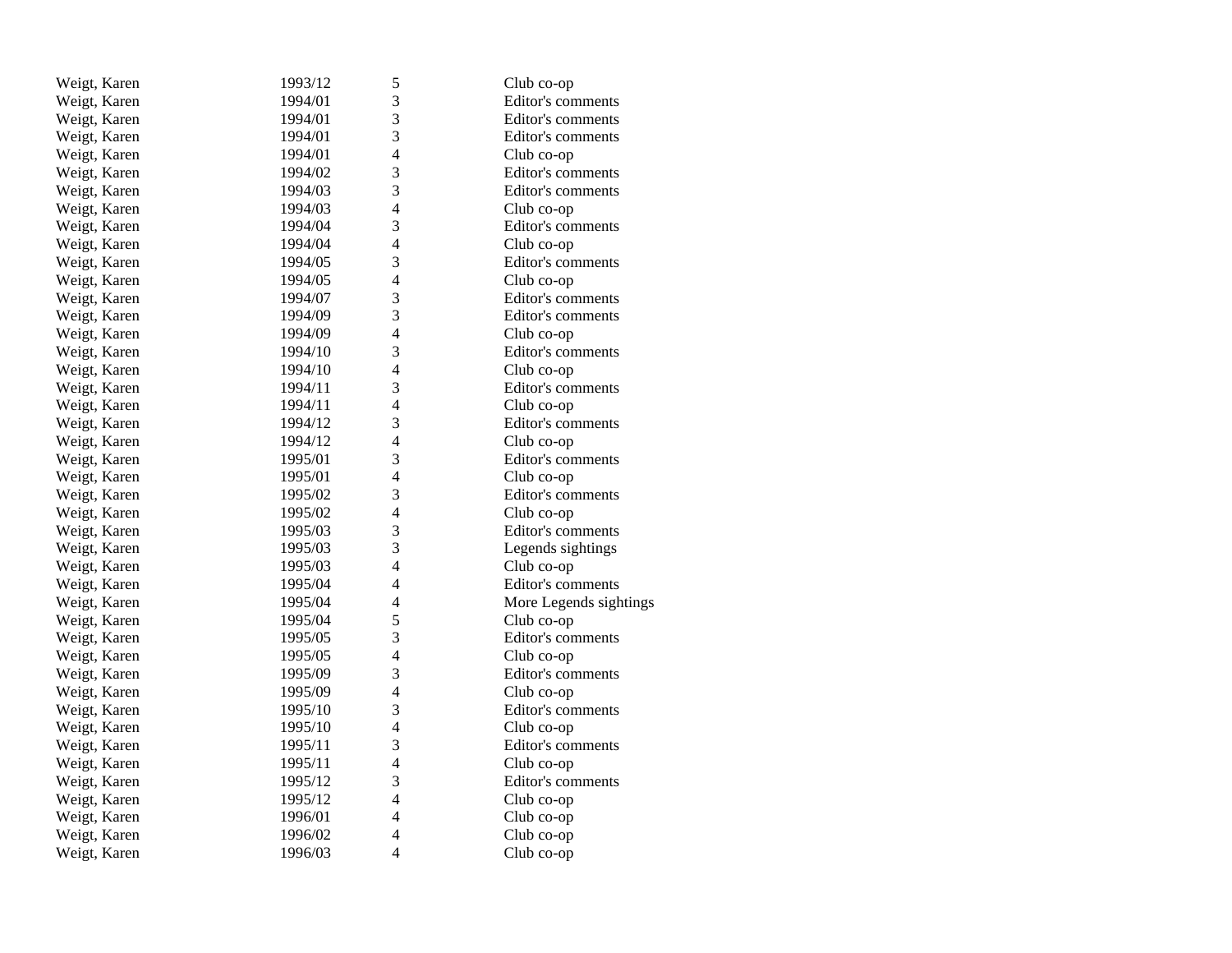| Weigt, Karen | 1996/03 | 6              | Joseph R. Luft -- the Wisconsin man behind the page |
|--------------|---------|----------------|-----------------------------------------------------|
| Weigt, Karen | 1996/04 | 4              | Club co-op                                          |
| Weigt, Karen | 1996/04 | 8              | Weyauwega disaster covers?                          |
| Weigt, Karen | 1996/05 | $\mathbf{1}$   | ATFP in transition                                  |
| Weigt, Karen | 1996/05 | 4              | Club co-op                                          |
| Weigt, Karen | 1996/07 | 1              | Editor's comments                                   |
| Weigt, Karen | 1996/09 | 3              | Club co-op                                          |
| Weigt, Karen | 1996/10 | 3              | Editor's comments                                   |
| Weigt, Karen | 1996/10 | 3              | Club co-op                                          |
| Weigt, Karen | 1996/10 | 6              | Preparing for take off                              |
| Weigt, Karen | 1996/11 | $\mathbf{1}$   | Editor's comments                                   |
| Weigt, Karen | 1996/11 | 3              | Club co-op                                          |
| Weigt, Karen | 1997/01 | 3              | Club co-op                                          |
| Weigt, Karen | 1997/02 | $\mathbf{1}$   | Editor's comments                                   |
| Weigt, Karen | 1997/03 | 8              | Club co-op                                          |
| Weigt, Karen | 1997/04 | 3              | Club co-op                                          |
| Weigt, Karen | 1997/04 | 9              | Byrne's stamps, a sight to behold!                  |
| Weigt, Karen | 1997/05 | $\overline{7}$ | Curious National Airmail Week letter                |
| Weigt, Karen | 1997/09 | 3              | Club co-op                                          |
| Weigt, Karen | 1997/09 | 8              | Wisconsin collectors rate Pacific 97                |
| Weigt, Karen | 1997/10 | $\mathbf{1}$   | WFSC at STAMPSHOW 97                                |
| Weigt, Karen | 1997/10 | 5              | Club co-op                                          |
| Weigt, Karen | 1997/11 | 1              | WFSC fall executive board meeting                   |
| Weigt, Karen | 1997/11 | 3              | Club co-op                                          |
| Weigt, Karen | 1997/12 | 3              | Club co-op                                          |
| Weigt, Karen | 1998/01 | 3              | Club co-op                                          |
| Weigt, Karen | 1998/01 | $\tau$         | CSA cover a fake                                    |
| Weigt, Karen | 1998/03 | $\mathbf{1}$   | <b>Abbreviated ATFP</b>                             |
| Weigt, Karen | 1998/03 | $\mathbf{1}$   | <b>Abbreviated ATFP</b>                             |
| Weigt, Karen | 1998/04 | $\mathbf{1}$   | Editor's comments                                   |
| Weigt, Karen | 1998/05 | $\mathbf{1}$   | Statehood Day weekend, May 29-31                    |
| Weigt, Karen | 1998/05 | 4              | Club co-op                                          |
| Weigt, Karen | 1998/05 | 9              | First issues of the State of Wiscowsin              |
| Weigt, Karen | 1998/07 | 8              | On Wisconsin                                        |
| Weigt, Karen | 1998/09 | 3              | Club co-op                                          |
| Weigt, Karen | 1998/09 | 4              | On Wisconsin                                        |
| Weigt, Karen | 1998/10 | 3              | Club co-op                                          |
| Weigt, Karen | 1998/10 | 6              | On Wisconsin                                        |
| Weigt, Karen | 1998/10 | $\overline{7}$ | Who's who in Wisconsin trivia                       |
| Weigt, Karen | 1998/11 | 1              | On Wisconsin                                        |
| Weigt, Karen | 1998/11 | 3              | Club co-op                                          |
| Weigt, Karen | 1998/12 | $\overline{7}$ | On Wisconsin                                        |
| Weigt, Karen | 1999/01 | 4              | Club co-op                                          |
| Weigt, Karen | 1999/02 | $\mathbf{1}$   | Postal Service smelling the roses                   |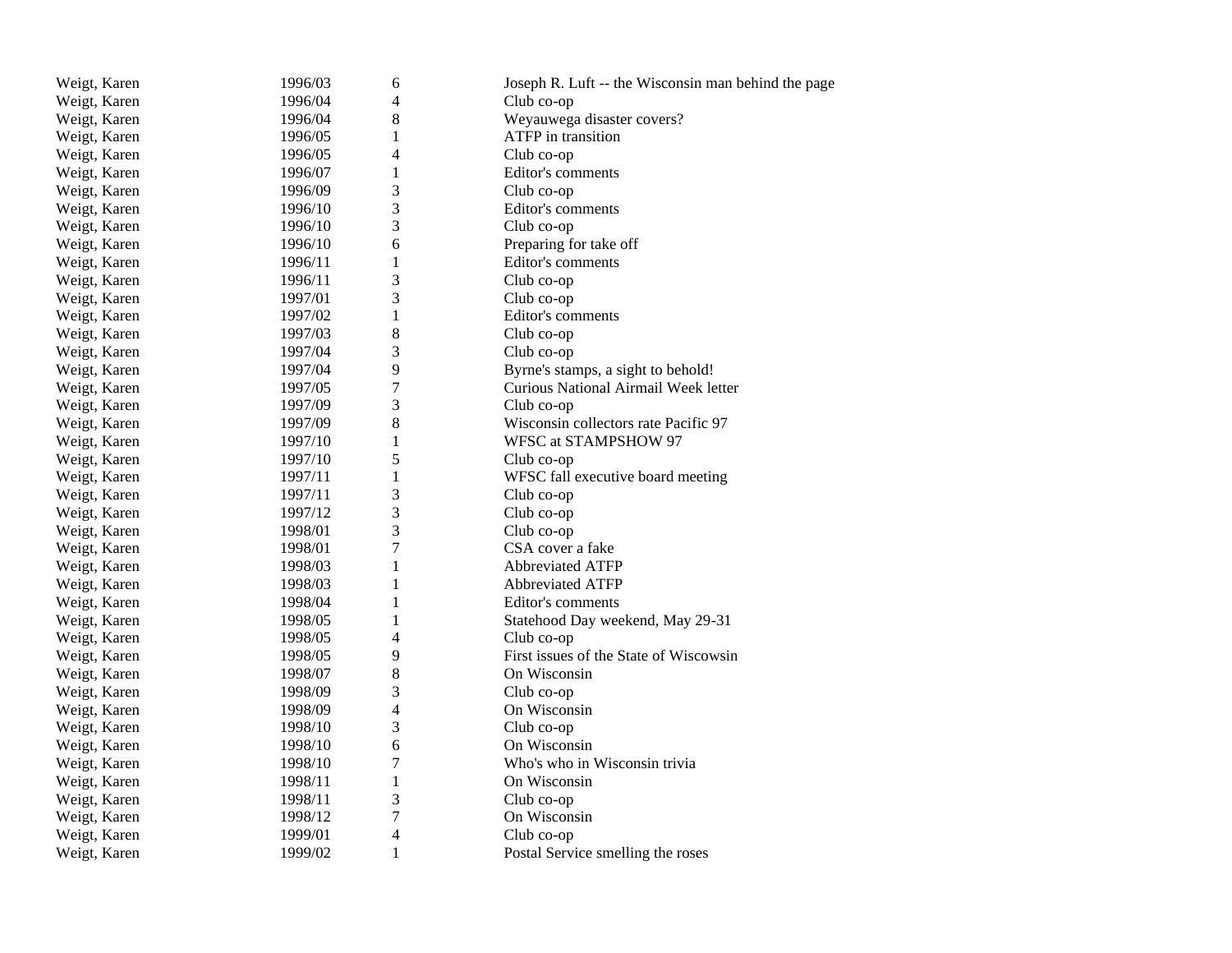| Weigt, Karen | 1999/03 | 3                        | Club co-op                                                    |
|--------------|---------|--------------------------|---------------------------------------------------------------|
| Weigt, Karen | 1999/05 | 4                        | Club co-op                                                    |
| Weigt, Karen | 1999/09 | 1                        | WFSC at National Topical Stamp Show                           |
| Weigt, Karen | 1999/09 | 5                        | Club co-op                                                    |
| Weigt, Karen | 1999/09 | 6                        | Little-known UW postal card first day of issue cancel variety |
| Weigt, Karen | 1999/10 | 3                        | Club co-op                                                    |
| Weigt, Karen | 1999/12 | 3                        | Club co-op                                                    |
| Weigt, Karen | 1999/12 | 8                        | Here's an economy tip                                         |
| Weigt, Karen | 2000/02 | 3                        | Club co-op                                                    |
| Weigt, Karen | 2000/03 | $\mathbf 1$              | ATFP awarded a vermeil                                        |
| Weigt, Karen | 2000/03 | 4                        | Club co-op                                                    |
| Weigt, Karen | 2000/05 | 3                        | Club co-op                                                    |
| Weigt, Karen | 2000/09 | $\mathbf{1}$             | Editor's comments                                             |
| Weigt, Karen | 2000/09 | 4                        | Club co-op                                                    |
| Weigt, Karen | 2000/10 | 3                        | Club co-op                                                    |
| Weigt, Karen | 2000/12 | 3                        | Club co-op                                                    |
| Weigt, Karen | 2001/01 | 3                        | Club co-op                                                    |
| Weigt, Karen | 2001/02 | 3                        | Club co-op                                                    |
| Weigt, Karen | 2001/03 | 3                        | Club co-op                                                    |
| Weigt, Karen | 2001/04 | 3                        | Club co-op                                                    |
| Weigt, Karen | 2001/09 | $\overline{\mathcal{L}}$ | Club co-op                                                    |
| Weigt, Karen | 2001/09 | 6                        | U.S. revenues: part 1                                         |
| Weigt, Karen | 2001/10 | 1                        | Editor's comments                                             |
| Weigt, Karen | 2001/10 | 4                        | Club co-op                                                    |
| Weigt, Karen | 2001/10 | 6                        | U.S. revenues: part 2                                         |
| Weigt, Karen | 2001/11 | 6                        | U.S. revenues: part 3                                         |
| Weigt, Karen | 2001/12 | 3                        | Club co-op                                                    |
| Weigt, Karen | 2002/01 | $\mathbf{1}$             | Editor's comments                                             |
| Weigt, Karen | 2002/02 | 3                        | Club co-op                                                    |
| Weigt, Karen | 2002/03 | 3                        | Club co-op                                                    |
| Weigt, Karen | 2002/04 | 3                        | Club co-op                                                    |
| Weigt, Karen | 2002/07 | 3                        | Club co-op                                                    |
| Weigt, Karen | 2002/10 | 3                        | Club co-op                                                    |
| Weigt, Karen | 2002/11 | 3                        | Club co-op                                                    |
| Weigt, Karen | 2002/12 | $\mathbf{1}$             | Farewell message                                              |
| Weigt, Karen | 2002/12 | 4                        | Christmas stamp FDCs make collectible holiday greetings       |
| Weigt, Karen | 2003/01 | 3                        | Club co-op                                                    |
| Weigt, Karen | 2003/02 | 3                        | Club co-op                                                    |
| Weigt, Karen | 2003/04 | 3                        | Club co-op                                                    |
| Weigt, Karen | 2003/05 | 3                        | Club co-op                                                    |
| Weigt, Karen | 2003/09 | 4                        | Club co-op                                                    |
| Weigt, Karen | 2003/10 | 3                        | Club co-op                                                    |
| Weigt, Karen | 2003/12 | 3                        | Club co-op                                                    |
| Weigt, Karen | 2004/01 | 3                        | Club co-op                                                    |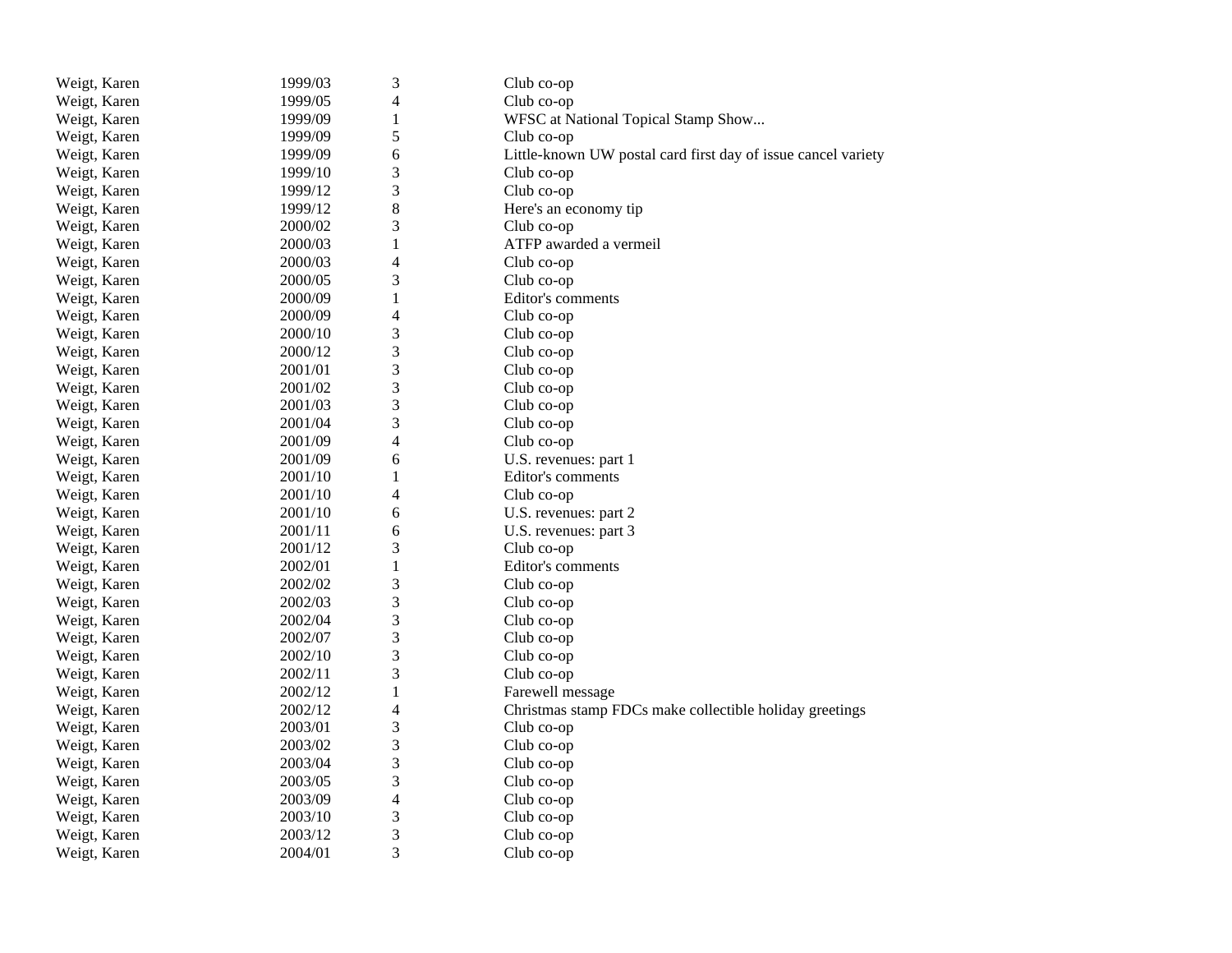| Weigt, Karen | 2004/03 | 3                       | Club co-op                                                                    |
|--------------|---------|-------------------------|-------------------------------------------------------------------------------|
| Weigt, Karen | 2004/05 | $\overline{4}$          | Club co-op                                                                    |
| Weigt, Karen | 2004/09 | 5                       | Club co-op                                                                    |
| Weigt, Karen | 2004/10 | $\overline{4}$          | Club co-op                                                                    |
| Weigt, Karen | 2004/12 | 3                       | Club co-op                                                                    |
| Weigt, Karen | 2005/01 | 3                       | Club co-op                                                                    |
| Weigt, Karen | 2005/03 | $\overline{\mathbf{4}}$ | Club co-op                                                                    |
| Weigt, Karen | 2005/05 | 4                       | Club co-op                                                                    |
| Weigt, Karen | 2005/09 | 3                       | Club co-op                                                                    |
| Weigt, Karen | 2005/10 | $\mathfrak{Z}$          | Club co-op                                                                    |
| Weigt, Karen | 2005/12 | 3                       | Club co-op                                                                    |
| Weigt, Karen | 2006/11 | $\,1\,$                 | To Wisconsin Federation of Stamp Clubs                                        |
| Weigt, Karen | 2008/07 | 3                       | Bob Voss receives 2008 WFSC Dealer Recognition Award                          |
| Weigt, Karen | 2008/07 | 5                       | Chuck Green elected new WFSC treasurer                                        |
| Weigt, Karen | 2008/07 | 5                       | 2008 Wisconsin Philatelic Hall of Fame reunion                                |
| Weigt, Karen | 2008/07 | 5                       | Wayne Youngblood joins Wisconsin Philatelic Hall of Fame                      |
| Weigt, Karen | 2012/09 | 5                       | Madison's Flags of Our Nation first-day-of-sale ceremony is first-class event |
| Weigt, Karen | 2013/07 | $\mathbf{1}$            | President's message                                                           |
| Weigt, Karen | 2013/09 | 1                       | President's message                                                           |
| Weigt, Karen | 2013/10 | $\mathbf{1}$            | President's message                                                           |
| Weigt, Karen | 2013/10 | $\mathbf{1}$            | President's message                                                           |
| Weigt, Karen | 2013/11 | $\mathbf 1$             | President's message                                                           |
| Weigt, Karen | 2013/11 | $\overline{2}$          | Federation focus                                                              |
| Weigt, Karen | 2013/12 | $\mathbf 1$             | President's message                                                           |
| Weigt, Karen | 2013/12 | $\mathfrak{Z}$          | Federation focus                                                              |
| Weigt, Karen | 2014/01 | $\mathbf{1}$            | President's message                                                           |
| Weigt, Karen | 2014/01 | $\overline{c}$          | Federation focus                                                              |
| Weigt, Karen | 2014/02 | $\mathbf{1}$            | President's message                                                           |
| Weigt, Karen | 2014/02 | $\overline{2}$          | Federation focus                                                              |
| Weigt, Karen | 2014/03 | $\,1\,$                 | President's message                                                           |
| Weigt, Karen | 2014/03 | $\mathfrak{2}$          | Federation focus                                                              |
| Weigt, Karen | 2014/03 | 3                       | WISCOPEX 2014 update                                                          |
| Weigt, Karen | 2014/04 | $\mathbf{1}$            | Call for convention 2014!                                                     |
| Weigt, Karen | 2014/05 | $\mathbf{1}$            | President's message                                                           |
| Weigt, Karen | 2014/05 | $\mathbf 1$             | President's message                                                           |
| Weigt, Karen | 2014/05 | 4                       | Federation focus                                                              |
| Weigt, Karen | 2014/05 | 4                       | Federation focus                                                              |
| Weigt, Karen | 2014/05 | $\overline{4}$          | Federation focus                                                              |
| Weigt, Karen | 2014/05 | 4                       | <b>Federation focus</b>                                                       |
| Weigt, Karen | 2014/07 | 3                       | <b>Federation</b> focus                                                       |
| Weigt, Karen | 2014/07 | $\overline{4}$          | Three join Wisconsin Philatelic Hall of Fame                                  |
| Weigt, Karen | 2014/09 | $\mathbf{1}$            | Stamp shows 101                                                               |
| Weigt, Karen | 2014/09 | 3                       | Federation focus                                                              |
| Weigt, Karen | 2014/10 | 1                       | Cover challenge                                                               |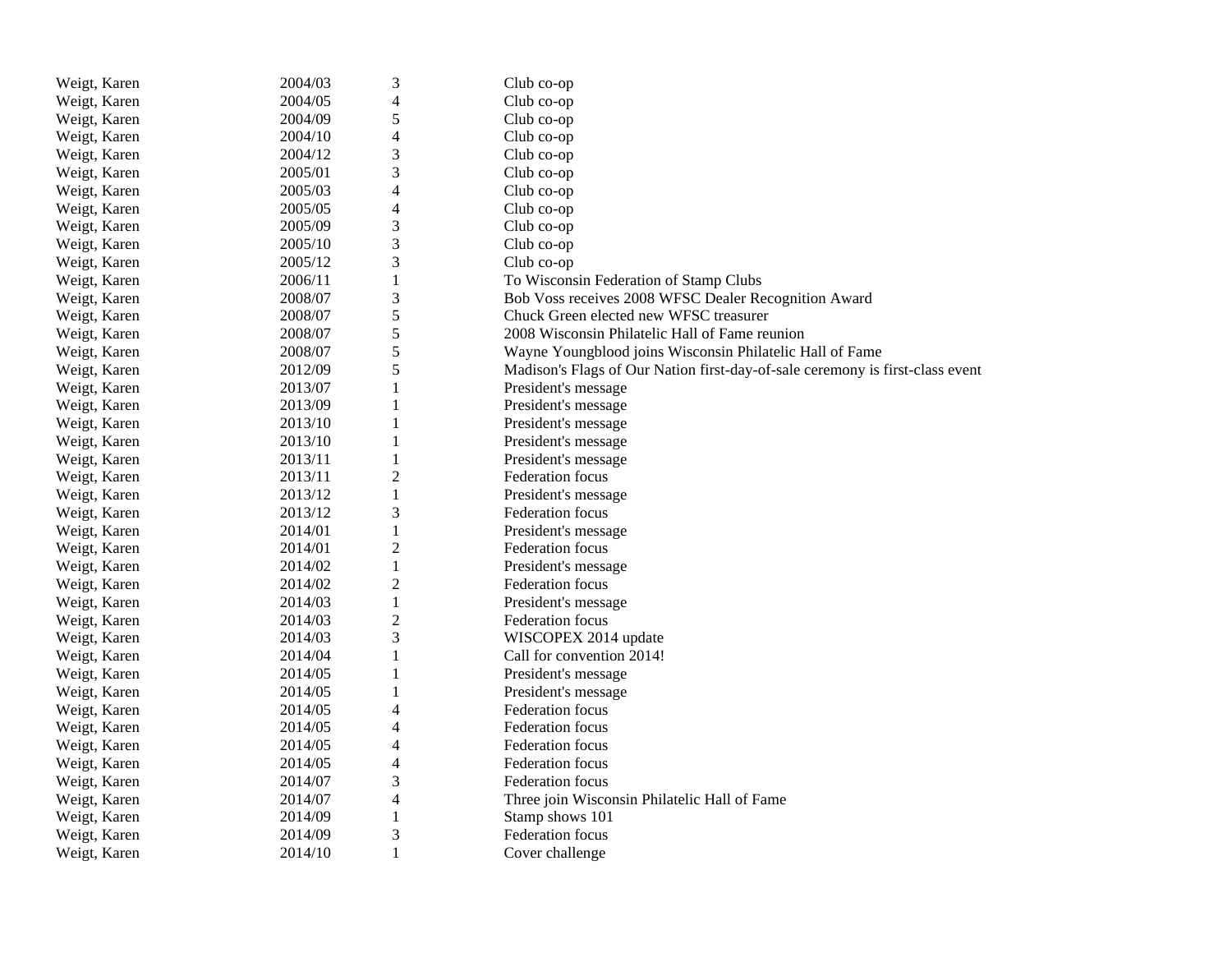| Weigt, Karen | 2014/10 | 3              | Executive Board meeting/WISCOPEX '15 update                   |
|--------------|---------|----------------|---------------------------------------------------------------|
| Weigt, Karen | 2014/11 | $\mathbf{1}$   | Much to be thankful for                                       |
| Weigt, Karen | 2014/11 | $\mathbf{2}$   | Know your WFSC region VP -- John Pare, southwest region       |
| Weigt, Karen | 2014/11 | 3              | Rudolph first day of sale event                               |
| Weigt, Karen | 2014/11 | 3              | Rudolph first day of sale event                               |
| Weigt, Karen | 2014/11 | 3              | Rudolph first day of sale event                               |
| Weigt, Karen | 2014/11 | 3              | Rudolph first day of sale event                               |
| Weigt, Karen | 2014/11 | 3              | Rudolph first day of sale event                               |
| Weigt, Karen | 2014/12 | 1              | <b>Elusive Santas</b>                                         |
| Weigt, Karen | 2014/12 | $\mathbf{1}$   | <b>Elusive Santas</b>                                         |
| Weigt, Karen | 2014/12 | $\overline{2}$ | Know your WFSC region VP -- Maurice Wozniak, northeast region |
| Weigt, Karen | 2014/12 | 3              | Federation focus                                              |
| Weigt, Karen | 2014/12 | 4              | Learning through philately                                    |
| Weigt, Karen | 2015/01 | $\mathbf{1}$   | Counting snowflakes                                           |
| Weigt, Karen | 2015/01 | 1              | WFSC 2014 accomplishments                                     |
| Weigt, Karen | 2015/01 | $\overline{c}$ | Know your WFSC region VP -- Art Schmitz, southeast region VP  |
| Weigt, Karen | 2015/02 | $\mathbf{1}$   | Chubby cherub varieties                                       |
| Weigt, Karen | 2015/02 | $\overline{2}$ | Know your WFSC region VP -- east central region               |
| Weigt, Karen | 2015/03 | $\mathbf{1}$   | Painful inquired                                              |
| Weigt, Karen | 2015/03 | $\mathbf{2}$   | Know your WFSC region VP -- Mike Sagstetter, central region   |
| Weigt, Karen | 2015/04 | $\mathbf{1}$   | Call for convention 2015!                                     |
| Weigt, Karen | 2015/04 | 4              | <b>Federation focus</b>                                       |
| Weigt, Karen | 2015/05 | 1              | WFSC rolls out a Wisconsin Heritage Series at WISCOPEX '15    |
| Weigt, Karen | 2015/07 | $\mathbf{1}$   | WISCOPEX wrap-up                                              |
| Weigt, Karen | 2015/07 | 3              | 2015 Hall of Fame inductees                                   |
| Weigt, Karen | 2015/07 | 6              | Aimee Devine honored with WFSC President's Award              |
| Weigt, Karen | 2015/09 | $\mathbf{1}$   | Making a difference in Wisconsin                              |
| Weigt, Karen | 2015/09 | 4              | Federation focus                                              |
| Weigt, Karen | 2015/10 | 1              | October is Stamp Collecting Month                             |
| Weigt, Karen | 2015/11 | 1              | MILCOPEX reflections                                          |
| Weigt, Karen | 2015/11 | 3              | <b>Federation</b> focus                                       |
| Weigt, Karen | 2015/12 | $\mathbf{1}$   | If wishes were horses                                         |
| Weigt, Karen | 2015/12 | $\sqrt{2}$     | Postmaster General's address unknown                          |
| Weigt, Karen | 2015/12 | 3              | <b>Federation</b> focus                                       |
| Weigt, Karen | 2015/12 | 3              | <b>Federation</b> focus                                       |
| Weigt, Karen | 2016/01 | $\mathbf{1}$   | Membership has its privileges                                 |
| Weigt, Karen | 2016/02 | $\mathbf{1}$   | My fellow philatelists                                        |
| Weigt, Karen | 2016/03 | $\,1$          | A philatelic leap                                             |
| Weigt, Karen | 2016/03 | 3              | Winter Executive Board meeting report                         |
| Weigt, Karen | 2016/04 | 1              | Call for convention 2016                                      |
| Weigt, Karen | 2016/05 | $\mathbf{1}$   | All good fun                                                  |
| Weigt, Karen | 2016/07 | $\mathbf{1}$   | Fond thoughts of WISCOPEX 2016                                |
| Weigt, Karen | 2016/07 | $\mathbf{1}$   | Fond thoughts of WISCOPEX 2016                                |
| Weigt, Karen | 2016/09 | 1              | 1932 and our 85th anniversary                                 |
|              |         |                |                                                               |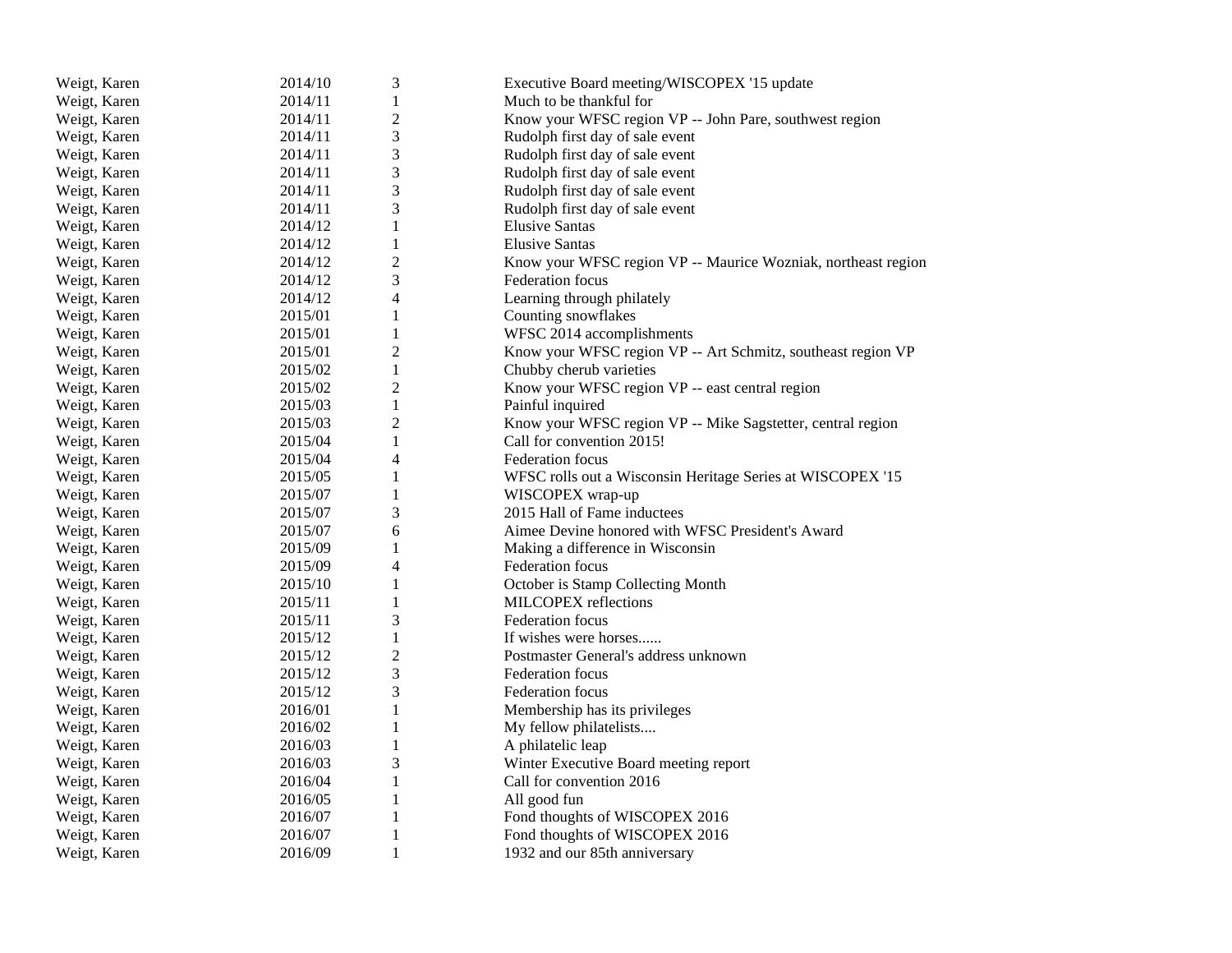| Weigt, Karen | 2016/09 | 5              | Federation focus                                                         |
|--------------|---------|----------------|--------------------------------------------------------------------------|
| Weigt, Karen | 2016/09 | 9              | Cheryl Ganz garners three awards                                         |
| Weigt, Karen | 2016/10 | 1              | Merits of a Stamp Collecting Month promotion                             |
| Weigt, Karen | 2016/10 | $\sqrt{2}$     | Federation focus                                                         |
| Weigt, Karen | 2016/11 | 1              | From trash to treasure                                                   |
| Weigt, Karen | 2016/11 | 5              | MILCOPEX banquet features two WFSC members                               |
| Weigt, Karen | 2016/12 | $\mathbf{1}$   | Christmas philatelic ties                                                |
| Weigt, Karen | 2017/01 | 1              | Mysteries of philately                                                   |
| Weigt, Karen | 2017/01 | 1              | WFSC 2016 accomplishments                                                |
| Weigt, Karen | 2017/01 | 6              | <b>Federation focus</b>                                                  |
| Weigt, Karen | 2017/02 | $\mathbf{1}$   | A history of our history                                                 |
| Weigt, Karen | 2017/03 | $\mathbf{1}$   | Be prepared                                                              |
| Weigt, Karen | 2017/04 | $\mathbf{1}$   | Call for convention 2017                                                 |
| Weigt, Karen | 2017/04 | 3              | <b>Federation focus</b>                                                  |
| Weigt, Karen | 2017/04 | 3              | <b>Federation focus</b>                                                  |
| Weigt, Karen | 2017/05 | 1              | Creating a gem                                                           |
| Weigt, Karen | 2017/07 | $\mathbf{1}$   | President's message                                                      |
| Weigt, Karen | 2017/07 | $\mathbf{1}$   | A personal walk through our 86th convention                              |
| Weigt, Karen | 2017/07 | 5              | WISCOPEX '17: Hall of Fame inductees                                     |
| Weigt, Karen | 2017/07 | 10             | DANEPEX '17 palmares                                                     |
| Weigt, Karen | 2017/09 | 5              | Federation focus                                                         |
| Weigt, Karen | 2017/09 | 6              | First-day of issue activities at the U.S. Open: from another prospective |
| Weigt, Karen | 2017/09 | 9              | Federal Duck Stamp art contest at UW-Stevens Point                       |
| Weigt, Karen | 2017/09 | 9              | Federal Duck Stamp art contest at UW-Stevens Point                       |
| Weigt, Karen | 2017/10 | 1              | The WFSC "official" family                                               |
| Weigt, Karen | 2017/10 | 9              | My sincere appreciation                                                  |
| Weigt, Karen | 2017/11 | 1              | Wisconsin Duck Stamp artists                                             |
| Weigt, Karen | 2017/11 | 6              | Chuck Shoemaker receives Carter Award                                    |
| Weigt, Karen | 2017/12 | 1              | Joyeux Noel                                                              |
| Weigt, Karen | 2017/12 | $\tau$         | <b>Federation focus</b>                                                  |
| Weigt, Karen | 2018/01 | $\mathbf{1}$   | Your perspective, please                                                 |
| Weigt, Karen | 2018/01 | 4              | WFSC 2017 accomplishments                                                |
| Weigt, Karen | 2018/02 | 1              | Airmail etiquette labels                                                 |
| Weigt, Karen | 2018/02 | $\overline{4}$ | Federation focus                                                         |
| Weigt, Karen | 2018/03 | 1              | A learning experience                                                    |
| Weigt, Karen | 2018/04 | $\mathbf{1}$   | President's message                                                      |
| Weigt, Karen | 2018/04 | $\mathbf{1}$   | Call for convention 2018                                                 |
| Weigt, Karen | 2018/04 | 5              | <b>Federation focus</b>                                                  |
| Weigt, Karen | 2018/05 | 1              | All about Across the Fence Post                                          |
| Weigt, Karen | 2018/05 | $\overline{4}$ | Federation news                                                          |
| Weigt, Karen | 2018/07 | 1              | <b>Experiencing WISCOPEX '18</b>                                         |
| Weigt, Karen | 2018/07 | 4              | WISCOPEX 2018: Hall of Fame inductees                                    |
| Weigt, Karen | 2018/07 | 5              | Wayne Youngblood receives WFSC Dealer Recognition Award                  |
| Weigt, Karen | 2018/07 | 5              | Two newly elected WFSC officers                                          |
|              |         |                |                                                                          |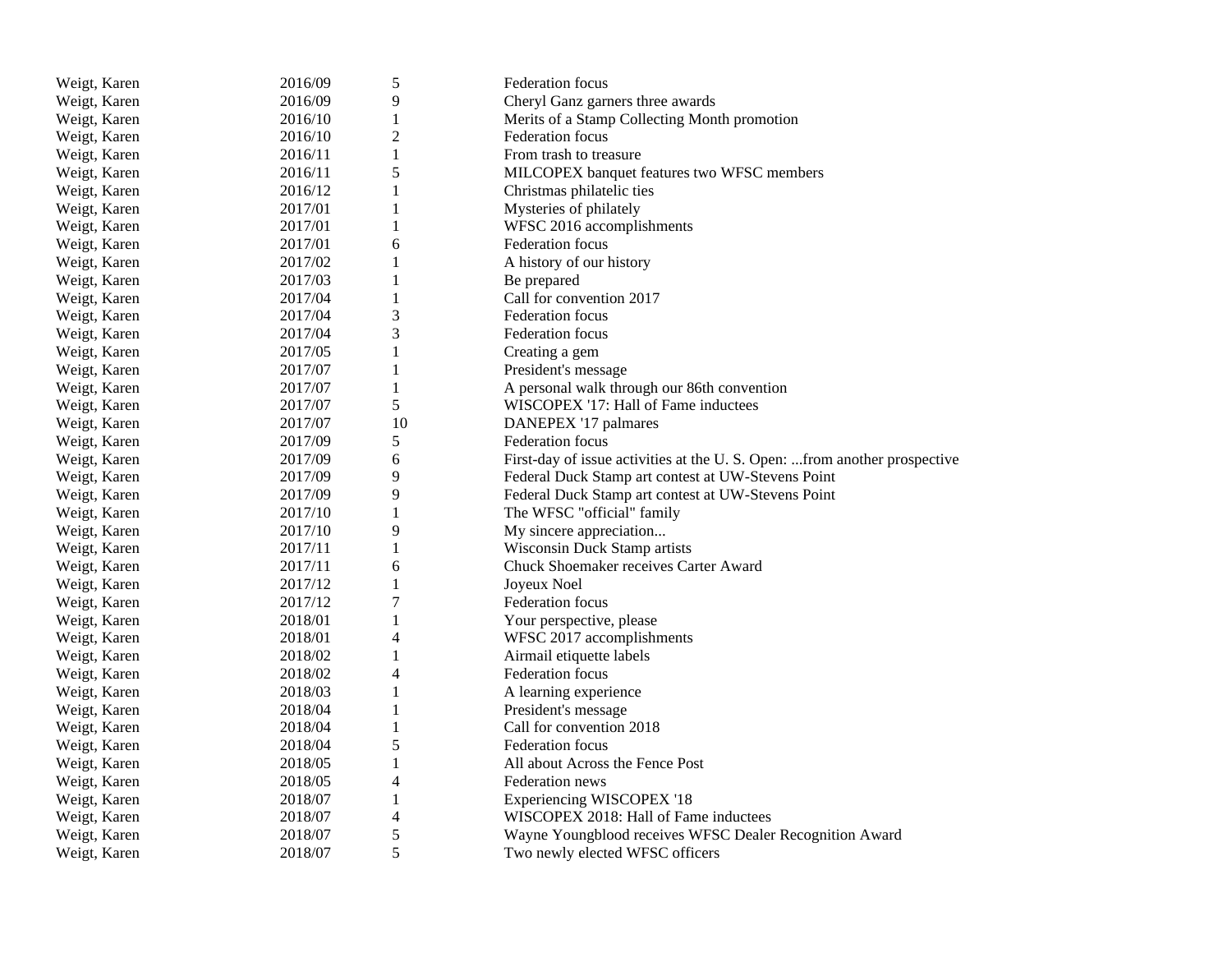| Weigt, Karen   | 2018/07 | 6              | ATA No. 5 wins WISCOPEX '18 club award                |
|----------------|---------|----------------|-------------------------------------------------------|
| Weigt, Karen   | 2018/07 | 6              | WISCOPEX '18 volunteer recognition                    |
| Weigt, Karen   | 2018/07 | 6              | 2018 Wisconsin Philatelic Hall of Fame reunion        |
| Weigt, Karen   | 2018/08 | $\mathbf{1}$   | Winding down on acquisitions                          |
| Weigt, Karen   | 2018/08 | 4              | Praises to our Wisconsin achievers                    |
| Weigt, Karen   | 2018/08 | $\overline{4}$ | <b>Federation</b> news                                |
| Weigt, Karen   | 2018/08 | 8              | WFSC participates at Flag Act of 1818 first day event |
| Weigt, Karen   | 2018/10 | $\mathbf{1}$   | Hamvention & event covers                             |
| Weigt, Karen   | 2018/10 | $\overline{4}$ | Wisconsin exhibitors sweep Minnesota show             |
| Weigt, Karen   | 2018/10 | 5              | Federation news                                       |
| Weigt, Karen   | 2018/11 | 1              | Cute 1935 turkey day cover                            |
| Weigt, Karen   | 2018/12 | 1              | Christmas Philatelic Club                             |
| Weigt, Karen   | 2019/01 | 1              | Justification                                         |
| Weigt, Karen   | 2019/01 | $\mathbf{1}$   | World cover service                                   |
| Weigt, Karen   | 2019/01 | $\overline{4}$ | Fall Executive Board meeting minutes                  |
| Weigt, Karen   | 2019/02 | 1              | Just do it!                                           |
| Weigt, Karen   | 2019/04 | $\mathbf{1}$   | Call of convention 2019                               |
| Weigt, Karen   | 2019/05 | $\mathbf{1}$   | Hungry Five & Fancy Frees                             |
| Weigt, Karen   | 2019/07 | $\mathbf{1}$   | Looking back at WISCOPEX '19                          |
| Weigt, Karen   | 2019/08 | $\overline{4}$ | President's message                                   |
| Weigt, Karen   | 2019/08 | 5              | Federation news                                       |
| Weigt, Karen   | 2019/10 | $\overline{4}$ | President's message                                   |
| Weigt, Karen   | 2019/10 | 5              | Federation news                                       |
| Weigt, Karen   | 2019/11 | $\overline{4}$ | Federation news                                       |
| Weigt, Karen   | 2019/12 | $\overline{4}$ | President's message                                   |
| Weigt, Karen   | 2020/01 | $\overline{4}$ | President's message and Federation news               |
| Weigt, Karen   | 2020/02 | $\overline{4}$ | Federation news                                       |
| Weigt, Karen   | 2020/03 | $\overline{4}$ | Federation news                                       |
| Weigt, Karen   | 2020/04 | 1              | President's message                                   |
| Weigt, Karen   | 2020/08 | $\mathbf{1}$   | President's message                                   |
| Weigt, Karen   | 2020/10 | $\mathbf{1}$   | President's message                                   |
| Weigt, Karen   | 2020/10 | 4              | Federation news                                       |
| Weigt, Karen   | 2021/01 | $\mathbf{1}$   | President's message                                   |
| Weigt, Karen   | 2021/01 | 3              | Federation news                                       |
| Weigt, Karen   | 2021/04 | $\mathbf{1}$   | President's message                                   |
| Weigt, Karen   | 2021/04 | 3              | Federation news                                       |
| Weir, Scott    | 1993/05 | $\mathfrak{Z}$ | Topi-corner: Washington, D.C.                         |
| Weir, Scott    | 1993/09 | 10             | Topi-corner: hooray for the flag                      |
| White, Russell | 1998/02 | 4              | Canadian caboose                                      |
| White, Russell | 2001/02 | 4              | New Zealand: part 1                                   |
| White, Russell | 2001/03 | 4              | New Zealand: part 2                                   |
| White, Russell | 2001/09 | 5              | Back roads of philately                               |
|                |         |                |                                                       |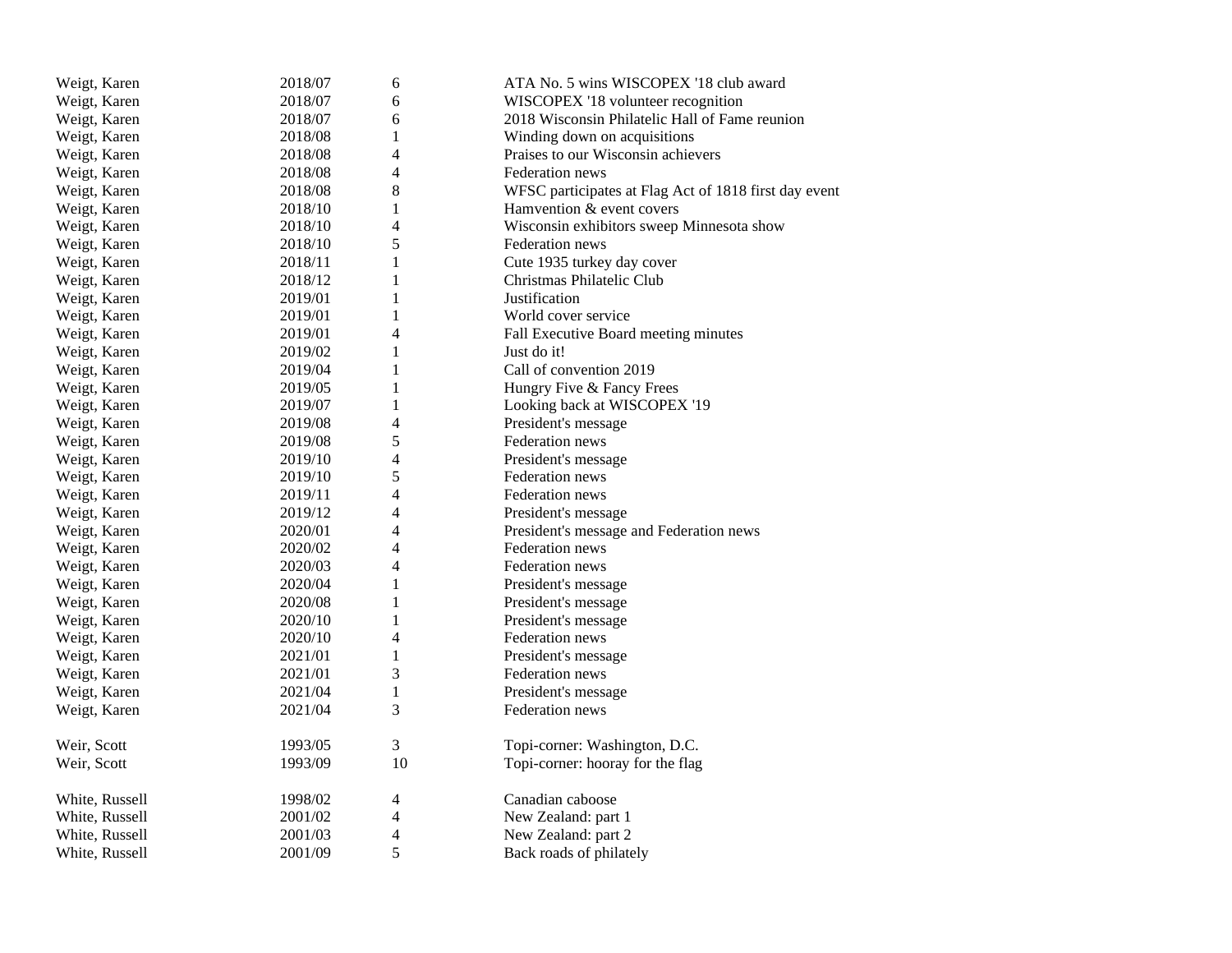| White, Russell      | 2001/12 | $\mathfrak s$  | Back roads of philately                          |
|---------------------|---------|----------------|--------------------------------------------------|
| White, Russell      | 2002/02 | 7              | Back roads of philately                          |
| White, Russell      | 2002/04 | 8              | Back roads of philately                          |
| White, Russell      | 2002/10 | 4              | Back roads of philately                          |
| White, Russell      | 2002/11 | 6              | Back roads of philately: must topicals be stamps |
| White, Russell      | 2003/02 | 7              | Back roads of philately                          |
| White, Russell      | 2003/03 | 7              | Back roads of philately                          |
| White, Russell      | 2003/10 | 8              | Back roads of philately                          |
| White, Russell      | 2004/01 | 5              | When is a stamp not?                             |
| White, Russell      | 2004/02 | 6              | Kingdom that became a state                      |
| White, Russell      | 2004/03 | 6              | Filla in Manila                                  |
| White, Russell      | 2005/09 | 8              | Stamp with no name on it                         |
| White, Russell      | 2005/10 | $\overline{4}$ | Bill stamps generated revenue                    |
| White, Russell      | 2005/11 | 3              | Simply postagenot!                               |
|                     |         |                |                                                  |
| Whitney, Sharon     | 2013/03 | 3              | It's not easy being green                        |
| Whitney, Sharon     | 2013/10 | 8              | Collecting stamps on stamps                      |
| Williams, J. W.     | 1982/12 | $\overline{7}$ | Postal carol                                     |
|                     |         |                |                                                  |
| Winick, Les         | 2004/10 | 3              | Winick snippets                                  |
| Winick, Les         | 2004/11 | 4              | Winick snippets III -- worldwide                 |
| Winick, Les         | 2004/12 | 5              | Winick snippets III -- worldwide                 |
| Winick, Les         | 2005/04 | 6              | Winick snippets III -- worldwide                 |
| Winick, Les         | 2005/09 | 11             | Winick snippets III -- worldwide                 |
| Wirth, Carol & Milt | 2017/12 | 4              | O come, all ye faithful 1937 Christmas seals     |
| Wirth, Carol & Milt | 2020/02 | 5              | Machin madness                                   |
| Wirth, Carol & Milt | 2020/08 | $\overline{4}$ | Machin madness - part 2                          |
| Wirth, Carol & Milt | 2021/04 | 10             | Machin madness III -- back prints                |
| Wirth, Milt         | 2000/12 | $\overline{4}$ | I'll be home for Christmas seals!                |
| Wirth, Milt         | 2016/12 | 7              | Oh Christmas seal, oh 1932 Christmas seal        |
| Wirth, Milt         | 2021/04 | 5              | Clubs at a glance: Northwoods Philatelic Society |
| Wirth, Milt         | 2021/04 | 10             | Machin madness III -- back prints                |
| Wirth, Milt         | 2021/10 | 11             | Machin madness IV -- 4d vermillion and the Fri   |
|                     |         |                |                                                  |
| Witt, Vern          | 1982/03 | 8              | Sad news                                         |
| Witt, Vern          | 1994/12 | 3              | You be the judge                                 |
| Witt, Vern          | 1995/05 | $\mathbf{1}$   | WFSC judges and judging                          |
| Witt, Vern          | 1995/12 | 3              | Winter's" close call                             |
| Witt, Vern          | 1996/01 | 6              | Evolution of mail-handling systems               |
| Witt, Vern          | 1996/02 | 6              | Evolution of mail-handling systems               |
| Witt, Vern          | 1998/01 | 3              | Sheboygan passes transient vendor ordinance      |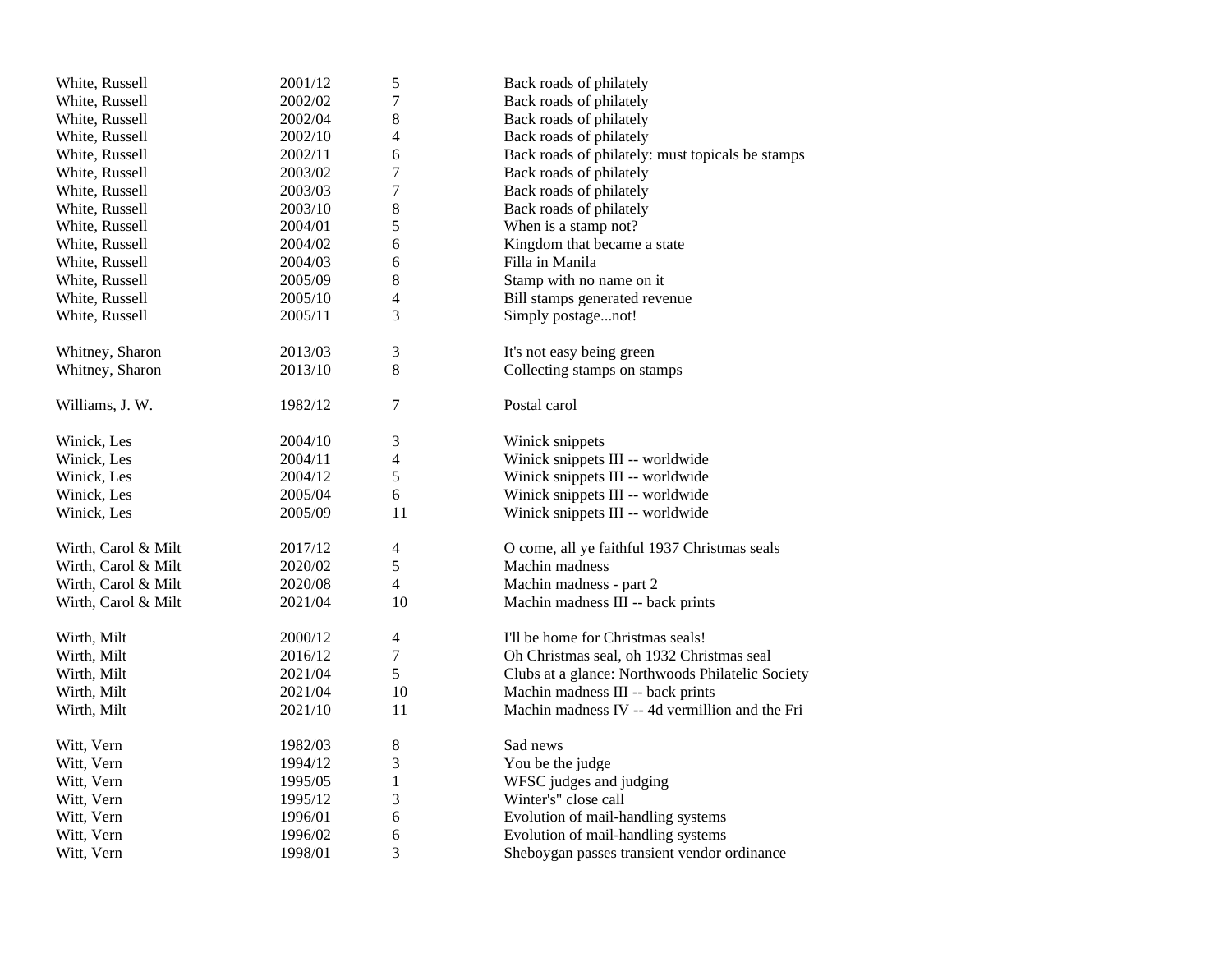| 1999/05<br>Witt, Vern<br>6<br>Ancient recollections: postal history<br>Wood, Ken<br>1981/02<br>4<br>Letters to the editor<br>3<br>Wozniak, Maurice<br>2004/02<br>Exhibits a big part of WISCOPEX '04<br>Awards, a talk and gifts for all part of WISCOPEX '04 dinner<br>2004/02<br>4<br>Wozniak, Maurice<br>$\mathbf{1}$<br>Cachet, cancel celebrate WISCOPEX '04 theme<br>Wozniak, Maurice<br>2004/03<br>2004/04<br>4<br>Practice show skills at WISCOPEX '04<br>Wozniak, Maurice<br>4<br>Wozniak, Maurice<br>2005/01<br>Moss Hart's Wisconsin connection<br>$\mathbf{1}$<br>2005/07<br>Wozniak, Maurice<br>Introduction | Witt, Vern       | 1999/04 | 6            | Ancient recollections: savings and ration stamps |
|---------------------------------------------------------------------------------------------------------------------------------------------------------------------------------------------------------------------------------------------------------------------------------------------------------------------------------------------------------------------------------------------------------------------------------------------------------------------------------------------------------------------------------------------------------------------------------------------------------------------------|------------------|---------|--------------|--------------------------------------------------|
|                                                                                                                                                                                                                                                                                                                                                                                                                                                                                                                                                                                                                           |                  |         |              |                                                  |
|                                                                                                                                                                                                                                                                                                                                                                                                                                                                                                                                                                                                                           |                  |         |              |                                                  |
|                                                                                                                                                                                                                                                                                                                                                                                                                                                                                                                                                                                                                           |                  |         |              |                                                  |
|                                                                                                                                                                                                                                                                                                                                                                                                                                                                                                                                                                                                                           |                  |         |              |                                                  |
|                                                                                                                                                                                                                                                                                                                                                                                                                                                                                                                                                                                                                           |                  |         |              |                                                  |
|                                                                                                                                                                                                                                                                                                                                                                                                                                                                                                                                                                                                                           |                  |         |              |                                                  |
|                                                                                                                                                                                                                                                                                                                                                                                                                                                                                                                                                                                                                           |                  |         |              |                                                  |
|                                                                                                                                                                                                                                                                                                                                                                                                                                                                                                                                                                                                                           |                  |         |              |                                                  |
|                                                                                                                                                                                                                                                                                                                                                                                                                                                                                                                                                                                                                           |                  |         |              |                                                  |
|                                                                                                                                                                                                                                                                                                                                                                                                                                                                                                                                                                                                                           |                  |         |              |                                                  |
|                                                                                                                                                                                                                                                                                                                                                                                                                                                                                                                                                                                                                           | Wozniak, Maurice | 2005/09 | $\mathbf{1}$ | Look for collectors                              |
| $\mathbf{1}$<br>2005-07 presidential appointments<br>Wozniak, Maurice<br>2005/10                                                                                                                                                                                                                                                                                                                                                                                                                                                                                                                                          |                  |         |              |                                                  |
| 2005/11<br>$\mathbf{1}$<br>Go see a show<br>Wozniak, Maurice                                                                                                                                                                                                                                                                                                                                                                                                                                                                                                                                                              |                  |         |              |                                                  |
| $\mathbf{1}$<br>Wozniak, Maurice<br>2005/12<br>They're everywhere!                                                                                                                                                                                                                                                                                                                                                                                                                                                                                                                                                        |                  |         |              |                                                  |
| $\mathbf{1}$<br>Room for more fun<br>2006/01<br>Wozniak, Maurice                                                                                                                                                                                                                                                                                                                                                                                                                                                                                                                                                          |                  |         |              |                                                  |
| 3<br>2006/01<br>Clubs are trump<br>Wozniak, Maurice                                                                                                                                                                                                                                                                                                                                                                                                                                                                                                                                                                       |                  |         |              |                                                  |
| $\mathbf{1}$<br>2006/02<br>Call to gather<br>Wozniak, Maurice                                                                                                                                                                                                                                                                                                                                                                                                                                                                                                                                                             |                  |         |              |                                                  |
| 3<br>Wozniak, Maurice<br>2006/02<br>Clubs are trump                                                                                                                                                                                                                                                                                                                                                                                                                                                                                                                                                                       |                  |         |              |                                                  |
| 1<br>Wozniak, Maurice<br>2006/03<br>Clubs are trump                                                                                                                                                                                                                                                                                                                                                                                                                                                                                                                                                                       |                  |         |              |                                                  |
| $\mathbf{1}$<br>On vacation<br>Wozniak, Maurice<br>2006/04                                                                                                                                                                                                                                                                                                                                                                                                                                                                                                                                                                |                  |         |              |                                                  |
| $\mathbf{1}$<br>On participation<br>Wozniak, Maurice<br>2006/05                                                                                                                                                                                                                                                                                                                                                                                                                                                                                                                                                           |                  |         |              |                                                  |
| $\overline{2}$<br>2006/05<br>Clubs are trump<br>Wozniak, Maurice                                                                                                                                                                                                                                                                                                                                                                                                                                                                                                                                                          |                  |         |              |                                                  |
| 2006/07<br>$\mathbf{1}$<br>Wozniak, Maurice<br>Healthy hobby                                                                                                                                                                                                                                                                                                                                                                                                                                                                                                                                                              |                  |         |              |                                                  |
| $\overline{2}$<br>2006/07<br>Clubs are trump<br>Wozniak, Maurice                                                                                                                                                                                                                                                                                                                                                                                                                                                                                                                                                          |                  |         |              |                                                  |
| $\mathbf{1}$<br>Wozniak, Maurice<br>2006/09<br>Key is service                                                                                                                                                                                                                                                                                                                                                                                                                                                                                                                                                             |                  |         |              |                                                  |
| $\overline{2}$<br>Wozniak, Maurice<br>2006/09<br>Clubs are trump                                                                                                                                                                                                                                                                                                                                                                                                                                                                                                                                                          |                  |         |              |                                                  |
| 6<br>Wozniak, Maurice<br>2006/09<br>WFSC formation year, 1932, was also important stamp year                                                                                                                                                                                                                                                                                                                                                                                                                                                                                                                              |                  |         |              |                                                  |
| 2006/10<br>1<br>Near overload<br>Wozniak, Maurice                                                                                                                                                                                                                                                                                                                                                                                                                                                                                                                                                                         |                  |         |              |                                                  |
| $\overline{2}$<br>2006/10<br>Wozniak, Maurice<br>Clubs are trump                                                                                                                                                                                                                                                                                                                                                                                                                                                                                                                                                          |                  |         |              |                                                  |
| 3<br>2006/10<br>When WFSC was born 75 years ago<br>Wozniak, Maurice                                                                                                                                                                                                                                                                                                                                                                                                                                                                                                                                                       |                  |         |              |                                                  |
| $\mathbf 1$<br>Wozniak, Maurice<br>2006/11<br>What a party!                                                                                                                                                                                                                                                                                                                                                                                                                                                                                                                                                               |                  |         |              |                                                  |
| $\overline{2}$<br>Wozniak, Maurice<br>2006/11<br>Clubs are trump                                                                                                                                                                                                                                                                                                                                                                                                                                                                                                                                                          |                  |         |              |                                                  |
| $\,1\,$<br>2006/12<br>Finding a life<br>Wozniak, Maurice                                                                                                                                                                                                                                                                                                                                                                                                                                                                                                                                                                  |                  |         |              |                                                  |
| $\overline{2}$<br>Wozniak, Maurice<br>2006/12<br>Clubs are trump                                                                                                                                                                                                                                                                                                                                                                                                                                                                                                                                                          |                  |         |              |                                                  |
| $\mathbf{1}$<br>2007/01<br>We need help!<br>Wozniak, Maurice                                                                                                                                                                                                                                                                                                                                                                                                                                                                                                                                                              |                  |         |              |                                                  |
| $\overline{2}$<br>2007/01<br>Clubs are trump<br>Wozniak, Maurice                                                                                                                                                                                                                                                                                                                                                                                                                                                                                                                                                          |                  |         |              |                                                  |
| $\mathbf 1$<br>2007/02<br>Road art<br>Wozniak, Maurice                                                                                                                                                                                                                                                                                                                                                                                                                                                                                                                                                                    |                  |         |              |                                                  |
| $\overline{2}$<br>2007/02<br>Clubs are trump<br>Wozniak, Maurice                                                                                                                                                                                                                                                                                                                                                                                                                                                                                                                                                          |                  |         |              |                                                  |
| $\mathbf{1}$<br>Wozniak, Maurice<br>2007/03<br>Death and recognition                                                                                                                                                                                                                                                                                                                                                                                                                                                                                                                                                      |                  |         |              |                                                  |
| $\overline{c}$<br>2007/03<br>Clubs are trump<br>Wozniak, Maurice                                                                                                                                                                                                                                                                                                                                                                                                                                                                                                                                                          |                  |         |              |                                                  |
| $\mathbf{1}$<br>Wozniak, Maurice<br>2007/04<br>A call to gather                                                                                                                                                                                                                                                                                                                                                                                                                                                                                                                                                           |                  |         |              |                                                  |
| $\overline{c}$<br>2007/04<br>Clubs are trump<br>Wozniak, Maurice                                                                                                                                                                                                                                                                                                                                                                                                                                                                                                                                                          |                  |         |              |                                                  |
| 2007/05<br>1<br>Wozniak, Maurice<br>No-cost advertising                                                                                                                                                                                                                                                                                                                                                                                                                                                                                                                                                                   |                  |         |              |                                                  |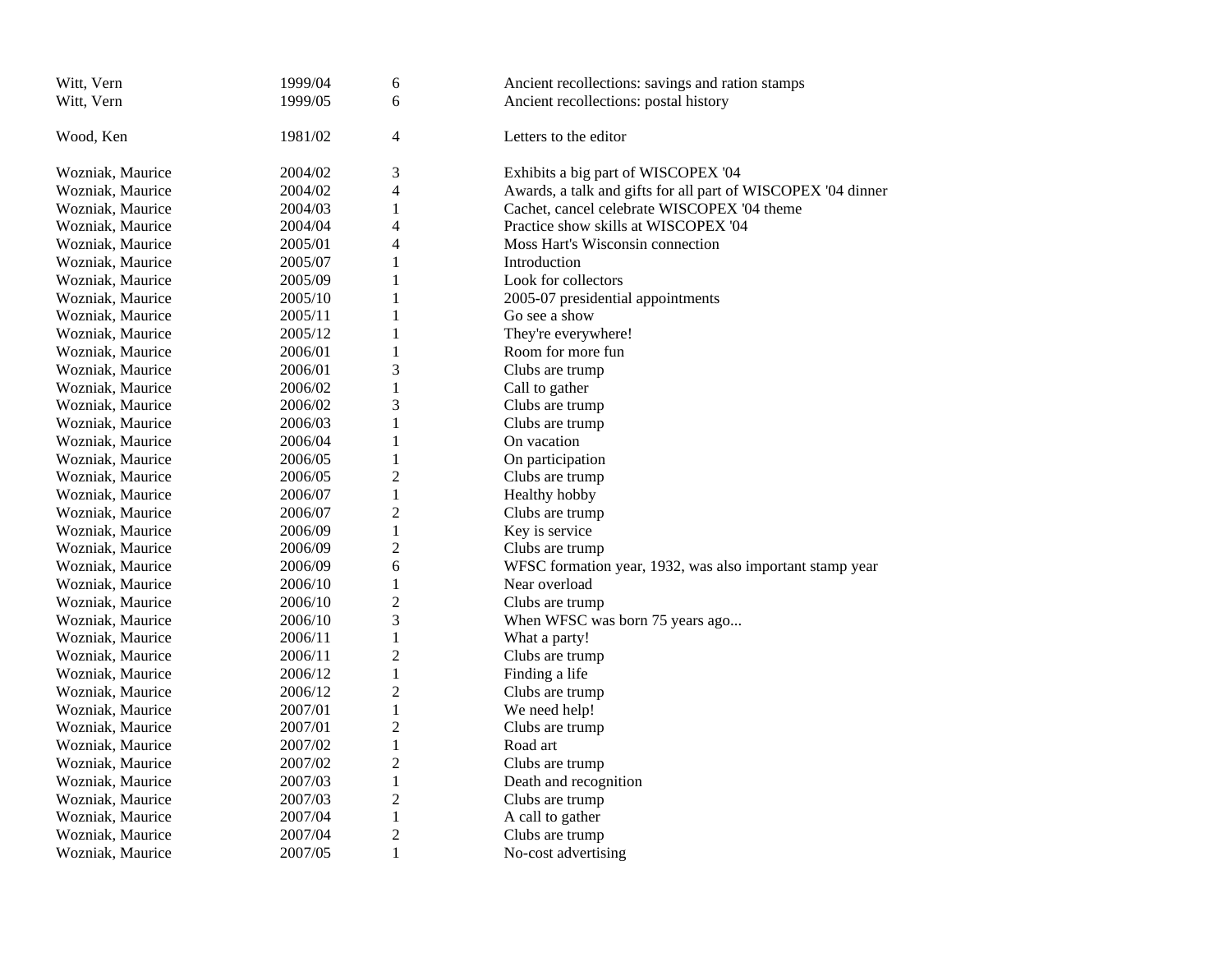| Wozniak, Maurice | 2007/05 | $\overline{c}$ | Clubs are trump                             |
|------------------|---------|----------------|---------------------------------------------|
| Wozniak, Maurice | 2007/07 | 1              | The Force is with us                        |
| Wozniak, Maurice | 2007/07 | $\overline{2}$ | Clubs are trump                             |
| Wozniak, Maurice | 2007/09 | $\mathbf{1}$   | Soaking stamps                              |
| Wozniak, Maurice | 2007/09 | $\overline{c}$ | Clubs are trump                             |
| Wozniak, Maurice | 2007/10 | $\mathbf{1}$   | Volunteers profit                           |
| Wozniak, Maurice | 2007/10 | $\overline{2}$ | Clubs are trump                             |
| Wozniak, Maurice | 2007/11 | $\mathbf{1}$   | Reverting to type                           |
| Wozniak, Maurice | 2007/11 | $\overline{c}$ | Clubs are trump                             |
| Wozniak, Maurice | 2007/12 | $\mathbf{1}$   | A tribute                                   |
| Wozniak, Maurice | 2007/12 | $\overline{2}$ | Clubs are trump                             |
| Wozniak, Maurice | 2008/01 | $\mathbf{1}$   | Thoughts on a hoard                         |
| Wozniak, Maurice | 2008/01 | $\overline{2}$ | Clubs are trump                             |
| Wozniak, Maurice | 2008/02 | $\mathbf{1}$   | Obit for a club                             |
| Wozniak, Maurice | 2008/02 | $\overline{2}$ | Clubs are trump                             |
| Wozniak, Maurice | 2008/03 | $\mathbf{1}$   | Wisconsinites on stamps                     |
| Wozniak, Maurice | 2008/03 | $\overline{c}$ | Clubs are trump                             |
| Wozniak, Maurice | 2008/04 | $\overline{2}$ | Clubs are trump                             |
| Wozniak, Maurice | 2008/04 |                | Shameless bribe                             |
| Wozniak, Maurice | 2008/05 | $\mathbf{1}$   | State of the hobby                          |
| Wozniak, Maurice | 2008/05 | $\overline{2}$ | Clubs are trump                             |
| Wozniak, Maurice | 2008/07 | $\mathbf{1}$   | New story                                   |
| Wozniak, Maurice | 2008/07 | $\overline{2}$ | Clubs are trump                             |
| Wozniak, Maurice | 2008/09 | $\mathbf{1}$   | A stamp for Wisconsin                       |
| Wozniak, Maurice | 2008/09 | 6              | A good WFSC bus trip buy made in Bellefonte |
| Wozniak, Maurice | 2008/10 | 1              | Home delivery begins                        |
| Wozniak, Maurice | 2008/10 | $\sqrt{2}$     | Clubs are trump                             |
| Wozniak, Maurice | 2008/11 | $\mathbf{1}$   | Make yourself known                         |
| Wozniak, Maurice | 2008/11 | $\overline{c}$ | Clubs are trump                             |
| Wozniak, Maurice | 2008/12 | $\mathbf{1}$   | What we do                                  |
| Wozniak, Maurice | 2008/12 | $\overline{c}$ | Clubs are trump                             |
| Wozniak, Maurice | 2009/01 | $\mathbf{1}$   | Resolutions                                 |
| Wozniak, Maurice | 2009/01 | $\overline{2}$ | Clubs are trump                             |
| Wozniak, Maurice | 2009/02 | $\mathbf{1}$   | America's stamps                            |
| Wozniak, Maurice | 2009/02 | $\overline{2}$ | Clubs are trump                             |
| Wozniak, Maurice | 2009/03 | $\mathbf{1}$   | Ready for Wiscopex                          |
| Wozniak, Maurice | 2009/03 | $\overline{2}$ | Clubs are trump                             |
| Wozniak, Maurice | 2009/04 | $\mathbf{1}$   | A Wisconsin stamp                           |
| Wozniak, Maurice | 2009/04 | $\overline{2}$ | Clubs are trump                             |
| Wozniak, Maurice | 2009/05 | 1              | We mourn                                    |
| Wozniak, Maurice | 2009/05 | $\overline{2}$ | Clubs are trump                             |
| Wozniak, Maurice | 2009/05 | $\overline{c}$ | Clubs are trump                             |
| Wozniak, Maurice | 2009/07 | $\mathbf{1}$   | Making connections                          |
| Wozniak, Maurice | 2009/07 | $\overline{2}$ | Clubs are trump                             |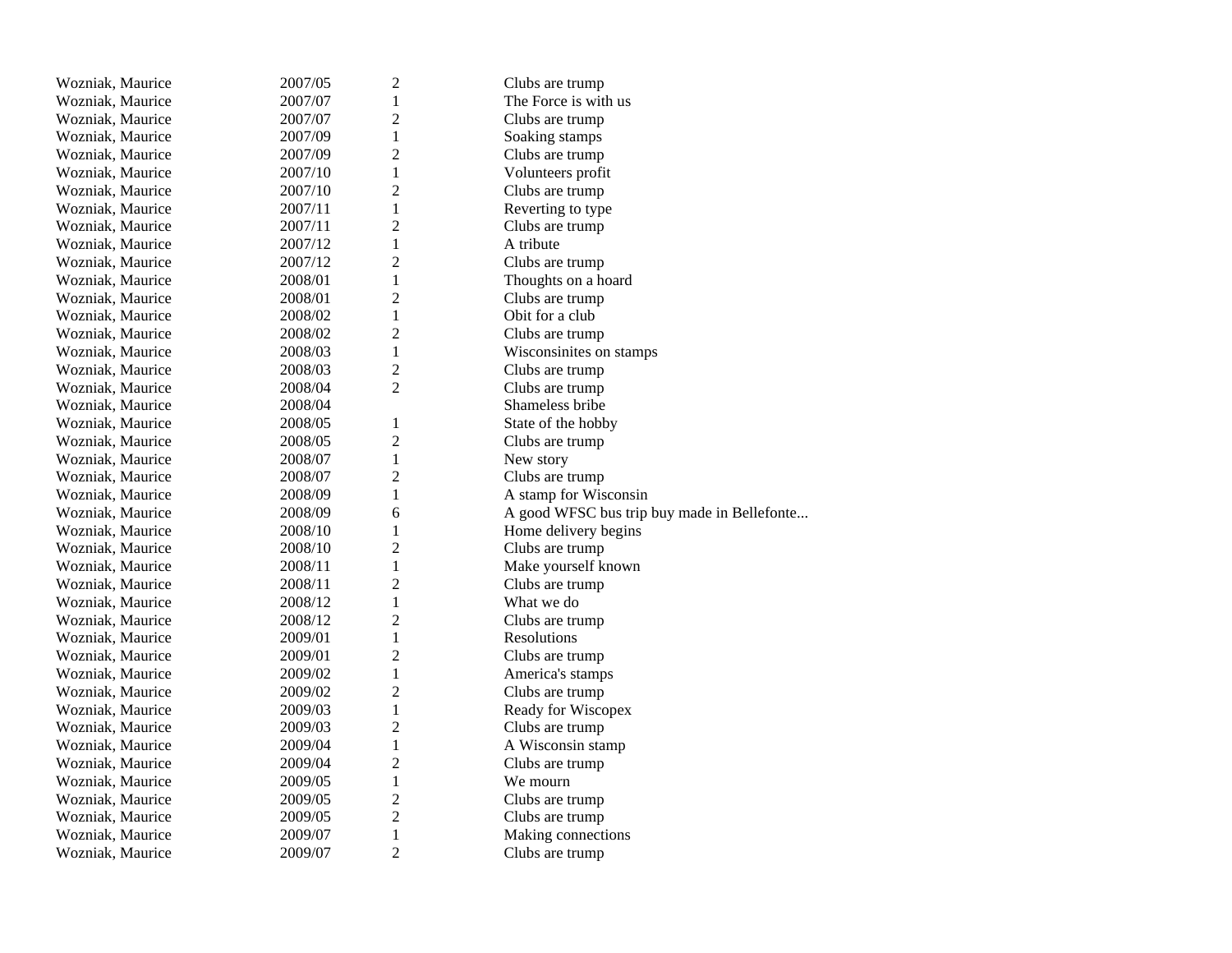| Wozniak, Maurice | 2009/07 | 3              | WFSC joins May 15 Mary Lasker stamp ceremony |
|------------------|---------|----------------|----------------------------------------------|
| Wozniak, Maurice | 2009/09 | $\mathbf{1}$   | Need help? Volunteer                         |
| Wozniak, Maurice | 2009/09 | $\overline{c}$ | Clubs are trump                              |
| Wozniak, Maurice | 2009/10 | $\mathbf{1}$   | Need help? Volunteer                         |
| Wozniak, Maurice | 2009/10 | $\overline{2}$ | Clubs are trump                              |
| Wozniak, Maurice | 2009/10 | 3              | WFSC to offer program for youth at museum    |
| Wozniak, Maurice | 2009/11 | $\overline{2}$ | Clubs are trump                              |
| Wozniak, Maurice | 2009/12 | $\mathbf{1}$   | Collecting in fashion                        |
| Wozniak, Maurice | 2009/12 | $\overline{2}$ | Clubs are trump                              |
| Wozniak, Maurice | 2010/01 | $\mathbf{1}$   | A year's project                             |
| Wozniak, Maurice | 2010/01 | $\overline{2}$ | Clubs are trump                              |
| Wozniak, Maurice | 2010/02 | $\mathbf{1}$   | Starting over                                |
| Wozniak, Maurice | 2010/02 | $\overline{c}$ | Clubs are trump                              |
| Wozniak, Maurice | 2010/03 | $\mathbf{1}$   | Come to Wiscopex!                            |
| Wozniak, Maurice | 2010/03 | $\overline{c}$ | Clubs are trump                              |
| Wozniak, Maurice | 2010/04 | $\mathbf{1}$   | Salvage project                              |
| Wozniak, Maurice | 2010/04 | $\overline{2}$ | Clubs are trump                              |
| Wozniak, Maurice | 2010/05 | $\mathbf{1}$   | USPS woes and us                             |
| Wozniak, Maurice | 2010/05 | $\overline{c}$ | Clubs are trump                              |
| Wozniak, Maurice | 2010/05 | $\overline{c}$ | Clubs are trump                              |
| Wozniak, Maurice | 2010/07 | $\mathbf{1}$   | Wiscopex lives                               |
| Wozniak, Maurice | 2010/07 | $\overline{2}$ | Clubs are trump                              |
| Wozniak, Maurice | 2010/09 | $\mathbf{1}$   | Boundary waters                              |
| Wozniak, Maurice | 2010/09 | $\overline{2}$ | Clubs are trump                              |
| Wozniak, Maurice | 2010/10 | $\mathbf{1}$   | More stamps                                  |
| Wozniak, Maurice | 2010/10 | 1              | More stamps                                  |
| Wozniak, Maurice | 2010/10 | $\overline{2}$ | Clubs are trump                              |
| Wozniak, Maurice | 2010/11 | $\mathbf{1}$   | Bourse in a box                              |
| Wozniak, Maurice | 2010/11 | $\overline{2}$ | Clubs are trump                              |
| Wozniak, Maurice | 2010/12 | $\mathbf{1}$   | Christmas present                            |
| Wozniak, Maurice | 2010/12 | $\mathbf{1}$   | Christmas present                            |
| Wozniak, Maurice | 2010/12 | $\mathbf{1}$   | Christmas present                            |
| Wozniak, Maurice | 2011/01 | $\mathbf{1}$   | Three snippets                               |
| Wozniak, Maurice | 2011/01 | $\overline{2}$ | Clubs are trump                              |
| Wozniak, Maurice | 2011/02 | $\mathbf{1}$   | Send a note                                  |
| Wozniak, Maurice | 2011/02 | $\overline{c}$ | Clubs are trump                              |
| Wozniak, Maurice | 2011/03 | $\mathbf{1}$   | Wiscopex excitement                          |
| Wozniak, Maurice | 2011/03 | $\overline{c}$ | Clubs are trump                              |
| Wozniak, Maurice | 2011/04 | $\mathbf{1}$   | Goals of growth                              |
| Wozniak, Maurice | 2011/04 | $\overline{2}$ | Clubs are trump                              |
| Wozniak, Maurice | 2011/05 | $\mathbf{1}$   | President's corner                           |
| Wozniak, Maurice | 2011/05 | $\mathfrak{2}$ | Clubs are trump                              |
| Wozniak, Maurice | 2011/07 | $\overline{c}$ | Clubs are trump                              |
| Wozniak, Maurice | 2011/09 | $\overline{2}$ | Clubs are trump                              |
|                  |         |                |                                              |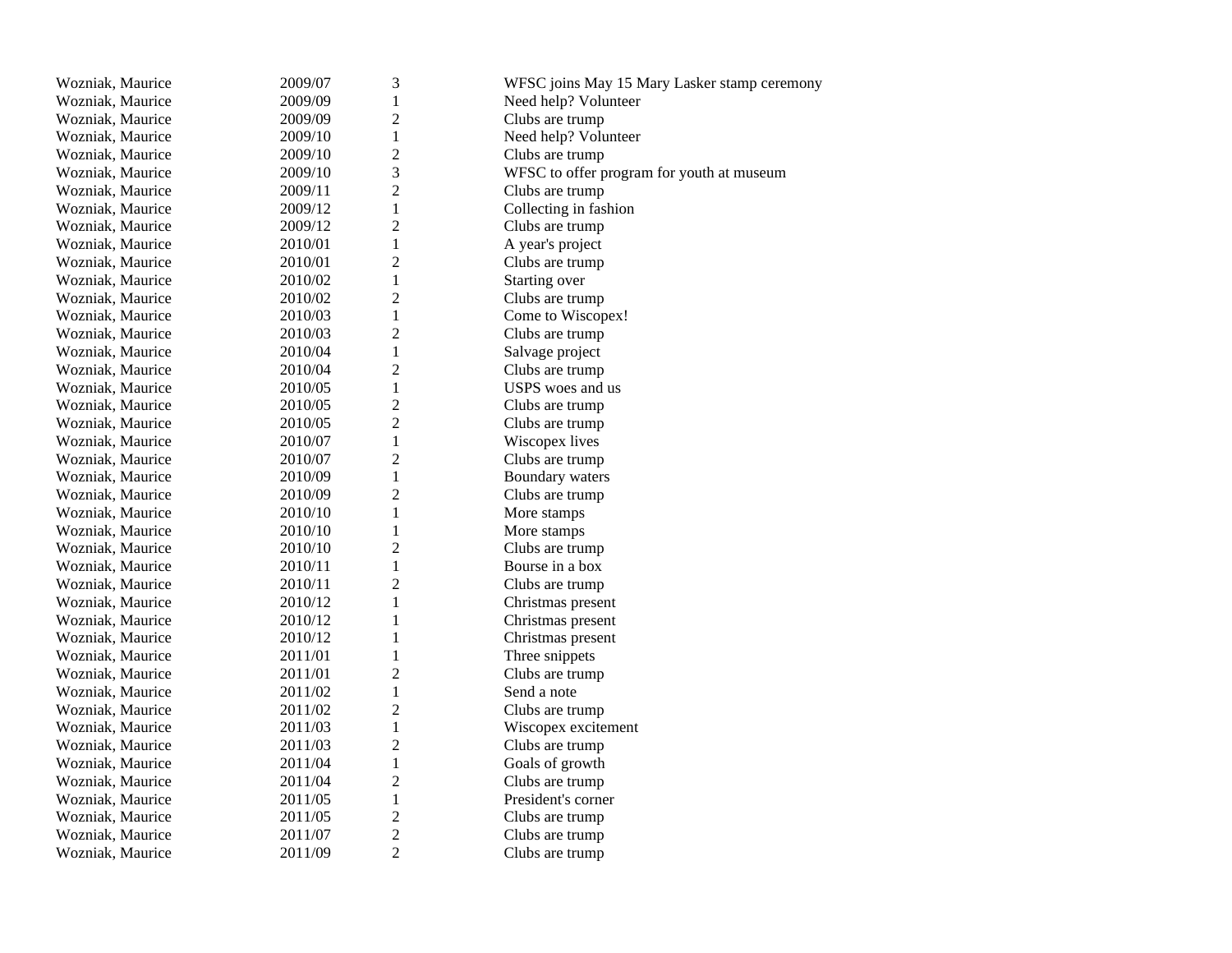| Wozniak, Maurice | 2011/10 | $\boldsymbol{2}$ | Clubs are trump                                          |
|------------------|---------|------------------|----------------------------------------------------------|
| Wozniak, Maurice | 2011/10 | 3                | Clubs are trump                                          |
| Wozniak, Maurice | 2011/11 | $\overline{c}$   | Clubs are trump                                          |
| Wozniak, Maurice | 2012/01 | $\overline{2}$   | Clubs are trump                                          |
| Wozniak, Maurice | 2012/01 | 3                | Early example of Badger philatelic publishing            |
| Wozniak, Maurice | 2012/02 | $\overline{2}$   | Clubs are trump                                          |
| Wozniak, Maurice | 2012/03 | $\overline{c}$   | Clubs are trump                                          |
| Wozniak, Maurice | 2012/04 | $\overline{c}$   | Clubs are trump                                          |
| Wozniak, Maurice | 2012/05 | $\overline{2}$   | Clubs are trump                                          |
| Wozniak, Maurice | 2012/07 | $\overline{2}$   | Clubs are trump                                          |
| Wozniak, Maurice | 2012/09 | $\overline{c}$   | Clubs are trump                                          |
| Wozniak, Maurice | 2012/10 | $\overline{c}$   | Clubs are trump                                          |
| Wozniak, Maurice | 2012/11 | $\overline{2}$   | Clubs are trump                                          |
| Wozniak, Maurice | 2012/12 | $\overline{2}$   | Clubs are trump                                          |
| Wozniak, Maurice | 2013/01 | $\overline{c}$   | Clubs are trump                                          |
| Wozniak, Maurice | 2013/02 | $\overline{c}$   | Clubs are trump                                          |
| Wozniak, Maurice | 2013/03 | $\overline{2}$   | Clubs are trump                                          |
| Wozniak, Maurice | 2013/03 | $\overline{2}$   | Clubs are trump                                          |
| Wozniak, Maurice | 2013/04 | $\overline{2}$   | Clubs are trump                                          |
| Wozniak, Maurice | 2013/05 | $\mathfrak{Z}$   | Clubs are trump                                          |
| Wozniak, Maurice | 2013/10 | $\overline{c}$   | Clubs are trump                                          |
| Wozniak, Maurice | 2013/12 | $\overline{2}$   | Clubs are trump                                          |
| Wozniak, Maurice | 2014/01 | 3                | Clubs are trump                                          |
| Wozniak, Maurice | 2014/02 | 3                | Clubs are trump                                          |
| Wozniak, Maurice | 2014/04 | $\sqrt{ }$       | Clubs are trump                                          |
| Wozniak, Maurice | 2014/05 | $\overline{7}$   | Clubs are trump                                          |
| Wozniak, Maurice | 2014/09 | $\overline{c}$   | Clubs are trump                                          |
| Wozniak, Maurice | 2014/10 | $\overline{2}$   | Clubs are trump                                          |
| Wozniak, Maurice | 2014/11 | 3                | Hall of Fame nominations still being accepted            |
| Wozniak, Maurice | 2014/12 | $\mathfrak{Z}$   | Window for Hall of Fame nominations closing              |
| Wozniak, Maurice | 2014/12 | 5                | Clubs are trump                                          |
| Wozniak, Maurice | 2015/02 | $\overline{4}$   | Clubs are trump                                          |
| Wozniak, Maurice | 2016/10 | $\overline{2}$   | Plans for WISCOPEX '17 are underway                      |
| Wydeven, Don     | 1986/06 | 4                | Closed album                                             |
| Yahr, Mary       | 2020/04 | 5                | Wild orchid stamp ceremony a winner                      |
| Yahr, Sara       | 2012/10 | 6                | The great California redwoods                            |
| Yost, Gaylord    | 1981/12 | 4                | Why WFSC????                                             |
| Yost, Gaylord    | 2000/04 | 3                | Letters                                                  |
| Yost, Gaylord    | 2011/05 | $\overline{4}$   | Chance discovery of postal card yields personal treasure |
| Yost, Gaylord    | 2015/07 | 6                | Art Schmitz publishes war memoir                         |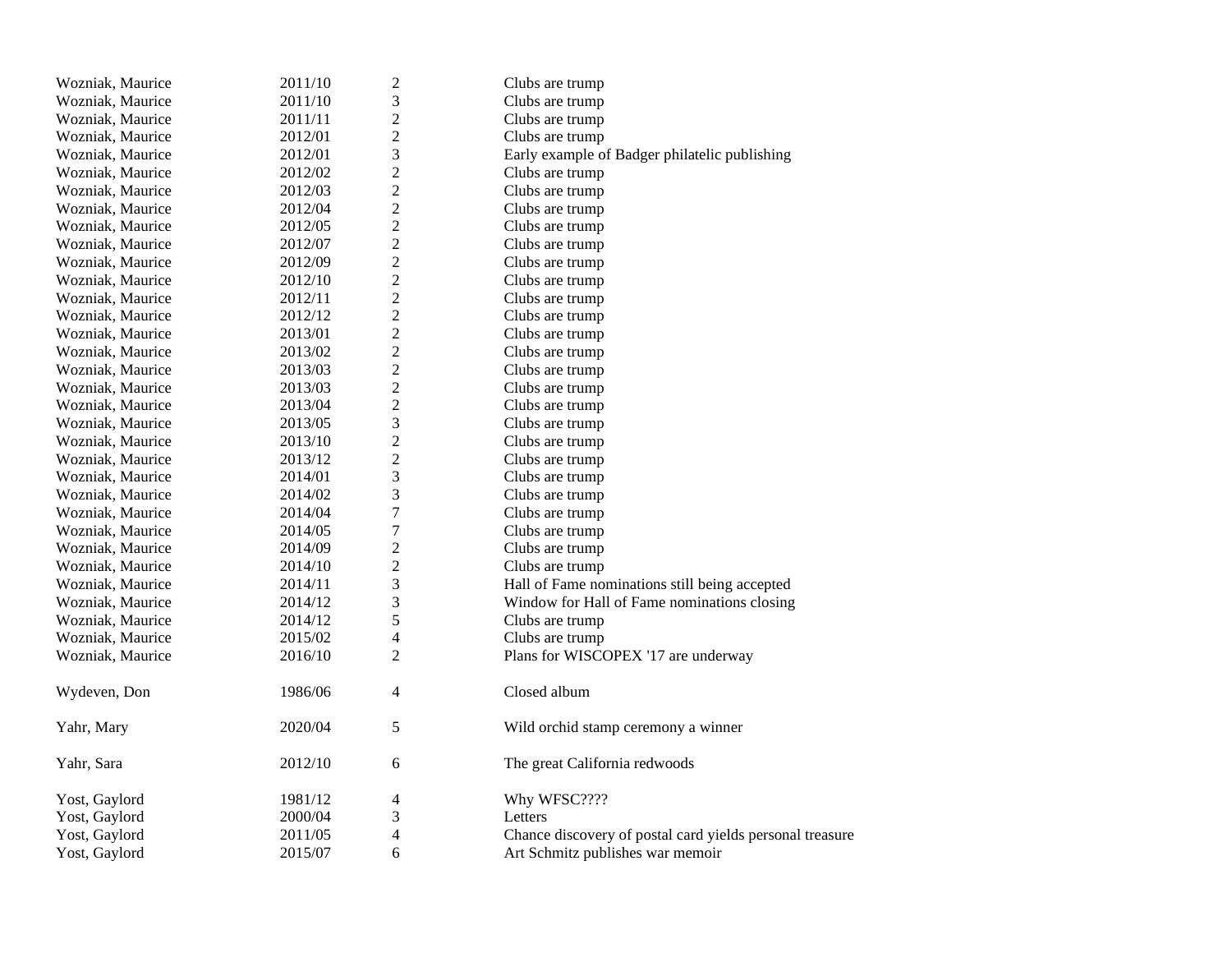| Yost, Gaylord     | 2020/01 | 1              | WFSC clubs at a glance: German Philatelic Society                     |
|-------------------|---------|----------------|-----------------------------------------------------------------------|
| Youngblood, Wayne | 2006/12 | 3              | Happy holidays to all WFSC members!                                   |
| Youngblood, Wayne | 2006/12 | 4              | It's not always as it looks                                           |
| Youngblood, Wayne | 2007/02 | 3              | A scarce use of a tough stamp to find on cover                        |
| Youngblood, Wayne | 2007/03 | 3              | Fire in the box!                                                      |
| Youngblood, Wayne | 2007/03 | 3              | Stamp collecting is passing fad, according to 1984 [sic] news article |
| Youngblood, Wayne | 2007/04 | $\overline{c}$ | APS chapter contact information                                       |
| Youngblood, Wayne | 2007/04 | 4              | Weeping Eisenhower is not plate variety                               |
| Youngblood, Wayne | 2007/04 | 4              | Weeping Eisenhower is not plate variety                               |
| Youngblood, Wayne | 2007/05 | 3              | Special reference item in this issue                                  |
| Youngblood, Wayne | 2007/05 | 3              | Stamp designs come from different images                              |
| Youngblood, Wayne | 2007/05 | 5              | America's forgotten stamps                                            |
| Youngblood, Wayne | 2007/07 | 4              | Large- and small-hole Liberty coil stamps are worth collector's time  |
| Youngblood, Wayne | 2007/10 | $\overline{c}$ | Spooky Halloween topical can include funerary items                   |
| Youngblood, Wayne | 2007/12 | 3              | Wisconsin Christmas cinderellas celebrate state's rich dairy heritage |
| Youngblood, Wayne | 2007/12 | 5              | A letter from the editor: I need your help                            |
| Youngblood, Wayne | 2008/01 | 3              | Free stamps to a good home                                            |
| Youngblood, Wayne | 2008/01 | 3              | Tagged Duck stamps?                                                   |
| Youngblood, Wayne | 2008/03 | 5              | Ducks and Darth: two interesting tagging questions                    |
| Youngblood, Wayne | 2008/04 | 3              | USPS/HBO John Adams letter-writing campaign                           |
| Youngblood, Wayne | 2008/07 | 4              | Important letter from the editor!                                     |
| Youngblood, Wayne | 2008/09 | 4              | Important letter from the editor                                      |
| Youngblood, Wayne | 2008/09 | 6              | What's your favorite philatelic souvenir?                             |
| Youngblood, Wayne | 2008/09 | 6              | What's your favorite philatelic souvenir?                             |
| Youngblood, Wayne | 2008/10 | 3              | How do you double the value of a Trabant?                             |
| Youngblood, Wayne | 2008/11 | 3              | A new position; a little housekeeping                                 |
| Youngblood, Wayne | 2009/01 | 3              | Swiss rayon, U.S. "B" grill, bring record prices in 2008              |
| Youngblood, Wayne | 2009/02 | 4              | 1933 Chicago Century of Progress World's Fair detailed                |
| Youngblood, Wayne | 2009/02 | 4              | Instructions for preparing and submitting Lincoln cachet on Page 6    |
| Youngblood, Wayne | 2009/02 | 4              | Instructions for preparing and submitting Lincoln cachet on Page 6    |
| Youngblood, Wayne | 2009/03 | 4              | New feature coming in Across the Fence Post: Illustrated encyclopedia |
| Youngblood, Wayne | 2009/04 | 3              | Unique semi-airmail proof found in sock drawer                        |
| Youngblood, Wayne | 2009/10 | 5              | Illustrated encyclopedia of stamps & terms                            |
| Youngblood, Wayne | 2009/11 | $\mathbf{1}$   | This is not a coup!                                                   |
| Youngblood, Wayne | 2009/11 | 5              | Illustrated encyclopedia of stamps & terms                            |
| Youngblood, Wayne | 2009/12 | 3              | Illustrated encyclopedia of stamps & terms                            |
| Youngblood, Wayne | 2010/01 | 3              | Illustrated encyclopedia of stamps & terms                            |
| Youngblood, Wayne | 2010/04 | 4              | Catalog and real values don't necessarily match                       |
| Youngblood, Wayne | 2010/10 | 5              | Illustrated encyclopedia of stamps & terms                            |
| Youngblood, Wayne | 2011/02 | 3              | New collecting challenges can be inexpensive                          |
| Youngblood, Wayne | 2011/07 | 4              | ATA's national topical stamp show held                                |
| Youngblood, Wayne | 2011/09 | 1              | Farley's follies generated collector interest                         |
| Youngblood, Wayne | 2011/10 | $\mathbf{1}$   | Reflections on a recent move                                          |